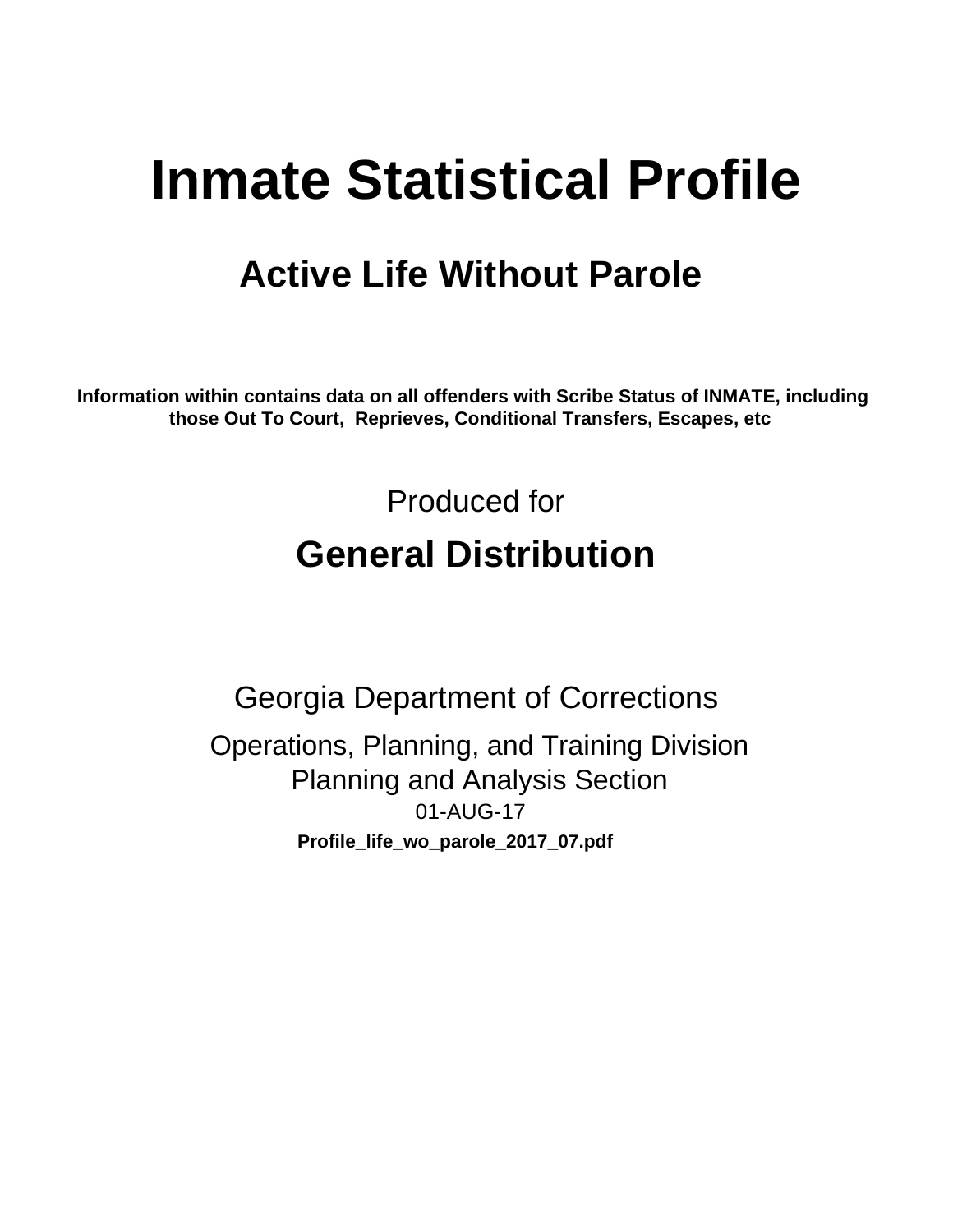#### **Inmate Statistical Profile 01-AUG-17** Contents

**Active Life Without Parole** 

Produced for General Distribution

## **Table of Contents**

|    | <b>Demographic information</b>                                        |
|----|-----------------------------------------------------------------------|
|    | 4 Current age, broken out in ten year age groups                      |
|    | 5 Race group                                                          |
|    | 6 Marital status, self-reported at entry to prison                    |
|    | 7 Number of Inmates with Dependents, self-reported at entry to prison |
|    | 8 Religious affiliation, self-reported at entry to prison             |
|    | 9 Home county - self-reported at entry to prison                      |
|    | 13 Employment status before prison, self-reported at entry to prison  |
|    | 14 Age at admission                                                   |
|    | 16 Height, measured at entry to prison                                |
|    | 17 Weight, measured at entry to prison                                |
|    | 18 Military service                                                   |
|    | <b>Correctional information</b>                                       |
|    | 19 Type of admission to prison                                        |
|    | 20 Current / last supervision level                                   |
|    | 21 Current / last institution type                                    |
|    | 22 Institution type - transitional centers                            |
|    | 23 Institution type - county prisons                                  |
|    | 24 Institution type - state prisons                                   |
|    | 25 Institution type - private prisons                                 |
|    | 26 Institution type - inmate boot camp                                |
|    | 27 Number of disciplinary reports                                     |
|    | 28 Number of transfers                                                |
|    | 29 Number of escapes                                                  |
|    | 30 Time served in current (or last) institution                       |
|    | Educational, psychological and physical information                   |
| 31 | Highest grade level attained                                          |
|    | 32 Culture fair IQ scores                                             |
|    | 33 Wide Range Achievement Test (WRAT) reading score                   |
|    | 34 Wide Range Achievement Test (WRAT) math score                      |
|    | 35 Wide Range Achievement Test (WRAT) spelling score                  |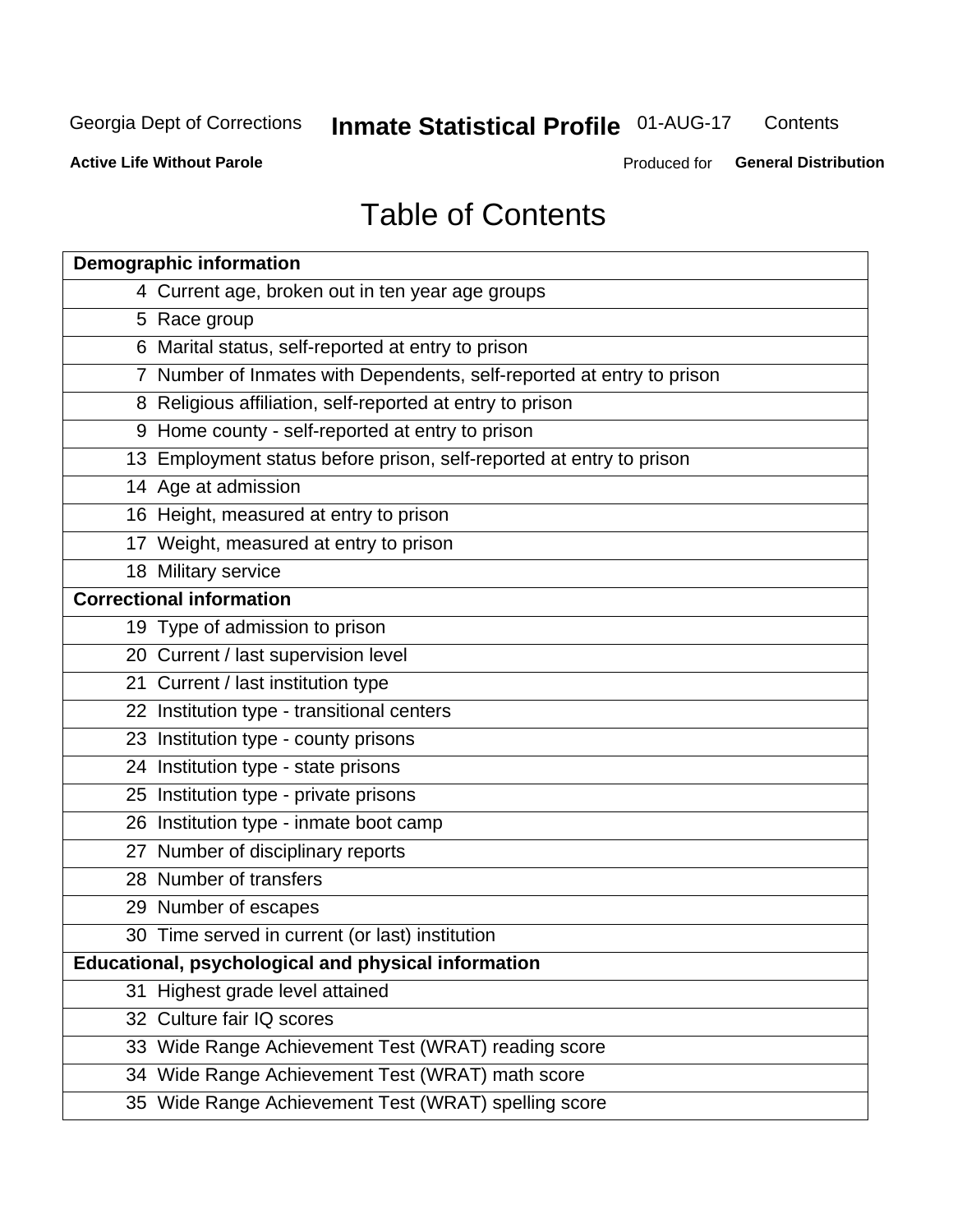## **Inmate Statistical Profile 01-AUG-17**

Contents

**Active Life Without Parole** 

Produced for General Distribution

## **Table of Contents**

| Educational, psychological and physical information              |
|------------------------------------------------------------------|
| 36 Current / last mental health treatment level                  |
| 37 PULHESDWIT medical scale - 'P' overall condition ('P'hysical) |
| 38 PULHESDWIT medical scale - 'U' upper body                     |
| 39 PULHESDWIT medical scale - 'L' lower body                     |
| 40 PULHESDWIT medical scale - 'H' hearing                        |
| 41 PULHESDWIT medical scale - 'E' vision                         |
| 42 PULHESDWIT medical scale -'S' psychiatric                     |
| 43 PULHESDWIT medical scale - 'D' dental                         |
| 44 PULHESDWIT medical scale - 'W' work ability                   |
| 45 PULHESDWIT medical scale - 'I' impairment                     |
| 46 PULHESDWIT medical scale - 'T' transportability               |
| <b>Crimes and criminal history information</b>                   |
| 47 Number of prior Georgia incarcerations                        |
| 48 Prison sentence in years                                      |
| 49 Primary offense, broken out into felonies vs misdemeanors     |
| 50 Primary offense, broken out into six broad crime categories   |
| 51 Primary offense, detailed offense code                        |
| 52 County of conviction of primary offense                       |
| 56 Circuit of conviction of primary offense                      |
| 58 Years served (jail + prison) in this incarceration            |
| <b>Medical information</b>                                       |
| 59 Results of most recent HIV test                               |
| 60 Results of most recent tuberculosis test                      |
| 61 Results of most recent syphilis test                          |
| 62 Results of most recent Hepatitis-C test                       |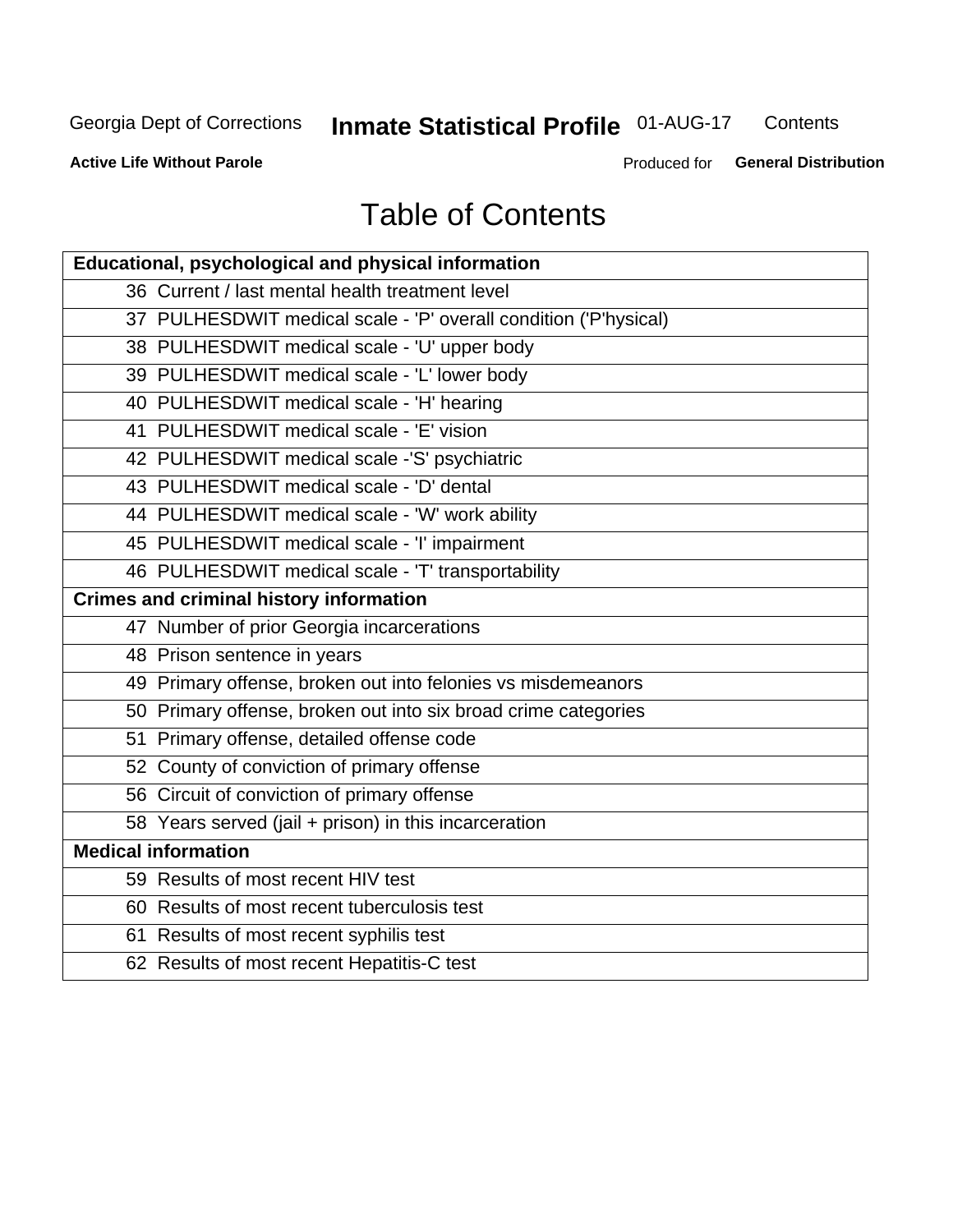#### **Active Life Without Parole**

#### Produced for General Distribution

#### Current age, broken out in ten-year age groups

COL % - percent each COUNT is of its particular column

|                          | <b>Male</b>  |          |         | <b>Female</b> |        |       | <b>Total</b> |        |
|--------------------------|--------------|----------|---------|---------------|--------|-------|--------------|--------|
| <b>Current Age</b>       | <b>Count</b> | Col %    | Row %   | <b>Count</b>  | Col %  | Row % | <b>Total</b> | Col %  |
| <b>Teens (1-19)</b>      | ◠            | 0.16%    | 100.00% |               |        |       | 2            | 0.15%  |
| <b>Twenties (20-29)</b>  | 206          | 16.01%   | 95.81%  | 9             | 19.15% | 4.19% | 215          | 16.12% |
| Thirties (30-39)         | 353          | 27.43%   | 96.19%  | 14            | 29.79% | 3.81% | 367          | 27.51% |
| <b>Forties (40-49)</b>   | 347          | 26.96%   | 95.86%  | 15            | 31.91% | 4.14% | 362          | 27.14% |
| <b>Fifties (50-59)</b>   | 262          | 20.36%   | 97.04%  | 8             | 17.02% | 2.96% | 270          | 20.24% |
| <b>Sixties (60-69)</b>   | 93           | 7.23%    | 98.94%  |               | 2.13%  | 1.06% | 94           | 7.05%  |
| Seventy + (70 and above) | 24           | $1.86\%$ | 100.00% |               |        |       | 24           | 1.80%  |
| <b>Total Reported</b>    | 1,287        | 100%     | 96.48%  | 47            | 100%   | 3.52% | 1,334        | 100.0% |

| <b>Continued State</b> |      |      |
|------------------------|------|------|
| $C = 4$                | ,287 | ,334 |

| <b>Mean</b><br>(average) | 42.71 | 39.98 | 42.61 |
|--------------------------|-------|-------|-------|
| Median (middle)          |       |       |       |
| Mode<br>(most frequent)  | 36    |       | 36    |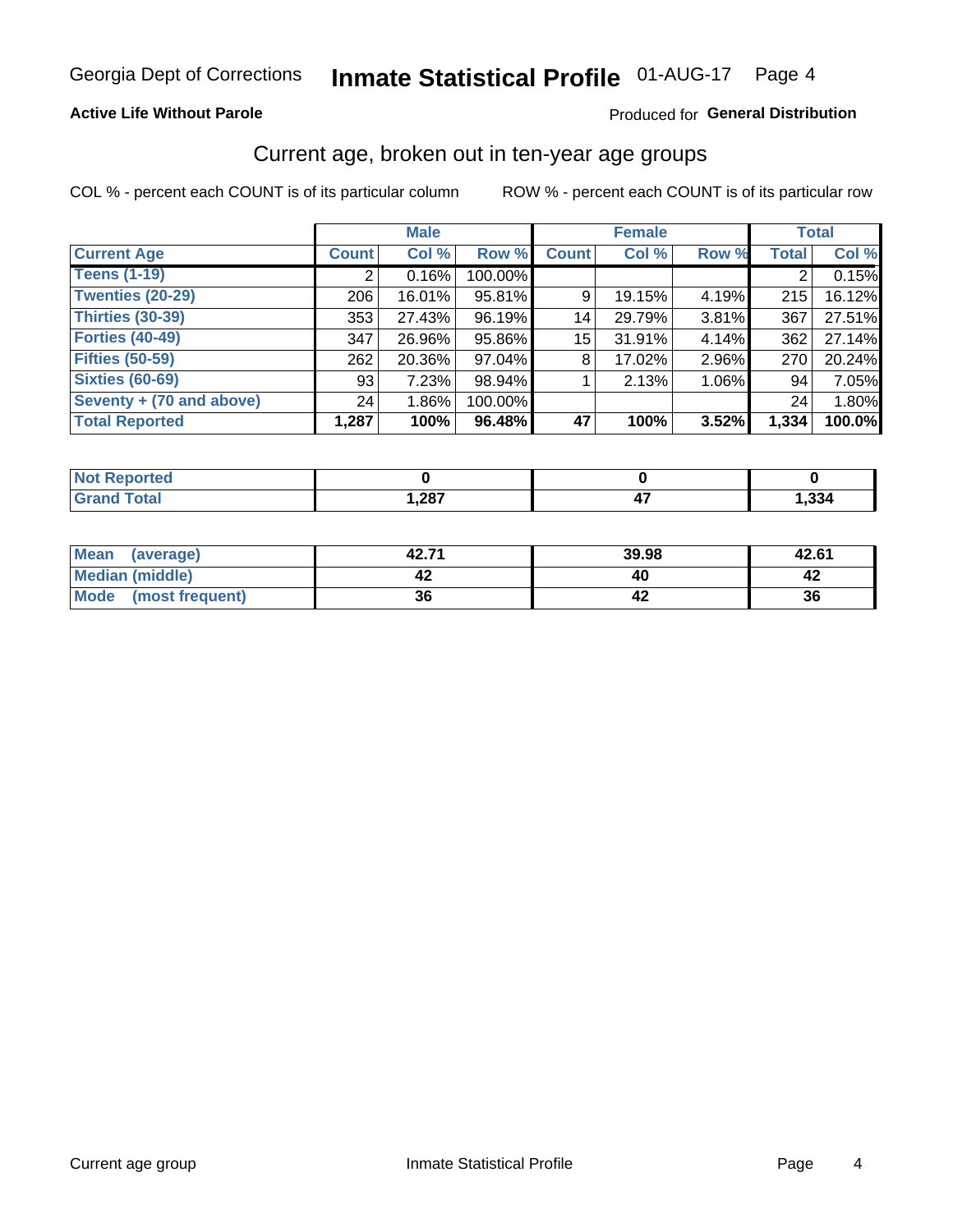### Inmate Statistical Profile 01-AUG-17 Page 5

#### **Active Life Without Parole**

Produced for General Distribution

#### Race group

COL % - percent each COUNT is of its particular column

|                              |              | <b>Male</b> |                    |    | <b>Female</b> |       |              | <b>Total</b> |  |
|------------------------------|--------------|-------------|--------------------|----|---------------|-------|--------------|--------------|--|
| <b>Race Group</b>            | <b>Count</b> | Col %       | <b>Row % Count</b> |    | Col %         | Row % | <b>Total</b> | Col %        |  |
| <b>White</b>                 | 277          | 21.52%      | 94.54%             | 16 | 34.04%        | 5.46% | 293          | 21.96%       |  |
| <b>Black</b><br>$\mathbf{2}$ | 977          | 75.91%      | 97.12%             | 29 | 61.70%        | 2.88% | 1,006        | 75.41%       |  |
| <b>Other</b><br>5.           |              | .16%        | 100.00%            |    |               |       | 2            | .15%         |  |
| <b>Asian</b><br>6            | 5            | .39%        | 100.00%            |    |               |       | 5            | .37%         |  |
| <b>Hispanic</b><br>10        | 26           | $2.02\%$    | 92.86%             | 2  | 4.26%         | 7.14% | 28           | 2.10%        |  |
| <b>Total Reported</b>        | 1,287        | 100%        | 96.48%             | 47 | 100%          | 3.52% | 1,334        | 100%         |  |

| тео |      |          |      |
|-----|------|----------|------|
|     | ,287 | ,,<br>−. | .334 |

| маст |  | M |  |  |  |
|------|--|---|--|--|--|
|------|--|---|--|--|--|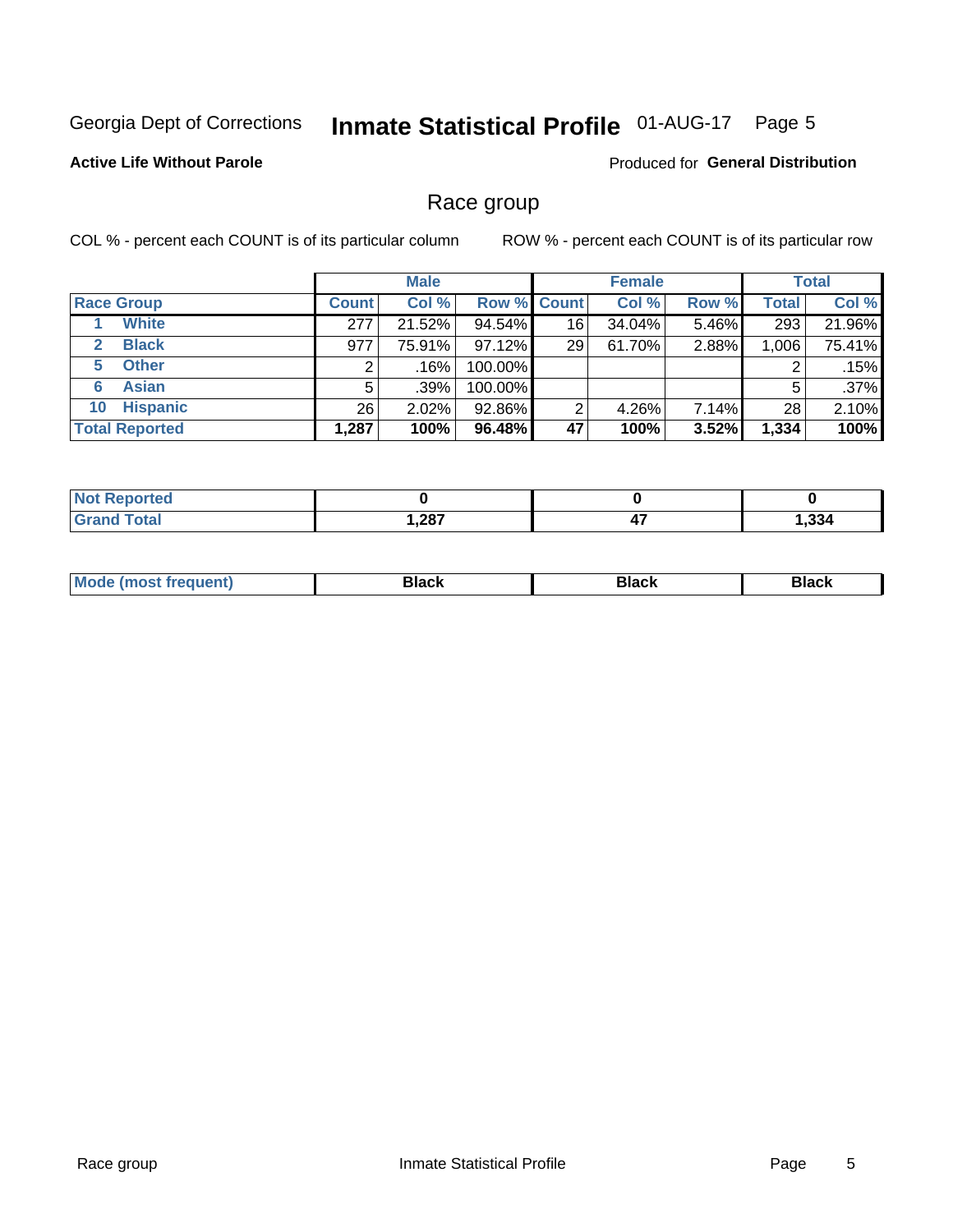### Inmate Statistical Profile 01-AUG-17 Page 6

#### **Active Life Without Parole**

#### Produced for General Distribution

### Marital status, self-reported at entry to prison

COL % - percent each COUNT is of its particular column

|                            | <b>Male</b>  |        |         | <b>Female</b> |        |        | <b>Total</b> |        |
|----------------------------|--------------|--------|---------|---------------|--------|--------|--------------|--------|
| <b>Marital Status</b>      | <b>Count</b> | Col %  | Row %   | <b>Count</b>  | Col %  | Row %  | <b>Total</b> | Col %  |
| <b>Unknown</b><br>$\bf{0}$ | 11           | .85%   | 100.00% |               |        |        | 11           | .82%   |
| <b>Divorced</b><br>D       | 104          | 8.08%  | 98.11%  | 2             | 4.26%  | 1.89%  | 106          | 7.95%  |
| <b>Married</b><br>М        | 175          | 13.60% | 95.63%  | 8             | 17.02% | 4.37%  | 183          | 13.72% |
| <b>Separated</b><br>S.     | 41           | 3.19%  | 87.23%  | 6             | 12.77% | 12.77% | 47           | 3.52%  |
| <b>Unmarried</b><br>U      | 921          | 71.56% | 97.36%  | 25            | 53.19% | 2.64%  | 946          | 70.91% |
| <b>Widow</b><br>W          | 35           | 2.72%  | 85.37%  | 6             | 12.77% | 14.63% | 41           | 3.07%  |
| <b>Total Reported</b>      | 1,287        | 100%   | 96.48%  | 47            | 100%   | 3.52%  | 1,334        | 100%   |

| <b>orted</b><br>INOT F |      |       |
|------------------------|------|-------|
| <b>Total</b>           | ,287 | 1,334 |

|--|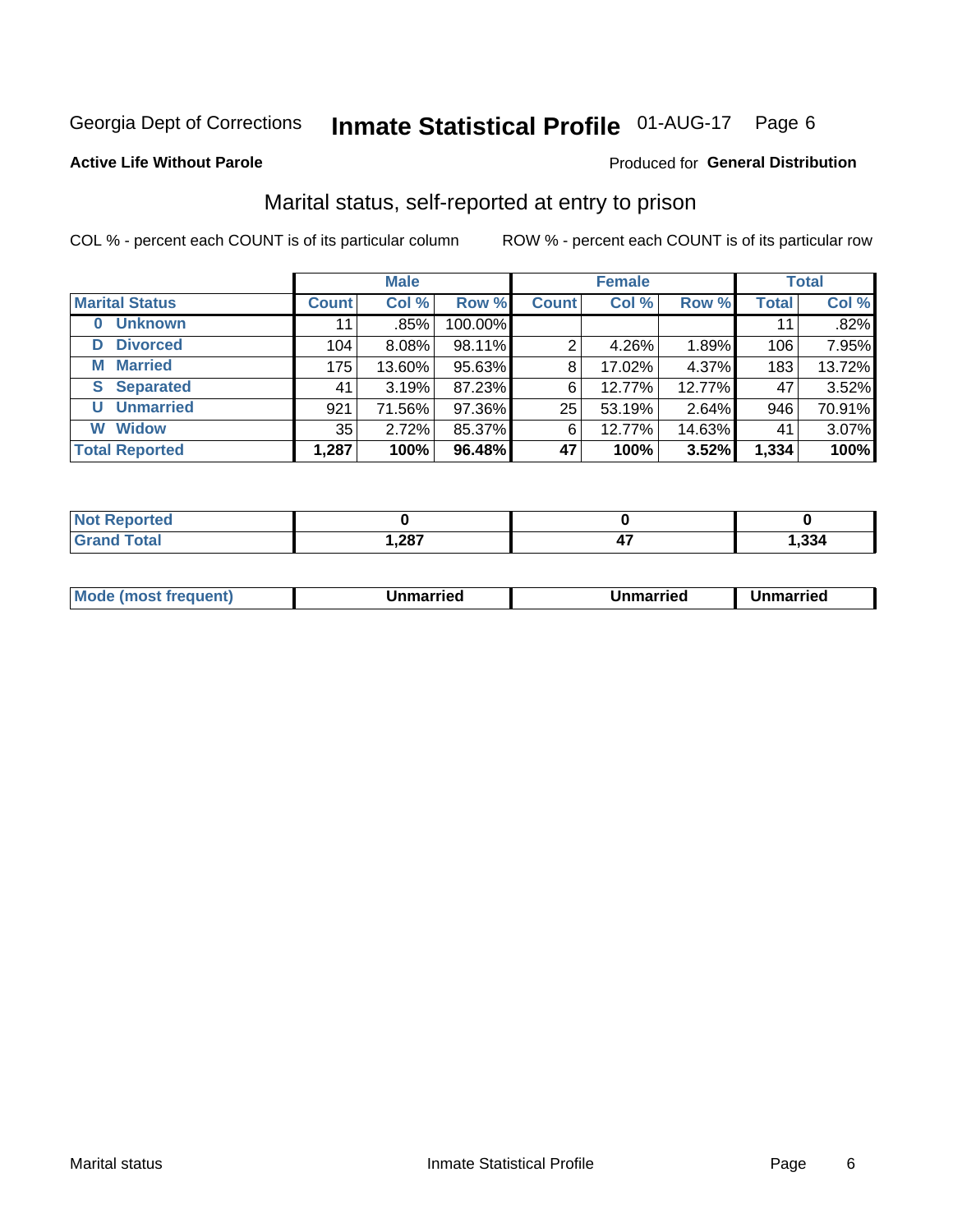#### Inmate Statistical Profile 01-AUG-17 Page 7

#### **Active Life Without Parole**

#### Produced for General Distribution

#### Number of Inmates with Dependents, Self-Reported at Entry to Prison

COL % - percent each COUNT is of its particular column

|                             |              | <b>Male</b> |         |              | <b>Female</b> |       |              | <b>Total</b> |
|-----------------------------|--------------|-------------|---------|--------------|---------------|-------|--------------|--------------|
| <b>Number of dependents</b> | <b>Count</b> | Col %       | Row %   | <b>Count</b> | Col %         | Row % | <b>Total</b> | Col %        |
| $\bf{0}$                    | 295          | 32.45%      | 94.86%  | 16           | 37.21%        | 5.14% | 311          | 32.67%       |
|                             | 211          | 23.21%      | 97.24%  | 6            | 13.95%        | 2.76% | 217          | 22.79%       |
| $\overline{2}$              | 159          | 17.49%      | 96.36%  | 6            | 13.95%        | 3.64% | 165          | 17.33%       |
| 3                           | 103          | 11.33%      | 92.79%  | 8            | 18.60%        | 7.21% | 111          | 11.66%       |
| 4                           | 70           | 7.70%       | 95.89%  | 3            | 6.98%         | 4.11% | 73           | 7.67%        |
| 5                           | 32           | 3.52%       | 91.43%  | 3            | 6.98%         | 8.57% | 35           | 3.68%        |
| $6\phantom{1}6$             | 18           | 1.98%       | 94.74%  |              | 2.33%         | 5.26% | 19           | 2.00%        |
| 7                           | 9            | 0.99%       | 100.00% |              |               |       | 9            | 0.95%        |
| $\overline{\mathbf{8}}$     | 4            | 0.44%       | 100.00% |              |               |       | 4            | 0.42%        |
| $\boldsymbol{9}$            | 2            | 0.22%       | 100.00% |              |               |       | 2            | 0.21%        |
| 10                          |              | 0.11%       | 100.00% |              |               |       |              | 0.11%        |
| Over 10                     | 5            | 0.55%       | 100.00% |              |               |       | 5            | 0.53%        |
| <b>Total Reported</b>       | 909          | 100%        | 95.48%  | 43           | 100%          | 4.52% | 952          | 100.0%       |

| w | 270  |                   | 382  |
|---|------|-------------------|------|
|   | .287 | $\mathbf{r}$<br>- | .334 |

| Mean (average)          | 70 | . 74 | 72<br>I . / J |
|-------------------------|----|------|---------------|
| Median (middle)         |    |      |               |
| Mode<br>(most frequent) |    |      |               |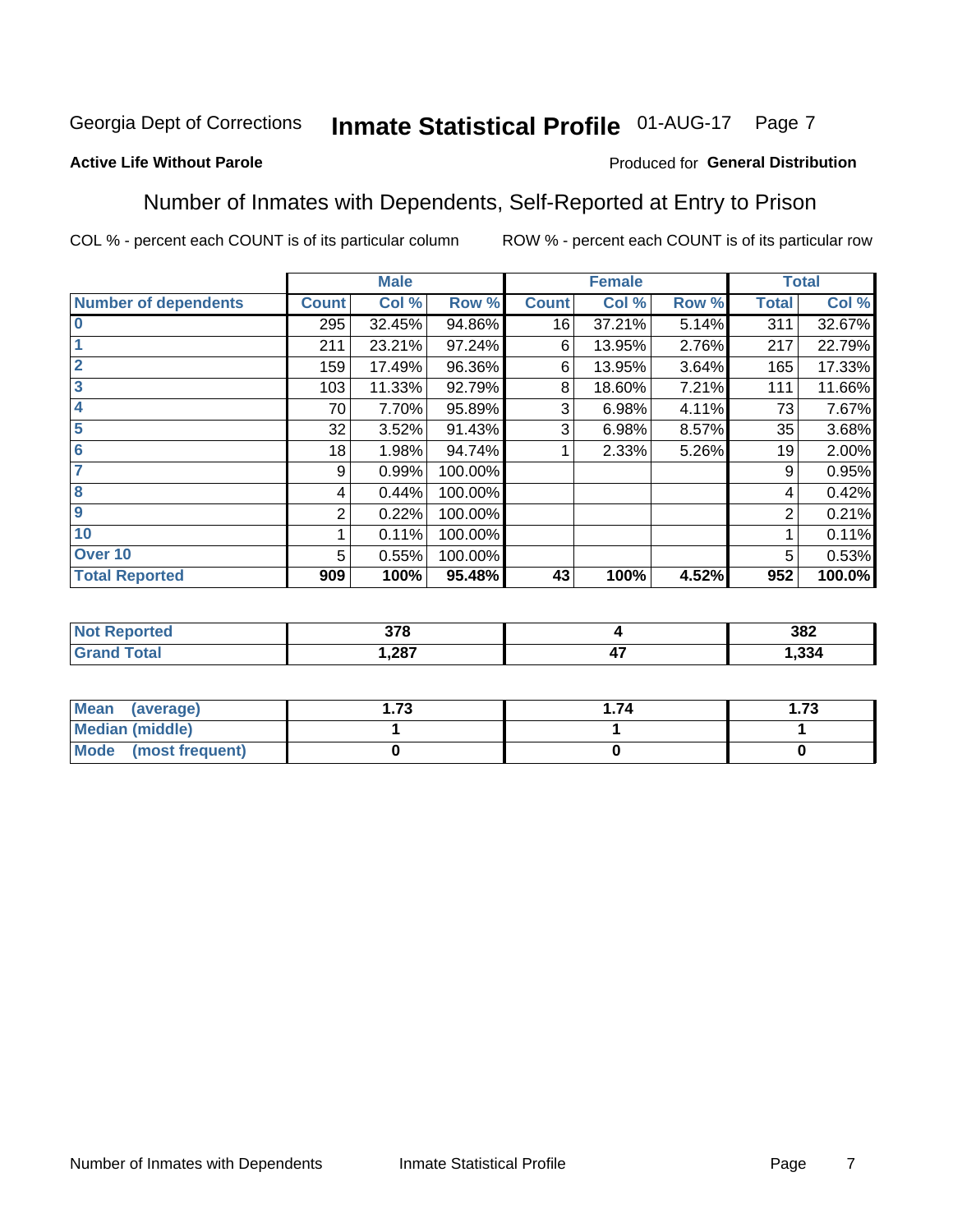#### **Inmate Statistical Profile 01-AUG-17** Page 8

#### **Active Life Without Parole**

#### Produced for General Distribution

### Religious affiliation, self-reported at entry to prison

COL % - percent each COUNT is of its particular column

|              |                              |              | <b>Male</b> |         | <b>Female</b>  |        |        | <b>Total</b> |        |
|--------------|------------------------------|--------------|-------------|---------|----------------|--------|--------|--------------|--------|
|              | <b>Religious Affiliation</b> | <b>Count</b> | Col %       | Row %   | <b>Count</b>   | Col %  | Row %  | Total        | Col %  |
|              | <b>Islam</b>                 | 64           | 9.70%       | 95.52%  | 3              | 8.57%  | 4.48%  | 67           | 9.64%  |
| $\mathbf{2}$ | <b>Catholic</b>              | 21           | 3.18%       | 87.50%  | 3              | 8.57%  | 12.50% | 24           | 3.45%  |
| 3            | <b>Baptist</b>               | 339          | 51.36%      | 93.39%  | 24             | 68.57% | 6.61%  | 363          | 52.23% |
| 4            | <b>Methodist</b>             | 11           | 1.67%       | 91.67%  |                | 2.86%  | 8.33%  | 12           | 1.73%  |
| 7            | <b>Chc Of God</b>            | 4            | .61%        | 100.00% |                |        |        | 4            | .58%   |
| 8            | <b>Holiness</b>              | 20           | 3.03%       | 90.91%  | $\overline{2}$ | 5.71%  | 9.09%  | 22           | 3.17%  |
| 9            | <b>Jewish</b>                | 2            | .30%        | 100.00% |                |        |        | 2            | .29%   |
| 10           | <b>Anglican</b>              |              | .15%        | 100.00% |                |        |        |              | .14%   |
| 12           | <b>Hindu</b>                 | 2            | .30%        | 100.00% |                |        |        | 2            | .29%   |
| 16           | <b>Seven D Ad</b>            | 4            | .61%        | 100.00% |                |        |        | 4            | .58%   |
| 17           | <b>Jehovah Wt</b>            | 9            | 1.36%       | 100.00% |                |        |        | 9            | 1.29%  |
| 18           | <b>Latr Day S</b>            |              | .15%        | 100.00% |                |        |        |              | .14%   |
| 20           | <b>Other Prot</b>            | 80           | 12.12%      | 97.56%  | 2              | 5.71%  | 2.44%  | 82           | 11.80% |
| 96           | <b>None</b>                  | 102          | 15.45%      | 100.00% |                |        |        | 102          | 14.68% |
|              | <b>Total Reported</b>        | 660          | 100%        | 94.96%  | 35             | 100%   | 5.04%  | 695          | 100%   |

| <b>NOT Reported</b> | 0.27<br><b>VZ</b> | . .<br>. . | 639  |
|---------------------|-------------------|------------|------|
| $f$ $of$ $g'$       | 1,287             | --         | .334 |

| <b>Mode</b><br>'most frequent) | aptist | 3aptist | 3aptist |
|--------------------------------|--------|---------|---------|
|                                |        |         |         |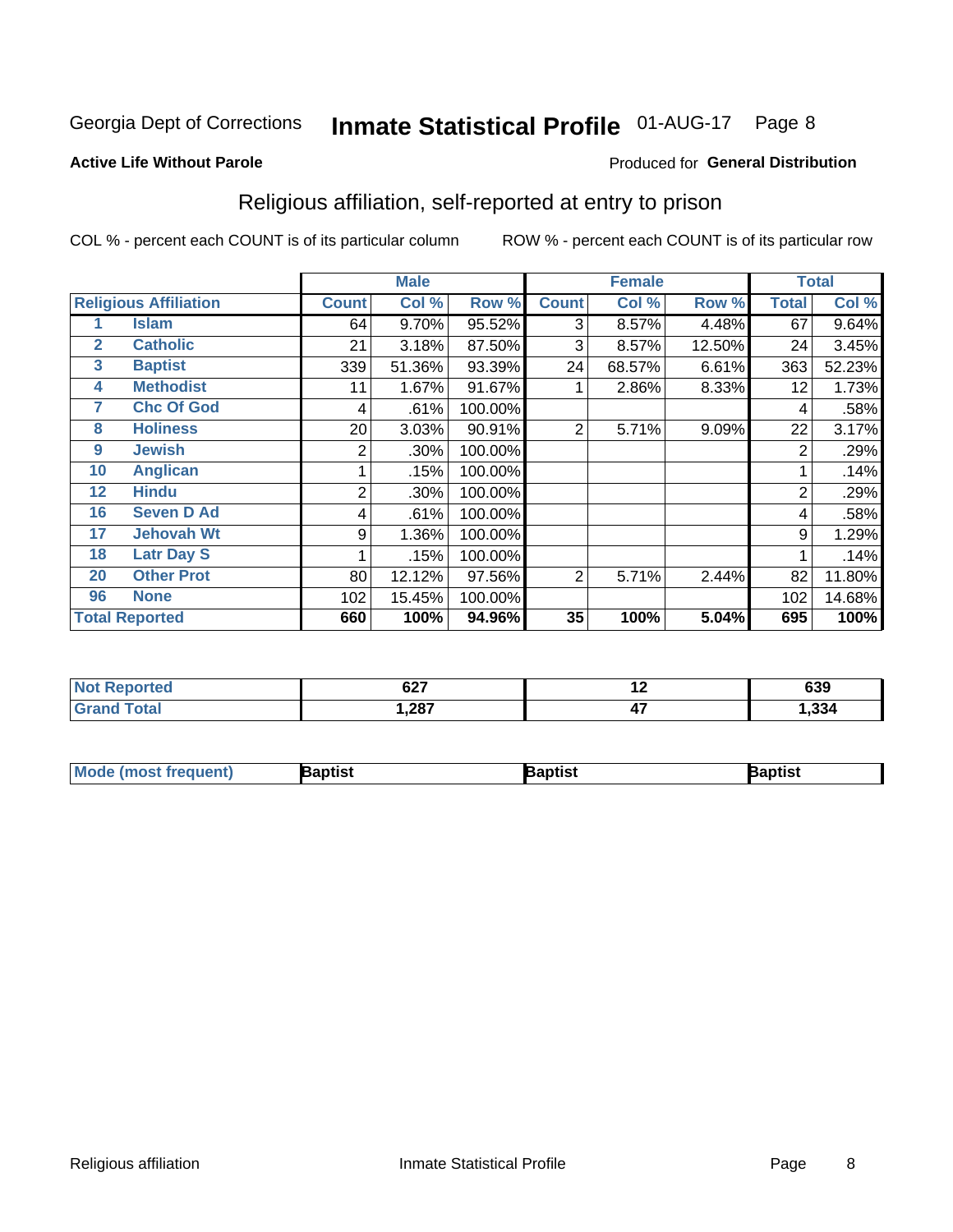## Inmate Statistical Profile 01-AUG-17 Page 9

#### **Active Life Without Parole**

#### Produced for General Distribution

### Home county, self-reported at entry to prison

COL % - percent each COUNT is of its particular column

|     |                        |                         | <b>Male</b> |         |                | <b>Female</b> |        | <b>Total</b>            |        |
|-----|------------------------|-------------------------|-------------|---------|----------------|---------------|--------|-------------------------|--------|
|     | <b>Home County</b>     | <b>Count</b>            | Col %       | Row %   | <b>Count</b>   | Col %         | Row %  | <b>Total</b>            | Col %  |
| 000 | <b>Unknown</b>         | 233                     | 18.10%      | 93.57%  | 16             | 34.04%        | 6.43%  | $\overline{249}$        | 18.67% |
| 001 | <b>Appling County</b>  | 5                       | .39%        | 100.00% |                |               |        | 5                       | .37%   |
| 002 | <b>Atkinson County</b> | 3                       | .23%        | 100.00% |                |               |        | 3                       | .22%   |
| 003 | <b>Bacon County</b>    | $\mathbf 1$             | .08%        | 100.00% |                |               |        | 1                       | .07%   |
| 004 | <b>Baker County</b>    | $\mathbf 1$             | .08%        | 100.00% |                |               |        | 1                       | .07%   |
| 005 | <b>Baldwin County</b>  | $\overline{c}$          | .16%        | 100.00% |                |               |        | $\overline{c}$          | .15%   |
| 007 | <b>Barrow County</b>   | $\overline{9}$          | .70%        | 100.00% |                |               |        | 9                       | .67%   |
| 008 | <b>Bartow County</b>   | 8                       | .62%        | 100.00% |                |               |        | 8                       | .60%   |
| 009 | <b>Ben Hill County</b> | 6                       | .47%        | 100.00% |                |               |        | 6                       | .45%   |
| 010 | <b>Berrien County</b>  | 3                       | .23%        | 100.00% |                |               |        | 3                       | .22%   |
| 011 | <b>Bibb County</b>     | 32                      | 2.49%       | 94.12%  | $\overline{2}$ | 4.26%         | 5.88%  | 34                      | 2.55%  |
| 012 | <b>Bleckley County</b> | $\mathbf 1$             | .08%        | 100.00% |                |               |        | 1                       | .07%   |
| 013 | <b>Brantley County</b> | $\mathbf 1$             | .08%        | 100.00% |                |               |        | 1                       | .07%   |
| 014 | <b>Brooks County</b>   | $\mathbf 1$             | .08%        | 100.00% |                |               |        | 1                       | .07%   |
| 016 | <b>Bulloch County</b>  | 4                       | .31%        | 100.00% |                |               |        | $\overline{4}$          | .30%   |
| 017 | <b>Burke County</b>    | 11                      | .85%        | 100.00% |                |               |        | 11                      | .82%   |
| 018 | <b>Butts County</b>    | 3                       | .23%        | 100.00% |                |               |        | 3                       | .22%   |
| 019 | <b>Calhoun County</b>  | $\overline{c}$          | .16%        | 100.00% |                |               |        | $\overline{c}$          | .15%   |
| 020 | <b>Camden County</b>   | 4                       | .31%        | 80.00%  | 1              | 2.13%         | 20.00% | 5                       | .37%   |
| 021 | <b>Candler County</b>  | $\overline{c}$          | .16%        | 100.00% |                |               |        | $\overline{2}$          | .15%   |
| 022 | <b>Carroll County</b>  | 3                       | .23%        | 75.00%  | 1              | 2.13%         | 25.00% | $\overline{\mathbf{4}}$ | .30%   |
| 023 | <b>Catoosa County</b>  | $\overline{2}$          | .16%        | 100.00% |                |               |        | $\overline{2}$          | .15%   |
| 025 | <b>Chatham County</b>  | 47                      | 3.65%       | 100.00% |                |               |        | 47                      | 3.52%  |
| 028 | <b>Cherokee County</b> | 3                       | .23%        | 100.00% |                |               |        | 3                       | .22%   |
| 029 | <b>Clarke County</b>   | 21                      | 1.63%       | 95.45%  | 1              | 2.13%         | 4.55%  | 22                      | 1.65%  |
| 030 | <b>Clay County</b>     | $\overline{2}$          | .16%        | 100.00% |                |               |        | $\overline{2}$          | .15%   |
| 031 | <b>Clayton County</b>  | 45                      | 3.50%       | 97.83%  | 1              | 2.13%         | 2.17%  | 46                      | 3.45%  |
| 033 | <b>Cobb County</b>     | 46                      | 3.57%       | 100.00% |                |               |        | 46                      | 3.45%  |
| 034 | <b>Coffee County</b>   | 5                       | .39%        | 100.00% |                |               |        | 5                       | .37%   |
| 035 | <b>Colquitt County</b> | $\overline{c}$          | .16%        | 100.00% |                |               |        | $\overline{2}$          | .15%   |
| 036 | <b>Columbia County</b> | $\overline{7}$          | .54%        | 100.00% |                |               |        | 7                       | .52%   |
| 037 | <b>Cook County</b>     | 3                       | .23%        | 100.00% |                |               |        | 3                       | .22%   |
| 038 | <b>Coweta County</b>   | 4                       | .31%        | 100.00% |                |               |        | 4                       | .30%   |
| 040 | <b>Crisp County</b>    | $\overline{\mathbf{4}}$ | .31%        | 100.00% |                |               |        | 4                       | .30%   |
| 043 | <b>Decatur County</b>  | 5                       | .39%        | 100.00% |                |               |        | 5                       | .37%   |
| 044 | <b>Dekalb County</b>   | 98                      | 7.61%       | 98.99%  | 1              | 2.13%         | 1.01%  | 99                      | 7.42%  |
| 045 | <b>Dodge County</b>    | 1                       | .08%        | 100.00% |                |               |        | 1                       | .07%   |
| 046 | <b>Dooly County</b>    | $\overline{2}$          | .16%        | 100.00% |                |               |        | $\overline{2}$          | .15%   |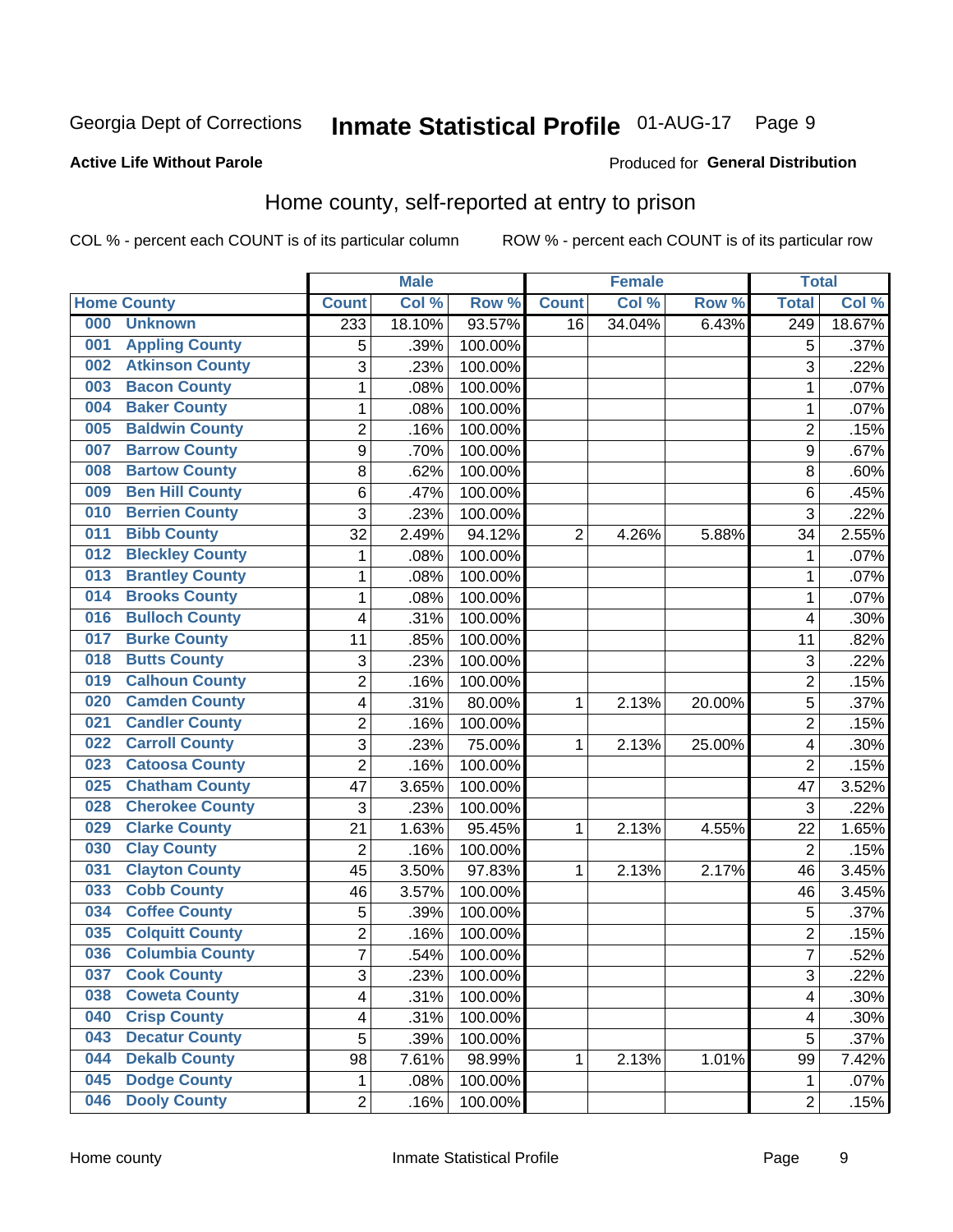## Inmate Statistical Profile 01-AUG-17 Page 10

#### **Active Life Without Parole**

#### Produced for General Distribution

### Home county, self-reported at entry to prison

COL % - percent each COUNT is of its particular column

|     |                          |                         | <b>Male</b> |         |                | <b>Female</b> |          | <b>Total</b>    |        |
|-----|--------------------------|-------------------------|-------------|---------|----------------|---------------|----------|-----------------|--------|
|     | <b>Home County</b>       | <b>Count</b>            | Col %       | Row %   | <b>Count</b>   | Col %         | Row %    | <b>Total</b>    | Col %  |
| 047 | <b>Dougherty County</b>  | 23                      | 1.79%       | 92.00%  | $\overline{2}$ | 4.26%         | $8.00\%$ | $\overline{25}$ | 1.87%  |
| 048 | <b>Douglas County</b>    | 13                      | 1.01%       | 92.86%  | 1              | 2.13%         | 7.14%    | 14              | 1.05%  |
| 049 | <b>Early County</b>      | 2                       | .16%        | 100.00% |                |               |          | $\overline{2}$  | .15%   |
| 051 | <b>Effingham County</b>  | 3                       | .23%        | 100.00% |                |               |          | 3               | .22%   |
| 052 | <b>Elbert County</b>     | $\overline{c}$          | .16%        | 100.00% |                |               |          | $\overline{2}$  | .15%   |
| 053 | <b>Emanuel County</b>    | 5                       | .39%        | 100.00% |                |               |          | 5               | .37%   |
| 056 | <b>Fayette County</b>    | 5                       | .39%        | 100.00% |                |               |          | 5               | .37%   |
| 057 | <b>Floyd County</b>      | 20                      | 1.55%       | 90.91%  | $\overline{2}$ | 4.26%         | 9.09%    | 22              | 1.65%  |
| 058 | <b>Forsyth County</b>    | $\overline{\mathbf{c}}$ | .16%        | 100.00% |                |               |          | $\overline{2}$  | .15%   |
| 059 | <b>Franklin County</b>   | 3                       | .23%        | 75.00%  | 1              | 2.13%         | 25.00%   | $\overline{4}$  | .30%   |
| 060 | <b>Fulton County</b>     | 164                     | 12.74%      | 98.20%  | 3              | 6.38%         | 1.80%    | 167             | 12.52% |
| 061 | <b>Gilmer County</b>     | $\overline{2}$          | .16%        | 100.00% |                |               |          | $\overline{2}$  | .15%   |
| 063 | <b>Glynn County</b>      | 13                      | 1.01%       | 100.00% |                |               |          | 13              | .97%   |
| 064 | <b>Gordon County</b>     | $\,6$                   | .47%        | 100.00% |                |               |          | 6               | .45%   |
| 066 | <b>Greene County</b>     | 4                       | .31%        | 100.00% |                |               |          | $\overline{4}$  | .30%   |
| 067 | <b>Gwinnett County</b>   | 33                      | 2.56%       | 91.67%  | 3              | 6.38%         | 8.33%    | 36              | 2.70%  |
| 068 | <b>Habersham County</b>  | 1                       | .08%        | 100.00% |                |               |          | 1               | .07%   |
| 069 | <b>Hall County</b>       | 15                      | 1.17%       | 93.75%  | 1              | 2.13%         | 6.25%    | 16              | 1.20%  |
| 070 | <b>Hancock County</b>    | $\overline{\mathbf{c}}$ | .16%        | 100.00% |                |               |          | $\overline{2}$  | .15%   |
| 071 | <b>Haralson County</b>   | $\overline{2}$          | .16%        | 100.00% |                |               |          | $\overline{2}$  | .15%   |
| 072 | <b>Harris County</b>     | $\mathbf{1}$            | .08%        | 100.00% |                |               |          | 1               | .07%   |
| 073 | <b>Hart County</b>       | $\overline{2}$          | .16%        | 100.00% |                |               |          | $\overline{2}$  | .15%   |
| 074 | <b>Heard County</b>      | $\mathbf{1}$            | .08%        | 100.00% |                |               |          | 1               | .07%   |
| 075 | <b>Henry County</b>      | 10                      | .78%        | 90.91%  | 1              | 2.13%         | 9.09%    | 11              | .82%   |
| 076 | <b>Houston County</b>    | 19                      | 1.48%       | 95.00%  | 1              | 2.13%         | 5.00%    | 20              | 1.50%  |
| 078 | <b>Jackson County</b>    | 6                       | .47%        | 100.00% |                |               |          | 6               | .45%   |
| 079 | <b>Jasper County</b>     | $\mathbf 1$             | .08%        | 100.00% |                |               |          | 1               | .07%   |
| 080 | <b>Jeff Davis County</b> | $\mathbf 1$             | .08%        | 100.00% |                |               |          | 1               | .07%   |
| 081 | <b>Jefferson County</b>  | 5                       | .39%        | 83.33%  | 1              | 2.13%         | 16.67%   | 6               | .45%   |
| 082 | <b>Jenkins County</b>    | $\overline{c}$          | .16%        | 100.00% |                |               |          | $\overline{2}$  | .15%   |
| 084 | <b>Jones County</b>      | 1                       | .08%        | 100.00% |                |               |          | 1               | .07%   |
| 087 | <b>Laurens County</b>    | 7                       | .54%        | 100.00% |                |               |          | $\overline{7}$  | .52%   |
| 088 | <b>Lee County</b>        | $\mathbf{1}$            | .08%        | 100.00% |                |               |          | 1               | .07%   |
| 089 | <b>Liberty County</b>    | 9                       | .70%        | 90.00%  | 1              | 2.13%         | 10.00%   | 10              | .75%   |
| 090 | <b>Lincoln County</b>    | $\mathbf{1}$            | .08%        | 100.00% |                |               |          | 1               | .07%   |
| 091 | <b>Long County</b>       | $\mathbf 1$             | .08%        | 100.00% |                |               |          | 1               | .07%   |
| 092 | <b>Lowndes County</b>    | 8                       | .62%        | 100.00% |                |               |          | 8               | .60%   |
| 093 | <b>Lumpkin County</b>    | $\overline{2}$          | .16%        | 100.00% |                |               |          | $\overline{2}$  | .15%   |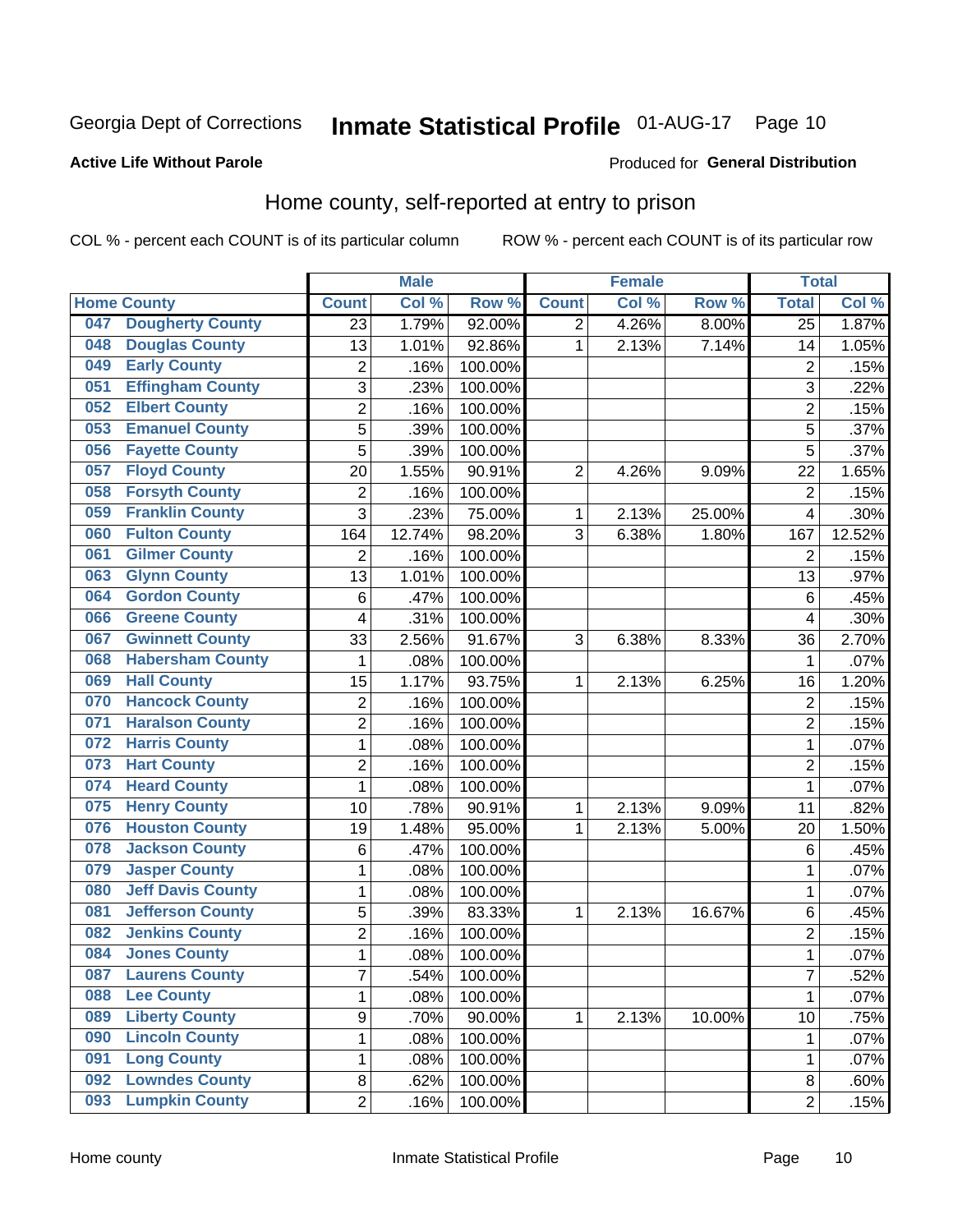## Inmate Statistical Profile 01-AUG-17 Page 11

#### **Active Life Without Parole**

#### Produced for General Distribution

### Home county, self-reported at entry to prison

COL % - percent each COUNT is of its particular column

|                                        |                          |                         | <b>Male</b> |         |              | <b>Female</b> |        | <b>Total</b>   |       |
|----------------------------------------|--------------------------|-------------------------|-------------|---------|--------------|---------------|--------|----------------|-------|
| <b>Home County</b>                     |                          | <b>Count</b>            | Col %       | Row %   | <b>Count</b> | Col %         | Row %  | <b>Total</b>   | Col % |
| 094                                    | <b>Macon County</b>      | 1                       | .08%        | 100.00% |              |               |        | 1              | .07%  |
| 095                                    | <b>Madison County</b>    | $\overline{2}$          | .16%        | 100.00% |              |               |        | $\overline{2}$ | .15%  |
| 096                                    | <b>Marion County</b>     | $\mathbf 1$             | .08%        | 100.00% |              |               |        | 1              | .07%  |
| 097                                    | <b>Mcduffie County</b>   | $\mathbf 2$             | .16%        | 100.00% |              |               |        | 2              | .15%  |
| 098                                    | <b>Mcintosh County</b>   | $\mathbf 1$             | .08%        | 100.00% |              |               |        | 1              | .07%  |
| 099                                    | <b>Meriwether County</b> | 1                       | .08%        | 100.00% |              |               |        | 1              | .07%  |
| 100                                    | <b>Miller County</b>     | $\overline{2}$          | .16%        | 100.00% |              |               |        | $\overline{2}$ | .15%  |
| 101                                    | <b>Mitchell County</b>   | $\overline{2}$          | .16%        | 100.00% |              |               |        | $\overline{2}$ | .15%  |
| 102                                    | <b>Monroe County</b>     | 6                       | .47%        | 100.00% |              |               |        | 6              | .45%  |
| 103                                    | <b>Montgomery County</b> | $\mathbf 2$             | .16%        | 100.00% |              |               |        | 2              | .15%  |
| 104                                    | <b>Morgan County</b>     | $\mathbf{1}$            | .08%        | 100.00% |              |               |        | 1              | .07%  |
| 106                                    | <b>Muscogee County</b>   | 29                      | 2.25%       | 100.00% |              |               |        | 29             | 2.17% |
| 107                                    | <b>Newton County</b>     | 5                       | .39%        | 83.33%  | 1            | 2.13%         | 16.67% | 6              | .45%  |
| 109                                    | <b>Oglethorpe County</b> | 3                       | .23%        | 100.00% |              |               |        | 3              | .22%  |
| 110                                    | <b>Paulding County</b>   | 9                       | .70%        | 100.00% |              |               |        | 9              | .67%  |
| 111                                    | <b>Peach County</b>      | 1                       | .08%        | 100.00% |              |               |        | 1              | .07%  |
| $\overline{112}$                       | <b>Pickens County</b>    | $\mathbf 1$             | .08%        | 100.00% |              |               |        | 1              | .07%  |
| $\overline{113}$                       | <b>Pierce County</b>     | $\overline{2}$          | .16%        | 100.00% |              |               |        | $\overline{c}$ | .15%  |
| <b>Pike County</b><br>$\overline{114}$ |                          | 3                       | .23%        | 100.00% |              |               |        | 3              | .22%  |
| <b>Polk County</b><br>115              |                          | 3                       | .23%        | 100.00% |              |               |        | 3              | .22%  |
| 117                                    | <b>Putnam County</b>     | $\overline{\mathbf{4}}$ | .31%        | 100.00% |              |               |        | 4              | .30%  |
| 119                                    | <b>Rabun County</b>      | $\overline{2}$          | .16%        | 100.00% |              |               |        | $\overline{2}$ | .15%  |
| 120                                    | <b>Randolph County</b>   | $\overline{2}$          | .16%        | 100.00% |              |               |        | $\overline{2}$ | .15%  |
| 121                                    | <b>Richmond County</b>   | 47                      | 3.65%       | 94.00%  | 3            | 6.38%         | 6.00%  | 50             | 3.75% |
| 122                                    | <b>Rockdale County</b>   | 7                       | .54%        | 100.00% |              |               |        | 7              | .52%  |
| 124                                    | <b>Screven County</b>    | 1                       | .08%        | 100.00% |              |               |        | 1              | .07%  |
| 125                                    | <b>Seminole County</b>   | $\overline{2}$          | .16%        | 100.00% |              |               |        | $\overline{2}$ | .15%  |
| 126                                    | <b>Spalding County</b>   | 10                      | .78%        | 100.00% |              |               |        | 10             | .75%  |
| 127                                    | <b>Stephens County</b>   | $\overline{2}$          | .16%        | 66.67%  | 1            | 2.13%         | 33.33% | 3              | .22%  |
| 128                                    | <b>Stewart County</b>    | 1                       | .08%        | 100.00% |              |               |        | 1              | .07%  |
| 129                                    | <b>Sumter County</b>     | $\overline{2}$          | .16%        | 100.00% |              |               |        | $\overline{2}$ | .15%  |
| 132                                    | <b>Tattnall County</b>   | 7                       | .54%        | 87.50%  | 1            | 2.13%         | 12.50% | 8              | .60%  |
| 133                                    | <b>Taylor County</b>     | 3                       | .23%        | 100.00% |              |               |        | 3              | .22%  |
| 134                                    | <b>Telfair County</b>    | 1                       | .08%        | 100.00% |              |               |        | 1              | .07%  |
| 136                                    | <b>Thomas County</b>     | 5                       | .39%        | 100.00% |              |               |        | 5              | .37%  |
| <b>Tift County</b><br>137              |                          | 8                       | .62%        | 100.00% |              |               |        | 8              | .60%  |
| 138                                    | <b>Toombs County</b>     | 8                       | .62%        | 100.00% |              |               |        | 8              | .60%  |
| $\overline{140}$                       | <b>Treutlen County</b>   | $\overline{4}$          | .31%        | 100.00% |              |               |        | 4              | .30%  |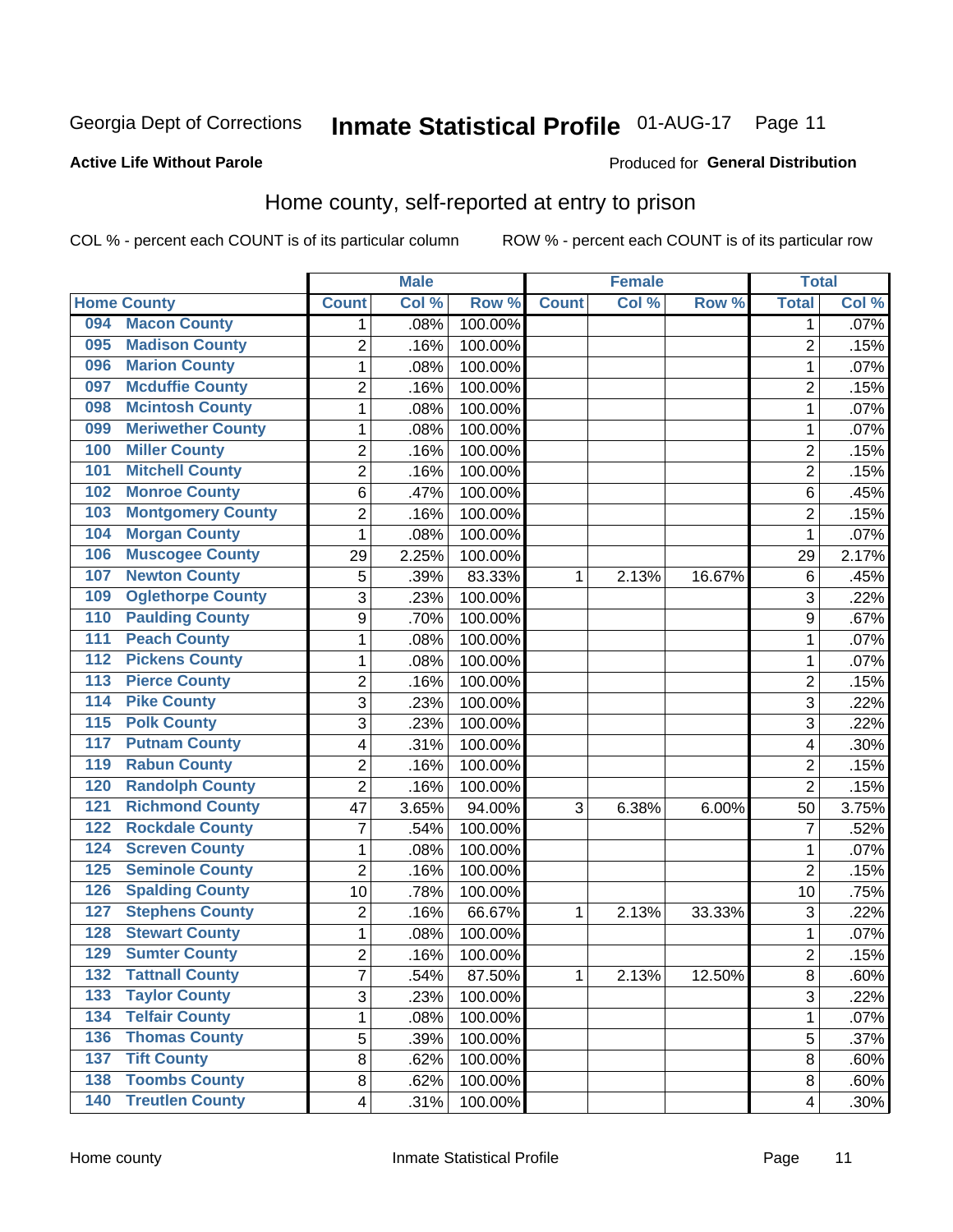### Inmate Statistical Profile 01-AUG-17 Page 12

#### **Active Life Without Parole**

#### Produced for General Distribution

### Home county, self-reported at entry to prison

COL % - percent each COUNT is of its particular column

|                                    |                | <b>Male</b> |         |              | <b>Female</b> |        | <b>Total</b>   |       |
|------------------------------------|----------------|-------------|---------|--------------|---------------|--------|----------------|-------|
| <b>Home County</b>                 | <b>Count</b>   | Col %       | Row %   | <b>Count</b> | Col %         | Row %  | <b>Total</b>   | Col % |
| <b>Troup County</b><br>141         | 3              | .23%        | 100.00% |              |               |        | 3              | .22%  |
| <b>Twiggs County</b><br>143        | 1              | .08%        | 100.00% |              |               |        |                | .07%  |
| <b>Union County</b><br>144         | 1              | .08%        | 100.00% |              |               |        |                | .07%  |
| <b>Upson County</b><br>145         | 4              | .31%        | 100.00% |              |               |        | 4              | .30%  |
| <b>Walker County</b><br>146        | 3              | .23%        | 75.00%  | 1            | 2.13%         | 25.00% | 4              | .30%  |
| <b>Walton County</b><br>147        | 13             | 1.01%       | 100.00% |              |               |        | 13             | .97%  |
| <b>Ware County</b><br>148          | 10             | .78%        | 100.00% |              |               |        | 10             | .75%  |
| <b>Warren County</b><br>149        | 1              | .08%        | 100.00% |              |               |        | 1              | .07%  |
| <b>Washington County</b><br>150    | 6              | .47%        | 100.00% |              |               |        | 6              | .45%  |
| <b>Wayne County</b><br>151         | 5              | .39%        | 100.00% |              |               |        | 5              | .37%  |
| <b>Webster County</b><br>152       | 1              | .08%        | 100.00% |              |               |        |                | .07%  |
| <b>White County</b><br>154         | 1              | .08%        | 100.00% |              |               |        |                | .07%  |
| <b>Whitfield County</b><br>155     | 6              | .47%        | 100.00% |              |               |        | 6              | .45%  |
| <b>Wilcox County</b><br>156        | 1              | .08%        | 100.00% |              |               |        |                | .07%  |
| <b>Wilkes County</b><br>157        | 2              | .16%        | 100.00% |              |               |        | $\overline{2}$ | .15%  |
| <b>Wilkinson County</b><br>158     | $\overline{c}$ | .16%        | 100.00% |              |               |        | $\overline{2}$ | .15%  |
| <b>Worth County</b><br>159         | 1              | .08%        | 100.00% |              |               |        |                | .07%  |
| <b>Other Custody/Out Of</b><br>999 | 3              | .23%        | 100.00% |              |               |        | 3              | .22%  |
| <b>State</b>                       |                |             |         |              |               |        |                |       |
| <b>Total Rported</b>               | 1,287          | 100%        | 96.48%  | 47           | 100%          | 3.52%  | 1,334          | 100%  |

| <b>Not Reported</b> |      |     |       |
|---------------------|------|-----|-------|
| <b>Grand Total</b>  | ,287 | . . | 1,334 |

| Mode (most frequent) | <b>Fulton County</b> | <b>Gwinnett County</b> | <b>Fulton County</b> |
|----------------------|----------------------|------------------------|----------------------|
|                      |                      |                        |                      |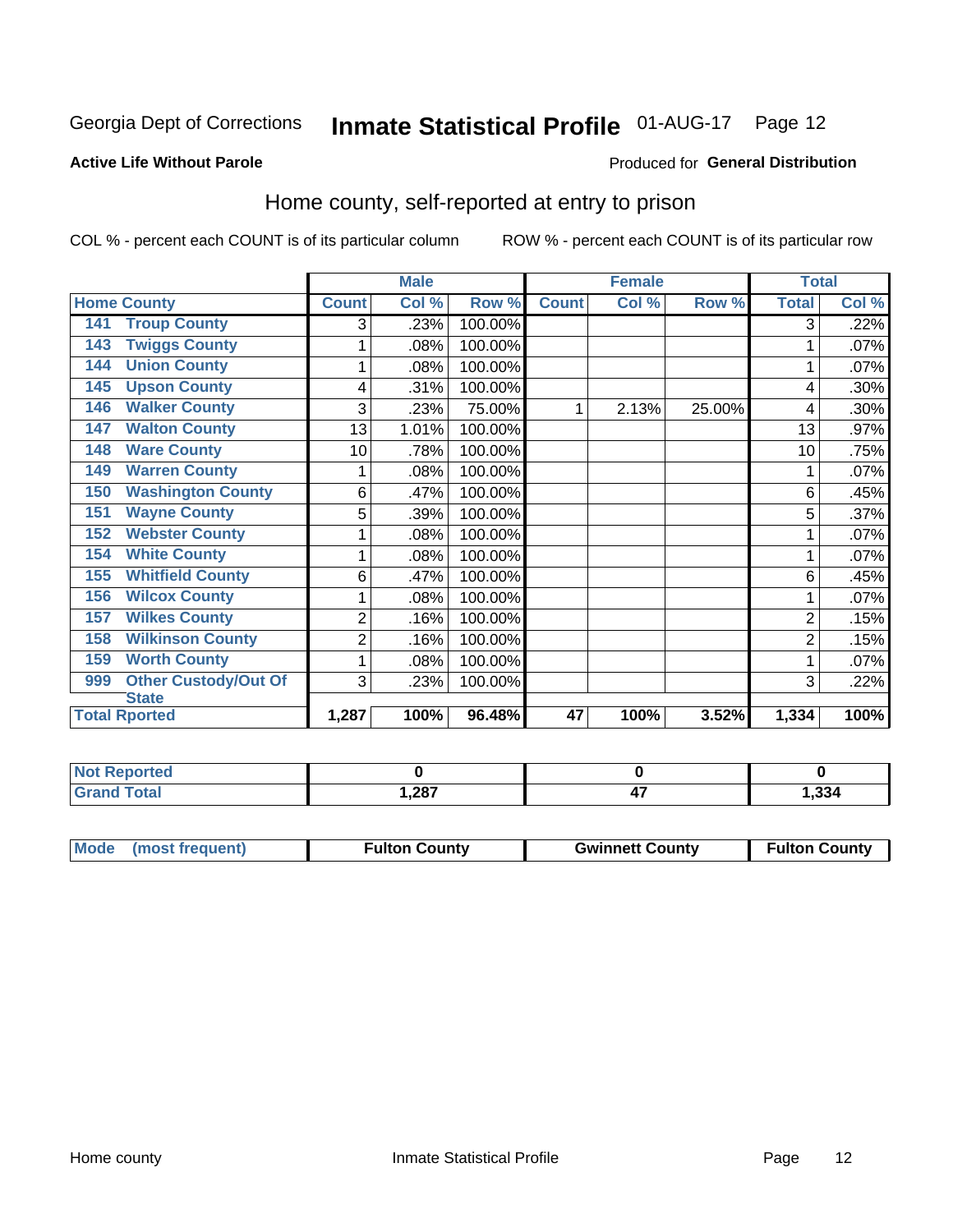## Inmate Statistical Profile 01-AUG-17 Page 13

#### **Active Life Without Parole**

#### Produced for General Distribution

#### Employment status before prison, self-reported at entry to prison

COL % - percent each COUNT is of its particular column

|                           | <b>Male</b>  |          |         | <b>Female</b> |        |        | <b>Total</b> |        |
|---------------------------|--------------|----------|---------|---------------|--------|--------|--------------|--------|
| <b>Employment Status</b>  | <b>Count</b> | Col %    | Row %   | <b>Count</b>  | Col %  | Row %  | Total        | Col %  |
| <b>Full Time</b><br>01    | 483          | 46.49%   | 96.41%  | 18            | 42.86% | 3.59%  | 501          | 46.35% |
| <b>Part Time</b><br>02    | 64           | 6.16%    | 100.00% |               |        |        | 64           | 5.92%  |
| Unempl $<$ 6M<br>03       | 72           | 6.93%    | 98.63%  |               | 2.38%  | 1.37%  | 73           | 6.75%  |
| Unempl > 6M<br>04         | 245          | 23.58%   | 93.51%  | 17            | 40.48% | 6.49%  | 262          | 24.24% |
| <b>Never Worked</b><br>05 | 92           | 8.85%    | 100.00% |               |        |        | 92           | 8.51%  |
| <b>Student</b><br>06      | 31           | 2.98%    | 100.00% |               |        |        | 31           | 2.87%  |
| <b>Incapable</b><br>07    | 52           | $5.00\%$ | 89.66%  | 6             | 14.29% | 10.34% | 58           | 5.37%  |
| <b>Total Reported</b>     | 1,039        | 100%     | 96.11%  | 42            | 100%   | 3.89%  | 1,081        | 100%   |

| 248<br>$\sim$ |     | 253   |
|---------------|-----|-------|
| 1,287         | - 1 | 1,334 |

| Mc | ----<br>me<br>ш | nc<br>. |
|----|-----------------|---------|
|    |                 |         |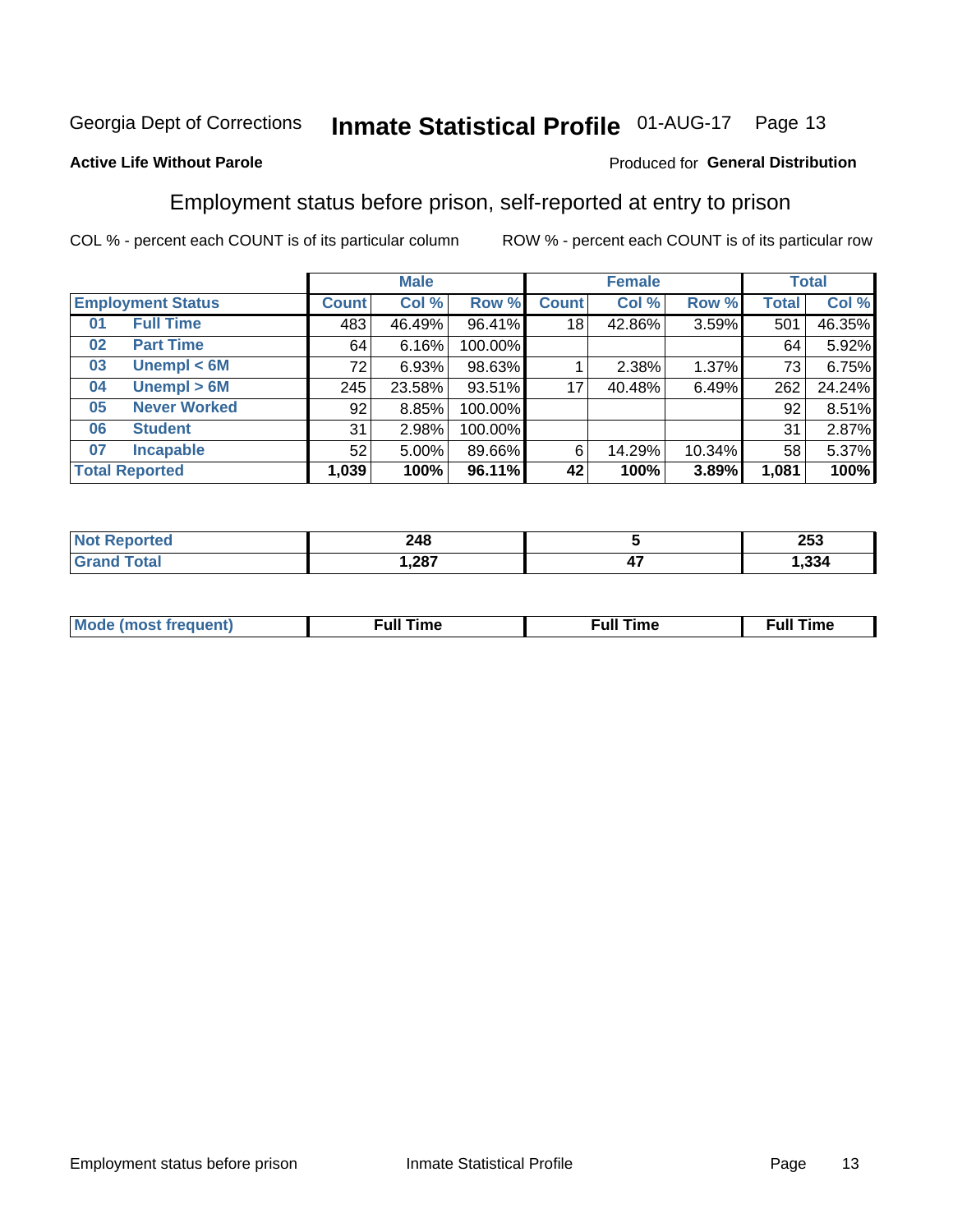#### **Active Life Without Parole**

Produced for General Distribution

#### Age at admission

COL % - percent each COUNT is of its particular column

|                         |                | <b>Male</b> |         |                         | <b>Female</b> |        |              | <b>Total</b> |
|-------------------------|----------------|-------------|---------|-------------------------|---------------|--------|--------------|--------------|
| <b>Age At Admission</b> | <b>Count</b>   | Col %       | Row %   | <b>Count</b>            | Col %         | Row %  | <b>Total</b> | Col %        |
| 15                      | $\overline{2}$ | 0.16%       | 100.00% |                         |               |        | 2            | 0.15%        |
| 16                      | 1              | 0.08%       | 100.00% |                         |               |        | $\mathbf{1}$ | 0.07%        |
| $\overline{17}$         | 7              | 0.54%       | 100.00% |                         |               |        | 7            | 0.52%        |
| 18                      | 10             | 0.78%       | 100.00% |                         |               |        | 10           | 0.75%        |
| 19                      | 20             | 1.55%       | 100.00% |                         |               |        | 20           | 1.50%        |
| $\overline{20}$         | 27             | 2.10%       | 96.43%  | 1                       | 2.13%         | 3.57%  | 28           | 2.10%        |
| 21                      | 33             | 2.56%       | 97.06%  | 1                       | 2.13%         | 2.94%  | 34           | 2.55%        |
| $\overline{22}$         | 61             | 4.74%       | 98.39%  | 1                       | 2.13%         | 1.61%  | 62           | 4.65%        |
| 23                      | 48             | 3.73%       | 97.96%  | 1                       | 2.13%         | 2.04%  | 49           | 3.67%        |
| 24                      | 49             | 3.81%       | 96.08%  | $\overline{2}$          | 4.26%         | 3.92%  | 51           | 3.82%        |
| $\overline{25}$         | 50             | 3.89%       | 94.34%  | 3                       | 6.38%         | 5.66%  | 53           | 3.97%        |
| 26                      | 56             | 4.35%       | 98.25%  | 1                       | 2.13%         | 1.75%  | 57           | 4.27%        |
| $\overline{27}$         | 46             | 3.57%       | 92.00%  | $\overline{\mathbf{4}}$ | 8.51%         | 8.00%  | 50           | 3.75%        |
| 28                      | 52             | 4.04%       | 98.11%  | 1                       | 2.13%         | 1.89%  | 53           | 3.97%        |
| 29                      | 54             | 4.20%       | 98.18%  | 1                       | 2.13%         | 1.82%  | 55           | 4.12%        |
| 30                      | 42             | 3.26%       | 100.00% |                         |               |        | 42           | 3.15%        |
| 31                      | 56             | 4.35%       | 98.25%  | 1                       | 2.13%         | 1.75%  | 57           | 4.27%        |
| $\overline{32}$         | 52             | 4.04%       | 94.55%  | 3                       | 6.38%         | 5.45%  | 55           | 4.12%        |
| 33                      | 46             | 3.57%       | 97.87%  | 1                       | 2.13%         | 2.13%  | 47           | 3.52%        |
| 34                      | 27             | 2.10%       | 93.10%  | $\overline{2}$          | 4.26%         | 6.90%  | 29           | 2.17%        |
| 35                      | 35             | 2.72%       | 97.22%  | 1                       | 2.13%         | 2.78%  | 36           | 2.70%        |
| 36                      | 45             | 3.50%       | 95.74%  | $\overline{2}$          | 4.26%         | 4.26%  | 47           | 3.52%        |
| $\overline{37}$         | 33             | 2.56%       | 100.00% |                         |               |        | 33           | 2.47%        |
| 38                      | 36             | 2.80%       | 100.00% |                         |               |        | 36           | 2.70%        |
| 39                      | 31             | 2.41%       | 83.78%  | 6                       | 12.77%        | 16.22% | 37           | 2.77%        |
| 40                      | 25             | 1.94%       | 92.59%  | 2                       | 4.26%         | 7.41%  | 27           | 2.02%        |
| 41                      | 34             | 2.64%       | 94.44%  | $\overline{2}$          | 4.26%         | 5.56%  | 36           | 2.70%        |
| 42                      | 32             | 2.49%       | 100.00% |                         |               |        | 32           | 2.40%        |
| 43                      | 27             | 2.10%       | 93.10%  | $\mathbf 2$             | 4.26%         | 6.90%  | 29           | 2.17%        |
| 44                      | 18             | 1.40%       | 90.00%  | $\overline{2}$          | 4.26%         | 10.00% | 20           | 1.50%        |
| 45                      | 29             | 2.25%       | 100.00% |                         |               |        | 29           | 2.17%        |
| 46                      | 26             | 2.02%       | 89.66%  | $\sqrt{3}$              | 6.38%         | 10.34% | 29           | 2.17%        |
| 47                      | 21             | 1.63%       | 100.00% |                         |               |        | 21           | 1.57%        |
| 48                      | 23             | 1.79%       | 88.46%  | 3                       | 6.38%         | 11.54% | 26           | 1.95%        |
| 49                      | 22             | 1.71%       | 100.00% |                         |               |        | 22           | 1.65%        |
| 50                      | 20             | 1.55%       | 100.00% |                         |               |        | 20           | 1.50%        |
| $\overline{51}$         | 11             | 0.85%       | 100.00% |                         |               |        | 11           | 0.82%        |
| 52                      | 10             | 0.78%       | 100.00% |                         |               |        | 10           | 0.75%        |
| 53                      | 13             | 1.01%       | 100.00% |                         |               |        | 13           | 0.97%        |
| 54                      | $9\,$          | 0.70%       | 100.00% |                         |               |        | 9            | 0.67%        |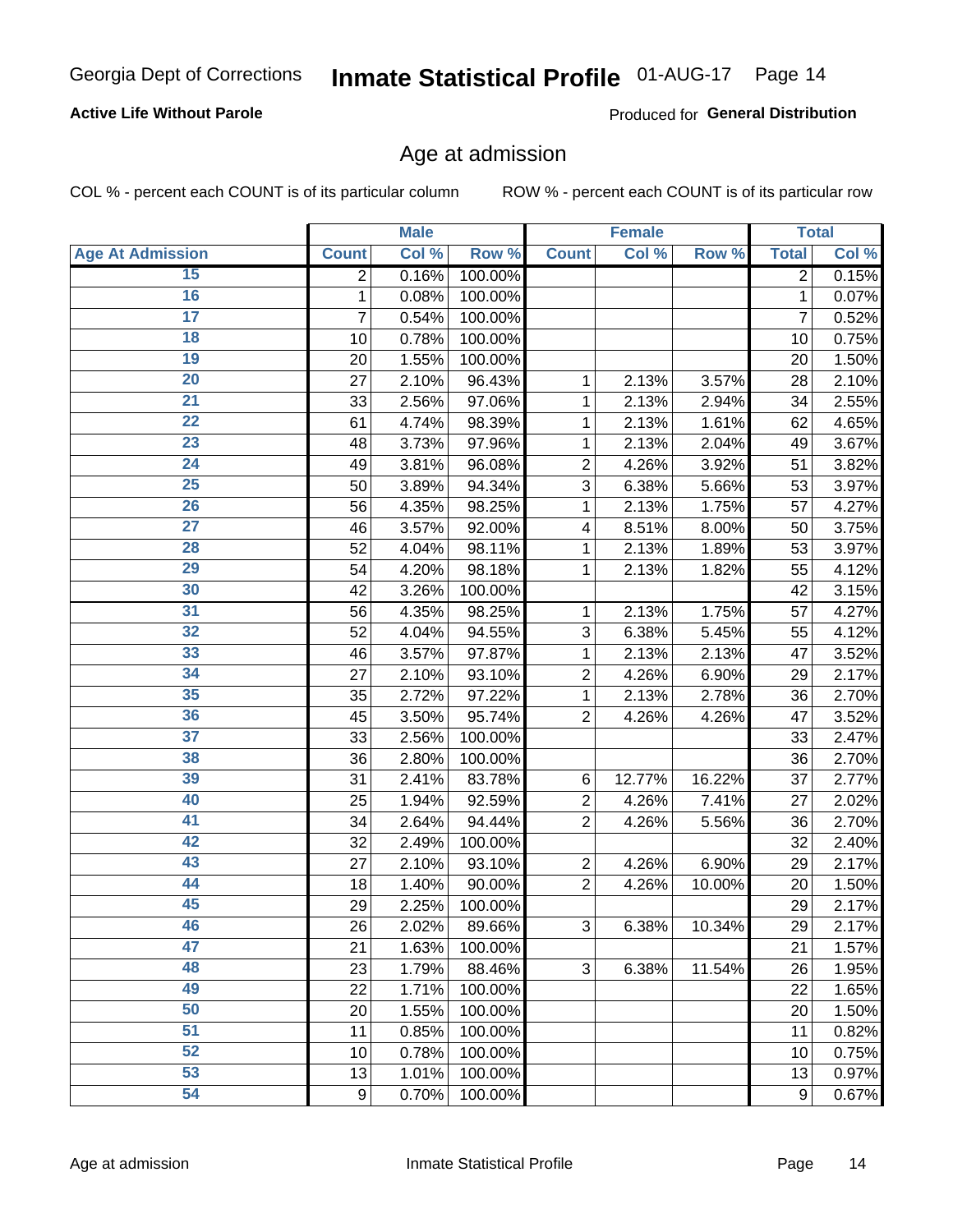#### **Active Life Without Parole**

Produced for General Distribution

#### Age at admission

COL % - percent each COUNT is of its particular column

|                         |                 | <b>Male</b> |         |              | <b>Female</b> |       |              | <b>Total</b> |
|-------------------------|-----------------|-------------|---------|--------------|---------------|-------|--------------|--------------|
| <b>Age At Admission</b> | <b>Count</b>    | Col %       | Row %   | <b>Count</b> | Col %         | Row % | <b>Total</b> | Col %        |
| 55                      | 10 <sup>1</sup> | 0.78%       | 90.91%  |              | 2.13%         | 9.09% | 11           | 0.82%        |
| 56                      | 9               | 0.70%       | 100.00% |              |               |       | 9            | 0.67%        |
| 57                      |                 | 0.54%       | 100.00% |              |               |       | 7            | 0.52%        |
| 58                      | 6               | 0.47%       | 100.00% |              |               |       | 6            | 0.45%        |
| 59                      |                 | 0.08%       | 100.00% |              |               |       |              | 0.07%        |
| 60                      | 3               | 0.23%       | 100.00% |              |               |       | 3            | 0.22%        |
| 61                      |                 | 0.08%       | 100.00% |              |               |       |              | 0.07%        |
| 62                      | 2               | 0.16%       | 100.00% |              |               |       | 2            | 0.15%        |
| 64                      | 3               | 0.23%       | 100.00% |              |               |       | 3            | 0.22%        |
| 65                      | 2               | 0.16%       | 100.00% |              |               |       | 2            | 0.15%        |
| 66                      |                 | 0.08%       | 100.00% |              |               |       |              | 0.07%        |
| 67                      |                 | 0.08%       | 100.00% |              |               |       |              | 0.07%        |
| 69                      | 2               | 0.16%       | 100.00% |              |               |       | 2            | 0.15%        |
| <b>Total Reported</b>   | 1,287           | 100%        | 96.48%  | 47           | 100%          | 3.52% | 1,334        | 100%         |

| <b>Not Reported</b> |      |     |       |
|---------------------|------|-----|-------|
| <b>Grand Total</b>  | ,287 | . . | 1,334 |

| <b>Mean</b><br>(average) | 33.97 | 34.94 | 34.01    |
|--------------------------|-------|-------|----------|
| <b>Median (middle)</b>   | JZ    | 35    | 32       |
| Mode<br>(most frequent)  | --    | 39    | n.<br>LL |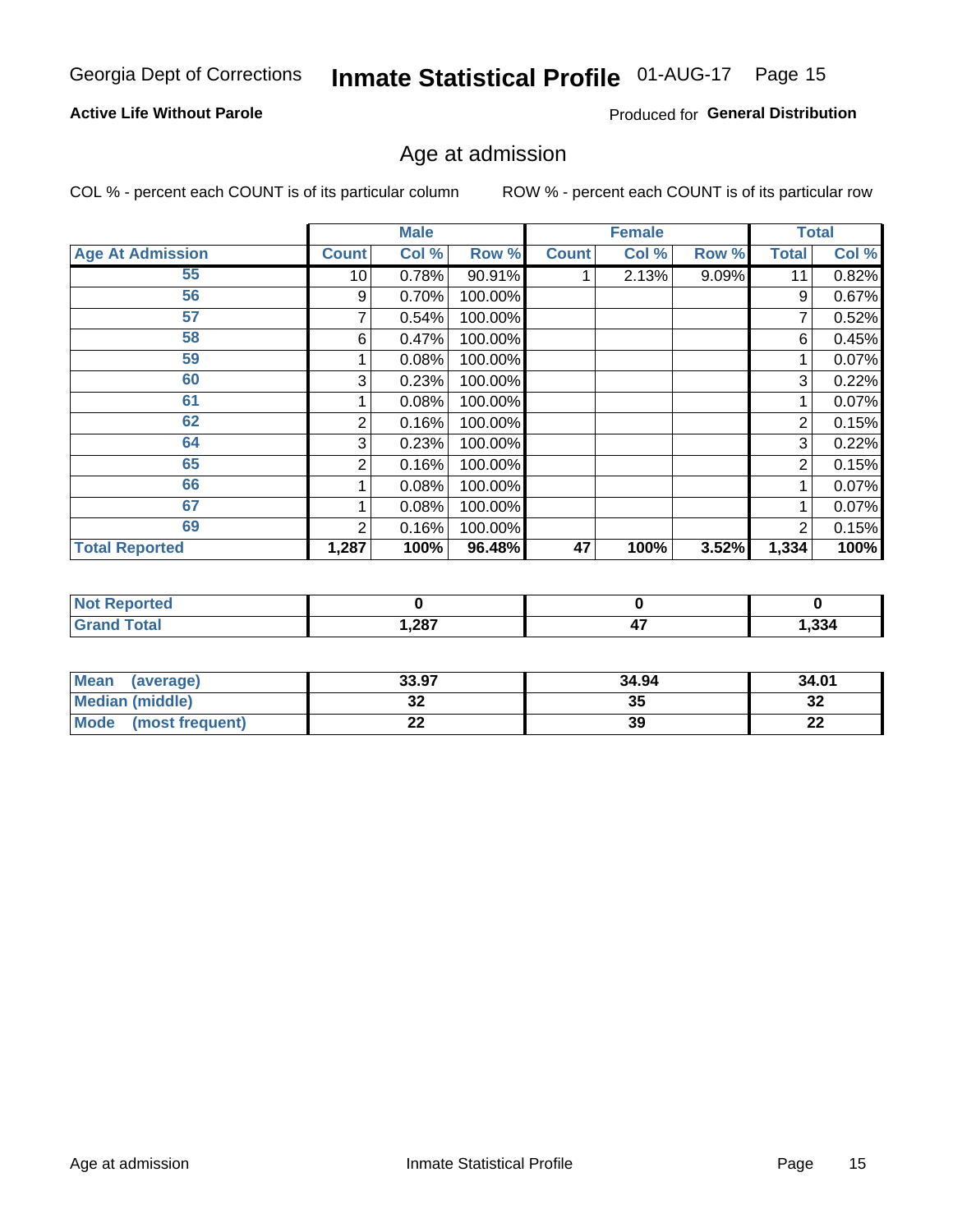#### **Active Life Without Parole**

#### Produced for General Distribution

#### Height, measured at entry to prison

COL % - percent each COUNT is of its particular column

|                       |                | <b>Male</b> |         |                | <b>Female</b> |         |                | <b>Total</b> |
|-----------------------|----------------|-------------|---------|----------------|---------------|---------|----------------|--------------|
| <b>Height</b>         | <b>Count</b>   | Col %       | Row %   | <b>Count</b>   | Col %         | Row %   | <b>Total</b>   | Col %        |
| $\bf{0}$              | 6              | 0.47%       | 100.00% |                |               |         | 6              | 0.45%        |
| 4'10''                |                |             |         | $\mathbf{1}$   | 2.13%         | 100.00% | 1              | 0.07%        |
| 5'00''                | 1              | 0.08%       | 100.00% |                |               |         | 1              | 0.07%        |
| 5'01"                 | 4              | 0.31%       | 66.67%  | $\overline{2}$ | 4.26%         | 33.33%  | 6              | 0.45%        |
| 5'02"                 | 5              | 0.39%       | 83.33%  | 1              | 2.13%         | 16.67%  | $6\phantom{1}$ | 0.45%        |
| 5'03''                | 11             | 0.85%       | 61.11%  | $\overline{7}$ | 14.89%        | 38.89%  | 18             | 1.35%        |
| 5'04"                 | 14             | 1.09%       | 50.00%  | 14             | 29.79%        | 50.00%  | 28             | 2.10%        |
| 5'05"                 | 35             | 2.72%       | 85.37%  | 6              | 12.77%        | 14.63%  | 41             | 3.07%        |
| 5'06''                | 91             | 7.07%       | 93.81%  | 6              | 12.77%        | 6.19%   | 97             | 7.27%        |
| 5'07"                 | 88             | 6.84%       | 94.62%  | 5              | 10.64%        | 5.38%   | 93             | 6.97%        |
| 5'08''                | 130            | 10.10%      | 99.24%  | 1              | 2.13%         | 0.76%   | 131            | 9.82%        |
| 5'09''                | 168            | 13.05%      | 98.82%  | $\overline{2}$ | 4.26%         | 1.18%   | 170            | 12.74%       |
| 5'10''                | 157            | 12.20%      | 100.00% |                |               |         | 157            | 11.77%       |
| 5'11"                 | 162            | 12.59%      | 100.00% |                |               |         | 162            | 12.14%       |
| 6'00''                | 137            | 10.64%      | 99.28%  | 1.             | 2.13%         | 0.72%   | 138            | 10.34%       |
| 6'01''                | 102            | 7.93%       | 100.00% |                |               |         | 102            | 7.65%        |
| 6'02"                 | 89             | 6.92%       | 100.00% |                |               |         | 89             | 6.67%        |
| 6'03''                | 41             | 3.19%       | 97.62%  | $\mathbf{1}$   | 2.13%         | 2.38%   | 42             | 3.15%        |
| 6'04"                 | 33             | 2.56%       | 100.00% |                |               |         | 33             | 2.47%        |
| 6'05"                 | $\overline{7}$ | 0.54%       | 100.00% |                |               |         | $\overline{7}$ | 0.52%        |
| 6'06''                | 4              | 0.31%       | 100.00% |                |               |         | 4              | 0.30%        |
| 6'07''                | 1              | 0.08%       | 100.00% |                |               |         | 1              | 0.07%        |
| 6'11''                | 1              | 0.08%       | 100.00% |                |               |         | 1              | 0.07%        |
| <b>Total Reported</b> | 1,287          | 100%        | 96.48%  | 47             | 100%          | 3.52%   | 1,334          | 100%         |

| <b>eported</b><br>. |      |            |       |
|---------------------|------|------------|-------|
| _____               | 287, | . .<br>T 1 | 1,334 |

| <b>Mean</b> | (average)       | 5'10" | 5'05" | 5'10'' |  |
|-------------|-----------------|-------|-------|--------|--|
|             |                 |       |       |        |  |
| <b>Mode</b> | (most frequent) | 5'09" | 5'04" | 5'09"  |  |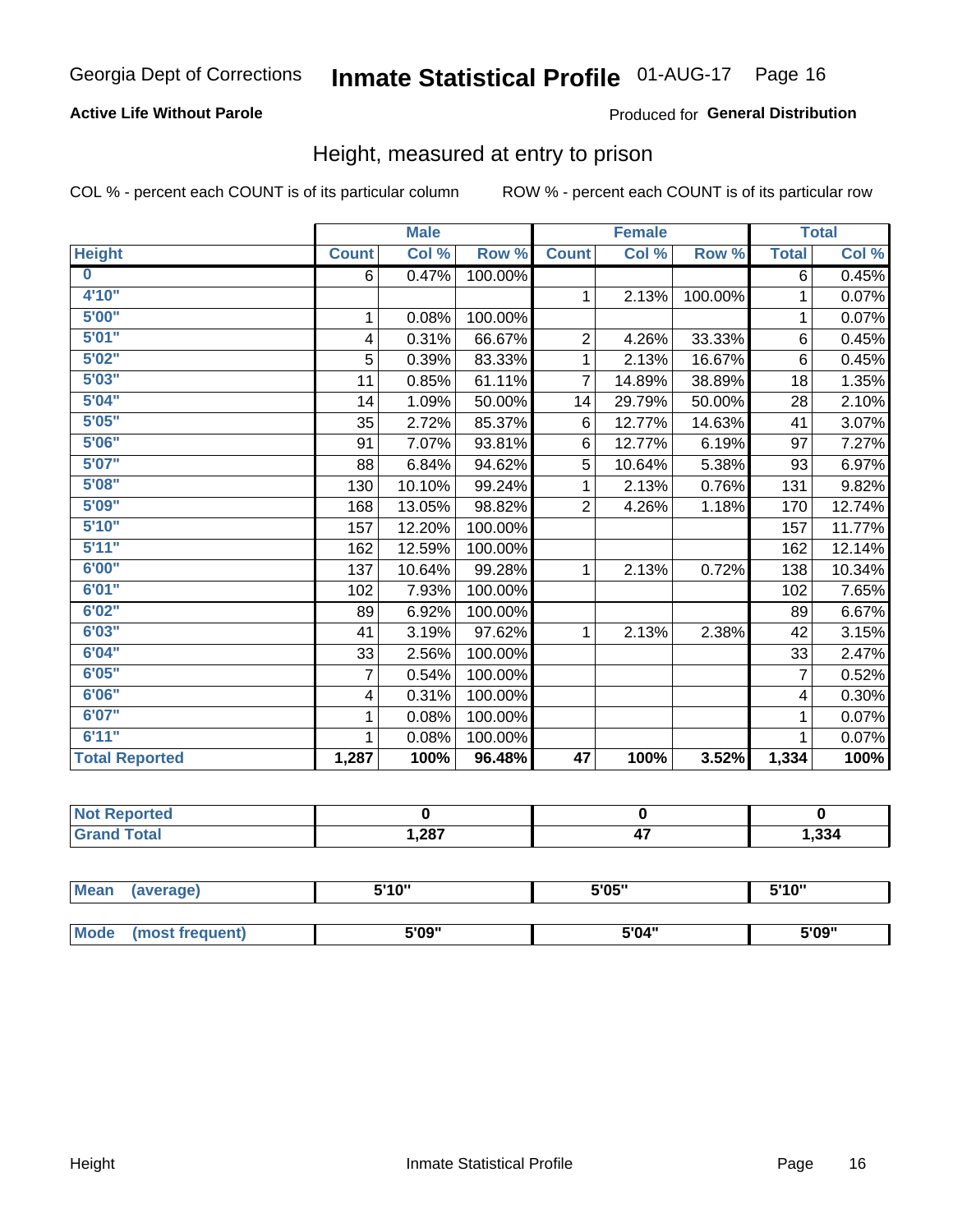**Active Life Without Parole** 

Produced for General Distribution

#### Weight, measured at entry to prison

COL % - percent each COUNT is of its particular column

ROW % - percent each COUNT is of its particular row

|                          |                         | <b>Male</b>    |         |                 | <b>Female</b> |         |              | <b>Total</b>   |
|--------------------------|-------------------------|----------------|---------|-----------------|---------------|---------|--------------|----------------|
| Weight                   | <b>Count</b>            | Col %          | Row %   | <b>Count</b>    | Col %         | Row %   | <b>Total</b> | Col %          |
| 100 - 109 pounds         |                         |                |         | 1               | 2.13%         | 100.00% | 1            | 0.08%          |
| 110 - 119 pounds         | $\overline{2}$          | 0.16%          | 40.00%  | $\overline{3}$  | 6.38%         | 60.00%  | 5            | 0.38%          |
| 120 - 129 pounds         | $\overline{6}$          | 0.47%          | 75.00%  | $\overline{2}$  | 4.26%         | 25.00%  | 8            | 0.60%          |
| 130 - 139 pounds         | 40                      | 3.11%          | 95.24%  | $\overline{2}$  | 4.26%         | 4.76%   | 42           | 3.15%          |
| 140 - 149 pounds         | 80                      | 6.23%          | 94.12%  | 5               | 10.64%        | 5.88%   | 85           | 6.38%          |
| 150 - 159 pounds         | 123                     | 9.57%          | 98.40%  | $\overline{2}$  | 4.26%         | 1.60%   | 125          | 9.38%          |
| 160 - 169 pounds         | 146                     | 11.36%         | 97.99%  | 3               | 6.38%         | 2.01%   | 149          | 11.19%         |
| 170 - 179 pounds         | 174                     | 13.54%         | 97.21%  | 5               | 10.64%        | 2.79%   | 179          | 13.44%         |
| 180 - 189 pounds         | 171                     | 13.31%         | 98.28%  | 3               | 6.38%         | 1.72%   | 174          | 13.06%         |
| 190 - 199 pounds         | 107                     | 8.33%          | 95.54%  | 5               | 10.64%        | 4.46%   | 112          | 8.41%          |
| 200 - 209 pounds         | 115                     | 8.95%          | 97.46%  | 3               | 6.38%         | 2.54%   | 118          | 8.86%          |
| 210 - 219 pounds         | 74                      | 5.76%          | 91.36%  | $\overline{7}$  | 14.89%        | 8.64%   | 81           | 6.08%          |
| 220 - 229 pounds         | 78                      | 6.07%          | 98.73%  | $\mathbf{1}$    | 2.13%         | 1.27%   | 79           | 5.93%          |
| 230 - 239 pounds         | 50                      | 3.89%          | 98.04%  | $\mathbf{1}$    | 2.13%         | 1.96%   | 51           | 3.83%          |
| 240 - 249 pounds         | 36                      | 2.80%          | 100.00% |                 |               |         | 36           | 2.70%          |
| 250 - 259 pounds         | 29                      | 2.26%          | 100.00% |                 |               |         | 29           | 2.18%          |
| 260 - 269 pounds         | 12                      | 0.93%          | 100.00% |                 |               |         | 12           | 0.90%          |
| 270 - 279 pounds         | 11                      | 0.86%          | 100.00% |                 |               |         | 11           | 0.83%          |
| 280 - 289 pounds         | 10                      | 0.78%          | 90.91%  | $\mathbf 1$     | 2.13%         | 9.09%   | 11           | 0.83%          |
| 290 - 299 pounds         | $6\phantom{1}6$         | 0.47%          | 75.00%  | $\overline{2}$  | 4.26%         | 25.00%  | 8            | 0.60%          |
| 300 - 309 pounds         | $\overline{\mathbf{4}}$ | 0.31%          | 100.00% |                 |               |         | 4            | 0.30%          |
| 310 - 319 pounds         | $\mathbf{1}$            | 0.08%          | 100.00% |                 |               |         | $\mathbf{1}$ | 0.08%          |
| 320 - 329 pounds         | 4                       | 0.31%          | 100.00% |                 |               |         | 4            | 0.30%          |
| 330 - 339 pounds         | $\overline{3}$          | 0.23%          | 100.00% |                 |               |         | 3            | 0.23%          |
| 350 - 359 pounds         | 1                       | 0.08%          | 100.00% |                 |               |         | $\mathbf{1}$ | 0.08%          |
| 360 - 369 pounds         | 1                       | 0.08%          | 100.00% |                 |               |         | $\mathbf{1}$ | 0.08%          |
| 390 - 399 pounds         |                         |                |         | $\mathbf{1}$    | 2.13%         | 100.00% | $\mathbf 1$  | 0.08%          |
| 400 pounds and over      | $\mathbf{1}$            | 0.08%          | 100.00% |                 |               |         | $\mathbf{1}$ | 0.08%          |
| <b>Total Reported</b>    | 1,285                   | 100%           | 96.47%  | $\overline{47}$ | 100%          | 3.53%   | 1,332        | 100.0%         |
|                          |                         |                |         |                 |               |         |              |                |
| <b>Not Reported</b>      |                         | $\overline{2}$ |         | $\pmb{0}$       |               |         |              | $\overline{2}$ |
| <b>Grand Total</b>       |                         | 1,287          |         | $\overline{47}$ |               |         |              | 1,334          |
|                          |                         |                |         |                 |               |         |              |                |
| <b>Mean</b><br>(average) |                         | 189            |         |                 | 184           |         |              | 188            |
| <b>Median (middle)</b>   |                         | <b>180</b>     |         |                 | 180           |         |              | 180            |

**Mode** 

(most frequent)

 $\overline{210}$ 

 $\overline{180}$ 

 $180$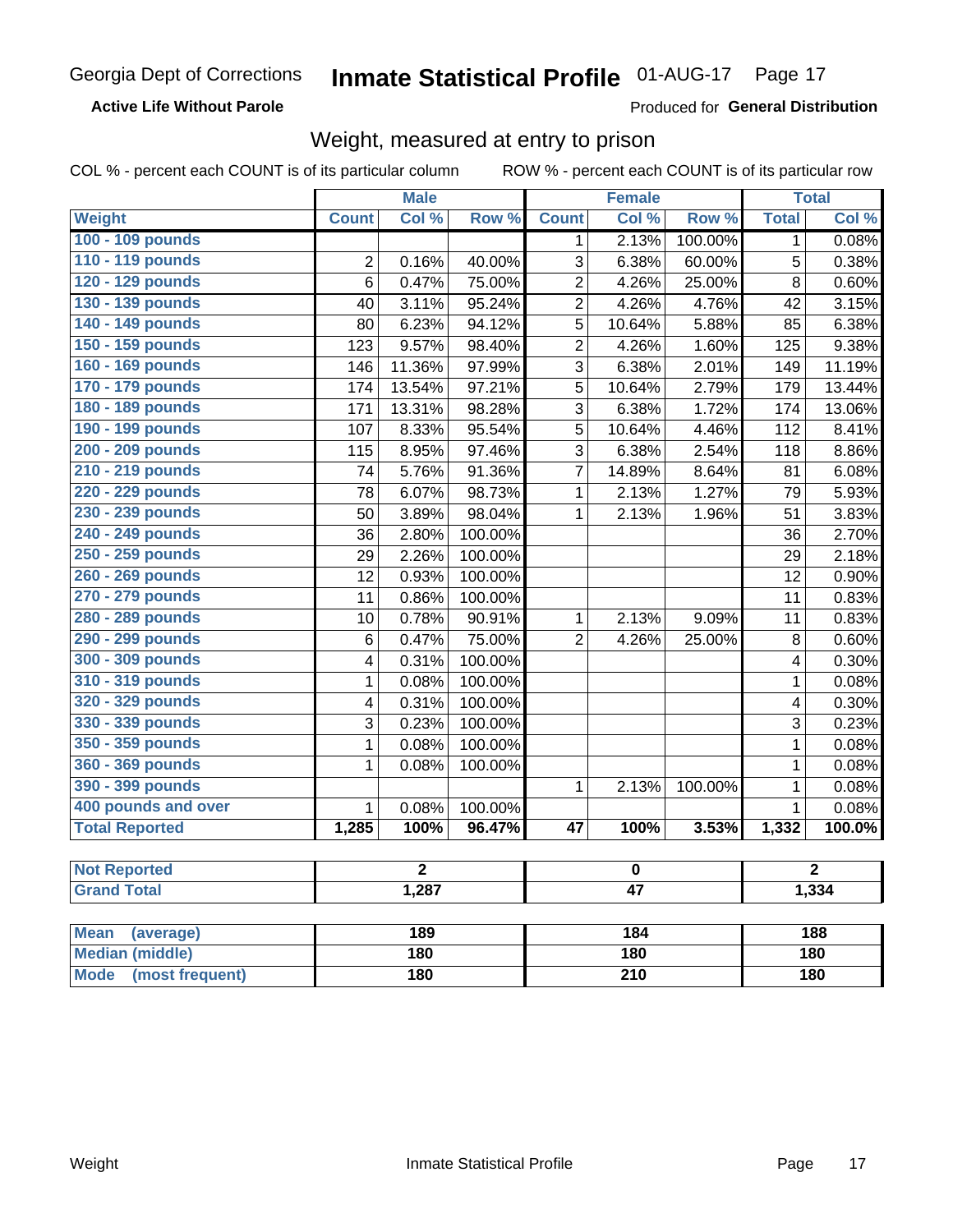### Inmate Statistical Profile 01-AUG-17 Page 18

#### **Active Life Without Parole**

#### Produced for General Distribution

### Veterans validated by Veteran's Administration

COL % - percent each COUNT is of its particular column

|                           |                 | <b>Male</b> |         |                    | <b>Female</b> |       |              | <b>Total</b> |
|---------------------------|-----------------|-------------|---------|--------------------|---------------|-------|--------------|--------------|
| <b>Military service</b>   | <b>Count</b>    | Col %       |         | <b>Row % Count</b> | Col %         | Row % | <b>Total</b> | Col %        |
| <b>Others</b><br>$\bf{0}$ | 50 <sub>1</sub> | 43.48%      | 100.00% |                    |               |       | 50           | 43.10%       |
| <b>Air Force</b>          | 46              | 40.00%      | 97.87%  |                    | 100.00%       | 2.13% | 47           | 40.52%       |
| Army                      | 6               | $5.22\%$    | 100.00% |                    |               |       | 6            | 5.17%        |
| <b>Navy</b><br>3          | 4               | 3.48%       | 100.00% |                    |               |       | 4            | 3.45%        |
| <b>Coast Guard</b><br>5.  | 9               | 7.83%       | 100.00% |                    |               |       | 9            | 7.76%        |
| <b>Total Reported</b>     | 115             | 100%        | 99.14%  |                    | 100%          | .86%  | 116          | 100%         |

| тес   | $\overline{1}$ | 46         | <b>040</b> |
|-------|----------------|------------|------------|
| Гоtal | ,287           | . .<br>T 1 | ,334       |

| <b>Moo.</b> |
|-------------|
|-------------|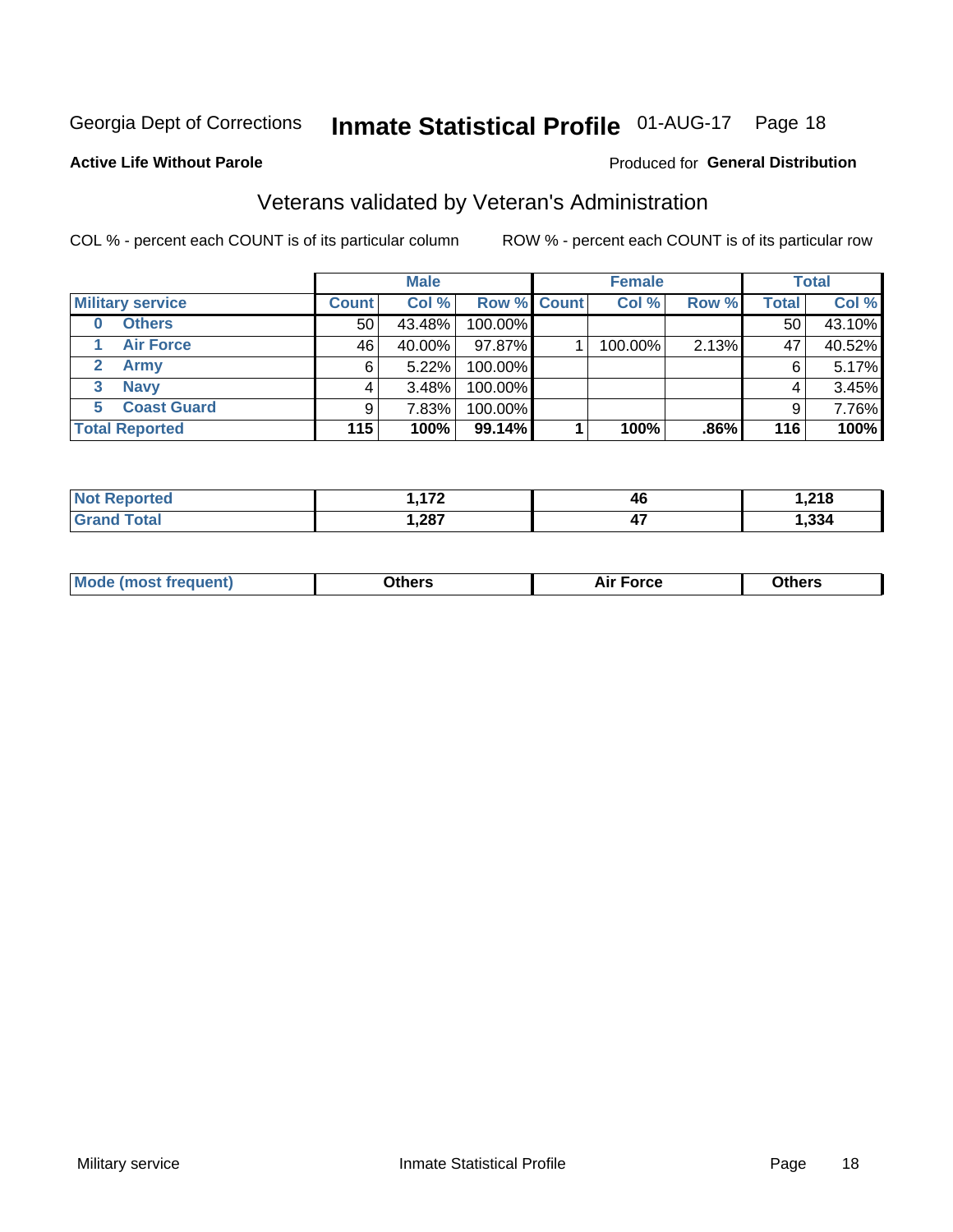## Inmate Statistical Profile 01-AUG-17 Page 19

#### **Active Life Without Parole**

#### Produced for General Distribution

#### Type of admission to prison

COL % - percent each COUNT is of its particular column

|                                      |              | <b>Male</b> |                    |    | <b>Female</b> |       |              | <b>Total</b> |
|--------------------------------------|--------------|-------------|--------------------|----|---------------|-------|--------------|--------------|
| <b>Type of Admission</b>             | <b>Count</b> | Col %       | <b>Row % Count</b> |    | Col %         | Row % | <b>Total</b> | Col %        |
| <b>New Sentence</b><br>52            | 1,221        | 94.87%      | 96.29%             | 47 | 100.00%       | 3.71% | 1,268        | 95.05%       |
| <b>Probation Rev Partial</b><br>53   | 5            | $.39\%$     | 100.00%            |    |               |       | 5            | .37%         |
| <b>Probation Rev Remainder</b><br>54 | 11           | .85%        | 100.00%            |    |               |       | 11           | .82%         |
| <b>Parole Rev New Sentence</b><br>55 | 19           | 1.48%       | 100.00%            |    |               |       | 19           | 1.42%        |
| <b>Parole Rev No New</b><br>56       | 17           | 1.32%       | 100.00%            |    |               |       | 17           | 1.27%        |
| <b>Sentence</b>                      |              |             |                    |    |               |       |              |              |
| <b>Life W/O Parole</b><br>70         | 13           | 1.01%       | 100.00%            |    |               |       | 13           | .97%         |
| <b>Unknown</b><br>82                 |              | .08%        | 100.00%            |    |               |       |              | .07%         |
| <b>Total Reported</b>                | 1,287        | 100%        | 96.48%             | 47 | 100%          | 3.52% | 1,334        | 100%         |

| <b>Not Reported</b> |       |    |       |
|---------------------|-------|----|-------|
| <b>Grand Total</b>  | 1,287 | т. | 1,334 |

| <b>Mode (most frequent)</b> | <b>New Sentence</b> | <b>New Sentence</b> | <b>New Sentence</b> |
|-----------------------------|---------------------|---------------------|---------------------|
|                             |                     |                     |                     |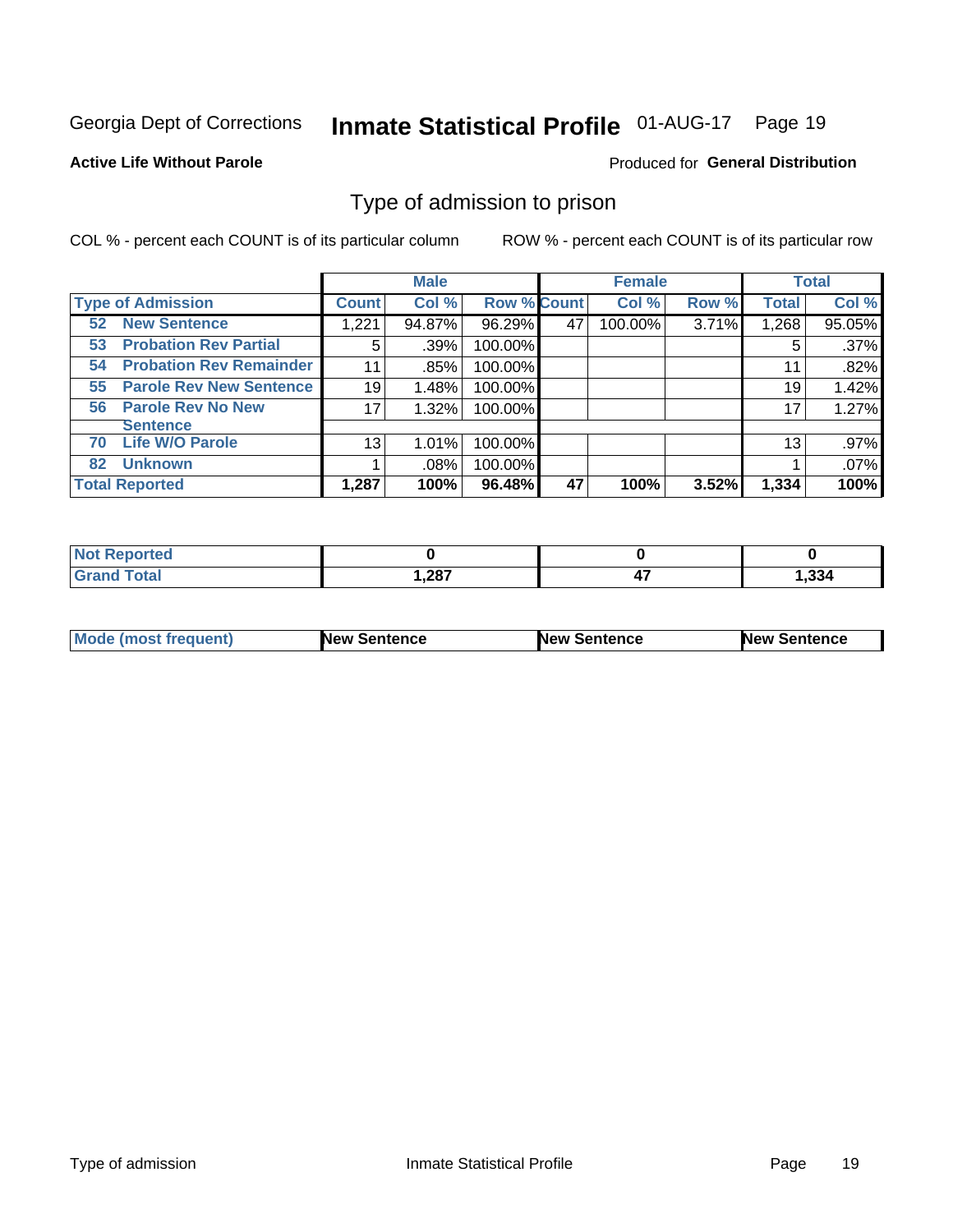### Inmate Statistical Profile 01-AUG-17 Page 20

**Active Life Without Parole** 

#### Produced for General Distribution

### Current / last supervision level

COL % - percent each COUNT is of its particular column

|                        |              | <b>Male</b> |                    |    | <b>Female</b> |       |       | <b>Total</b> |
|------------------------|--------------|-------------|--------------------|----|---------------|-------|-------|--------------|
| <b>Security Status</b> | <b>Count</b> | Col%        | <b>Row % Count</b> |    | Col %         | Row % | Total | Col %        |
| 4 Medium               |              | $.39\%$     | 100.00%            |    | .00%          |       |       | .37%         |
| 5 Close                | .282         | 99.61%      | 96.46%             | 47 | 100.00%       | 3.54% | 1,329 | 99.63%       |
| <b>Total Reported</b>  | ˈ 287.،      | 100%        | 96.48%             | 47 | 100%          | 3.52% | 1,334 | 100%         |

| <b>Still being diagnosed</b> |       |       |
|------------------------------|-------|-------|
| <b>Not Reported</b>          |       |       |
| <b>Grand Total</b>           | 1,287 | 1,334 |

| <b>AhoM</b><br>rreauent) | <b>Close</b> | Close | Close |
|--------------------------|--------------|-------|-------|
|                          |              |       |       |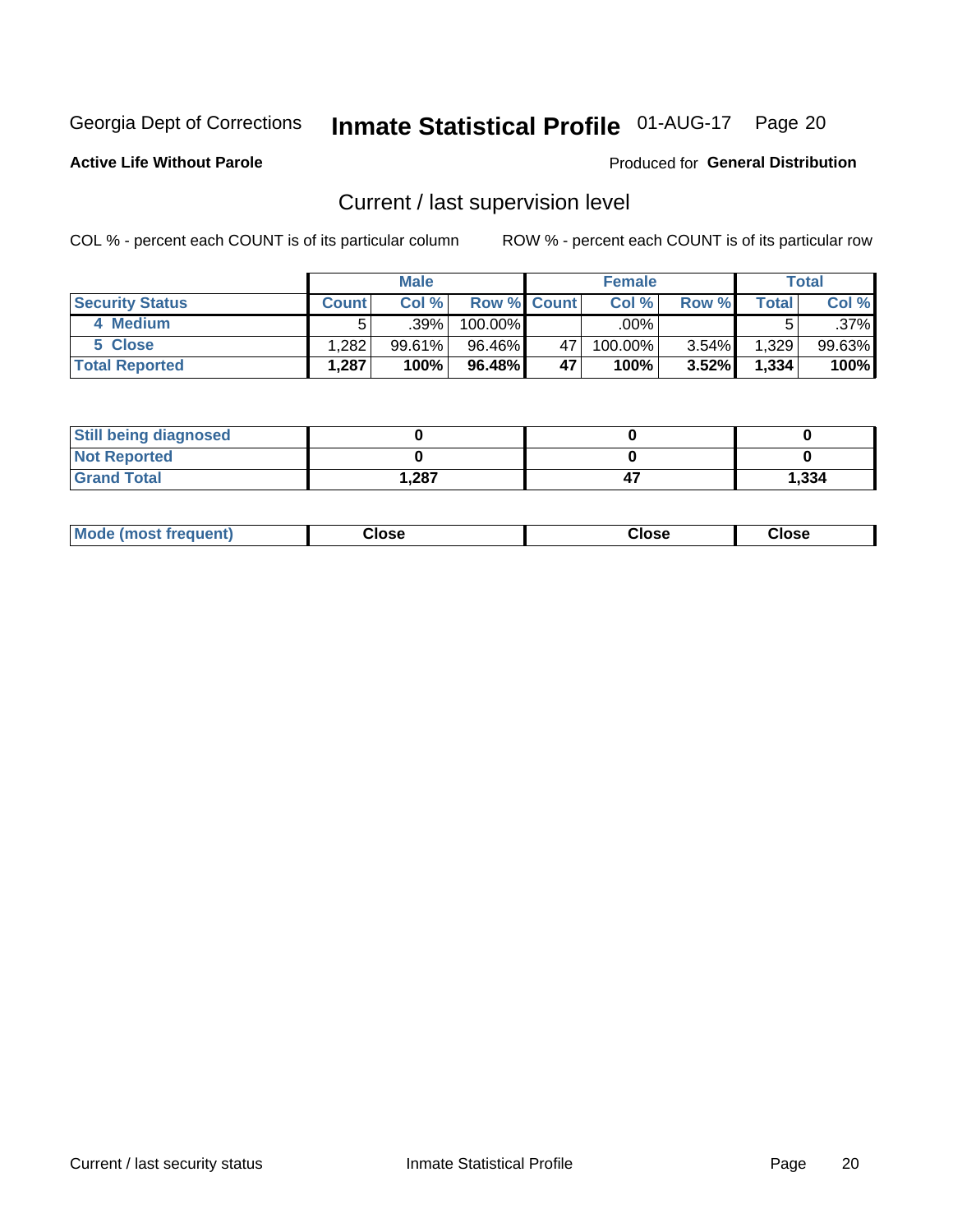### Inmate Statistical Profile 01-AUG-17 Page 21

**Active Life Without Parole** 

Produced for General Distribution

### Current / last type of institution

COL % - percent each COUNT is of its particular column

|                            |              | <b>Male</b> |                    |    | <b>Female</b> |          |                | <b>Total</b> |
|----------------------------|--------------|-------------|--------------------|----|---------------|----------|----------------|--------------|
| <b>Type of Institution</b> | <b>Count</b> | Col%        | <b>Row % Count</b> |    | Col %         | Row %    | <b>Total</b> I | Col %        |
| <b>State Prison</b>        | .287         | $100.00\%$  | 96.48%             | 47 | 100.00%       | $3.52\%$ | 1,334          | 100.00%      |
| <b>Total Reported</b>      | 1,287        | 100%        | 96.48%             | 47 | $100\%$       | $3.52\%$ | 1,334          | 100%         |

| rted<br>. |      |     |       |
|-----------|------|-----|-------|
|           | ,287 | . . | 1,334 |

|  | <b>Mode (most frequent)</b> | State Prison | <b>State Prison</b> | <b>State Prison</b> |
|--|-----------------------------|--------------|---------------------|---------------------|
|--|-----------------------------|--------------|---------------------|---------------------|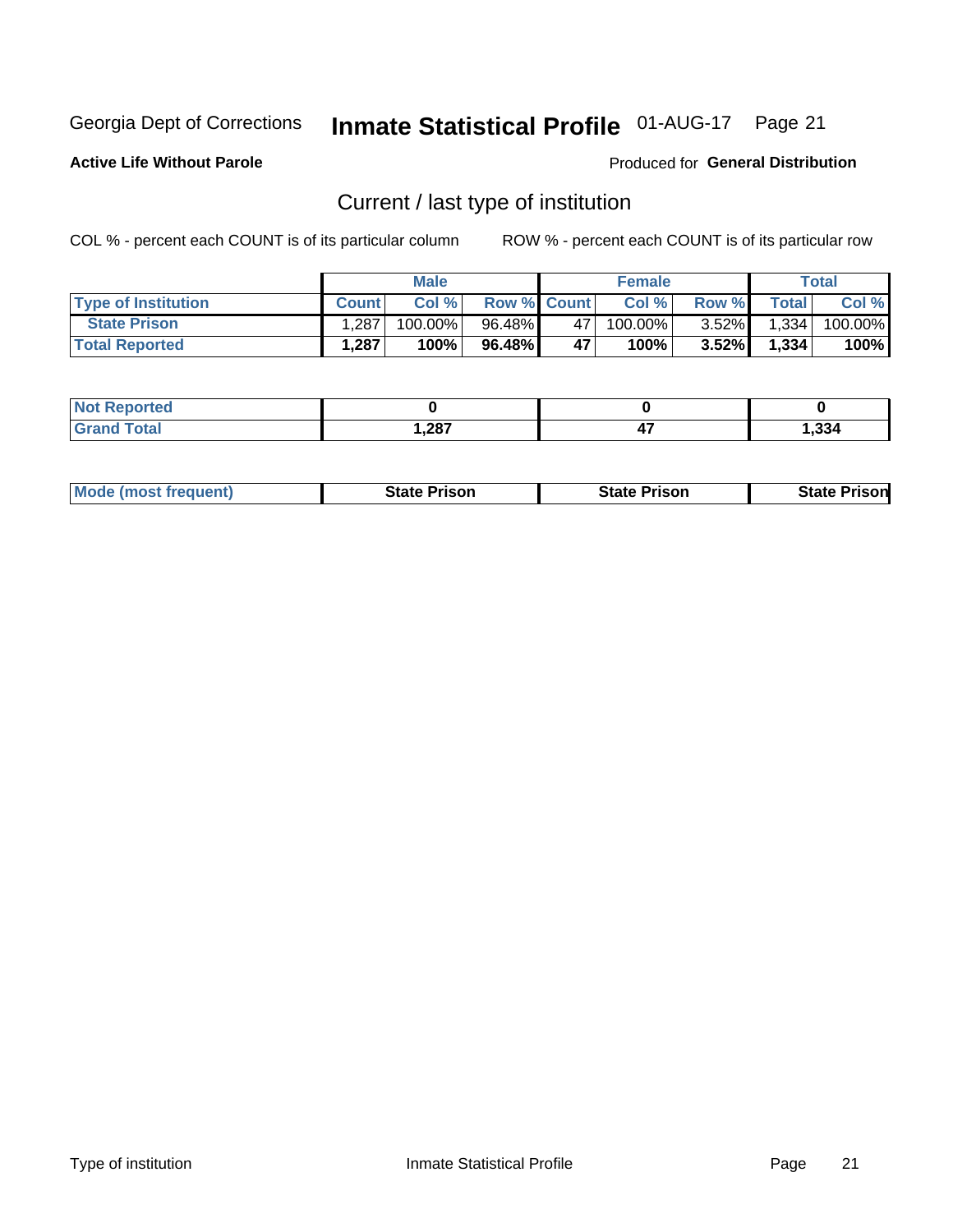### Inmate Statistical Profile 01-AUG-17 Page 22

#### **Active Life Without Parole**

#### Produced for General Distribution

### Institution type - transitional centers

COL % - percent each COUNT is of its particular column

|                                                  | <b>Male</b> |                    | <b>Female</b> |             | Total |
|--------------------------------------------------|-------------|--------------------|---------------|-------------|-------|
| <b>Institution Type - Trans. Centers Count  </b> | Col%        | <b>Row % Count</b> | Col %         | Row % Total | Col % |
| <b>Total Reported</b>                            |             |                    |               |             |       |

| <b>Not Reported</b>            |  |  |
|--------------------------------|--|--|
| <b>Total</b><br><b>COMMENT</b> |  |  |

| Mode (most frequent) | <b>Null</b> | <b>Null</b> | <b>Null</b> |
|----------------------|-------------|-------------|-------------|
|                      |             |             |             |
|                      |             |             |             |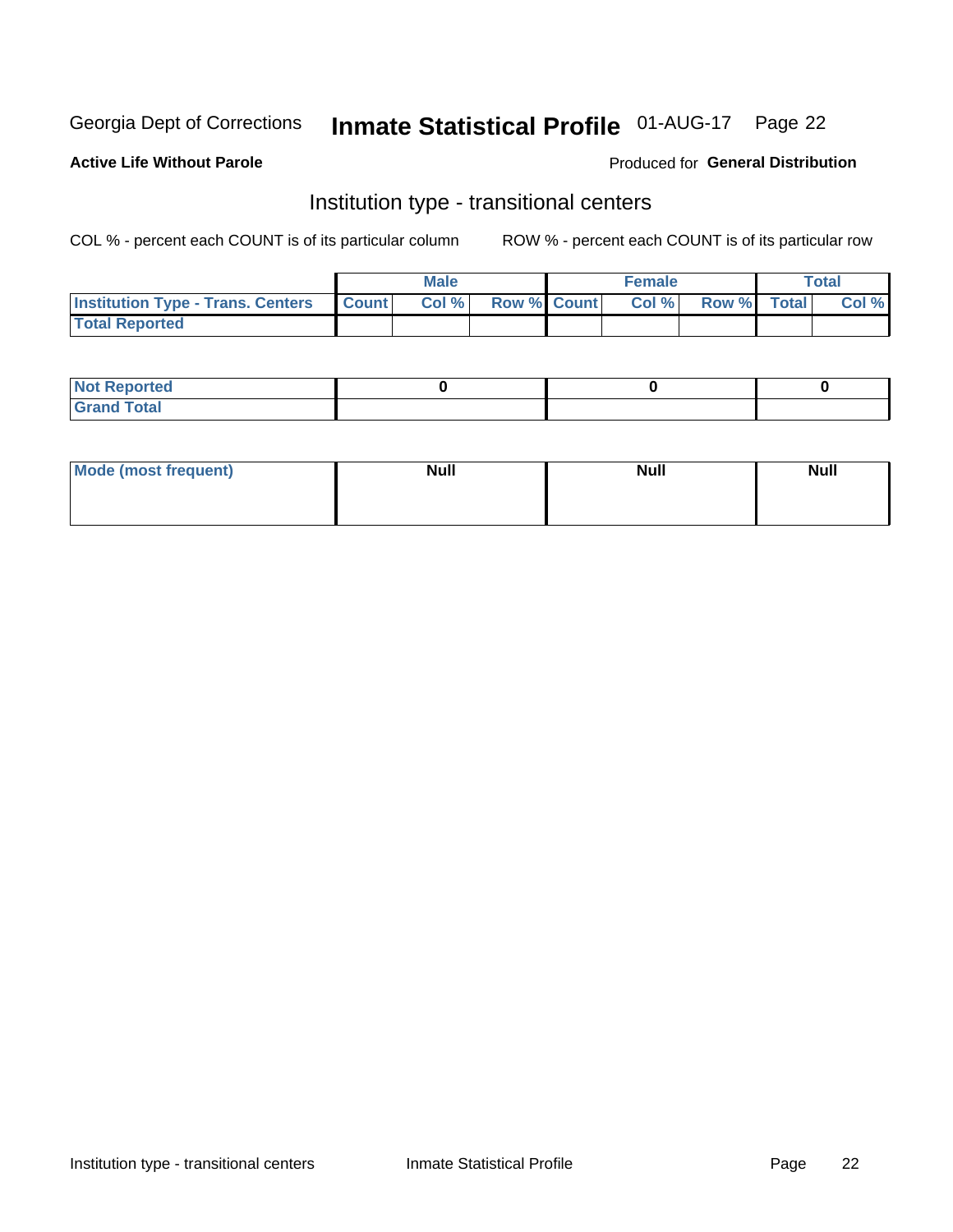### Inmate Statistical Profile 01-AUG-17 Page 23

**Active Life Without Parole** 

**Produced for General Distribution** 

#### Institution type - county prisons

COL % - percent each COUNT is of its particular column

|                                                    | <b>Male</b> |       |  | <b>Female</b> |                          |             | <b>Total</b> |       |
|----------------------------------------------------|-------------|-------|--|---------------|--------------------------|-------------|--------------|-------|
| <b>Institution Type - County Prisons   Count  </b> |             | Col % |  |               | <b>Row % Count Col %</b> | Row % Total |              | Col % |
| <b>Total Reported</b>                              |             |       |  |               |                          |             |              |       |

| <b>Not</b><br>: Reported<br> |  |  |
|------------------------------|--|--|
| <b>Total</b><br>---          |  |  |

| Mode (most frequent) | <b>Null</b> | <b>Null</b><br><b>Null</b> |
|----------------------|-------------|----------------------------|
|                      |             |                            |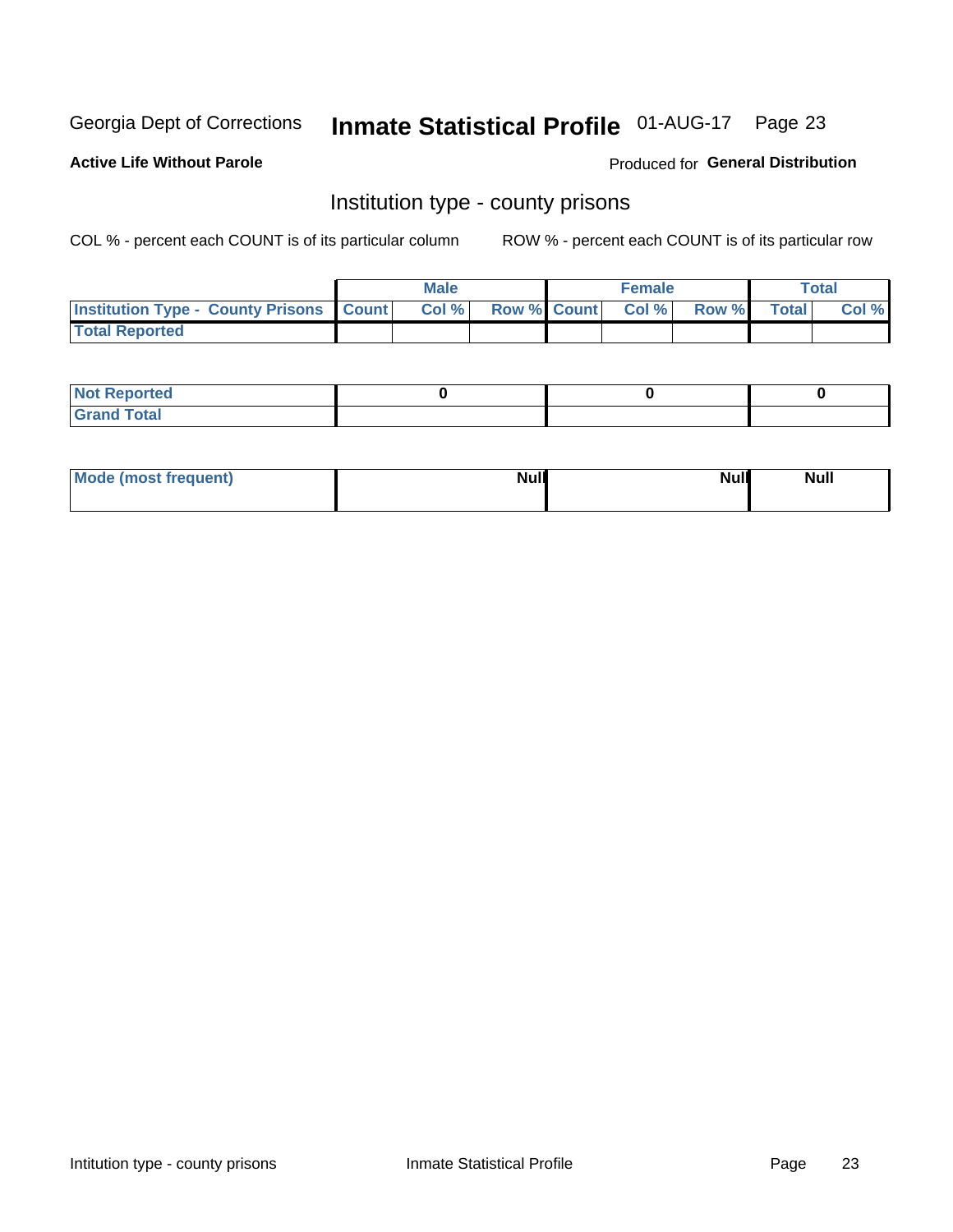## Inmate Statistical Profile 01-AUG-17 Page 24

#### **Active Life Without Parole**

#### Produced for General Distribution

#### Institution type - state prisons

COL % - percent each COUNT is of its particular column

|                                             | <b>Male</b>               |        |         |                               | <b>Female</b> |          | <b>Total</b>                        |         |
|---------------------------------------------|---------------------------|--------|---------|-------------------------------|---------------|----------|-------------------------------------|---------|
| <b>Institution Type - State Prisons</b>     | <b>Count</b>              | Col %  | Row %   | <b>Count</b>                  | Col %         | Row %    | <b>Total</b>                        | Col %   |
| <b>Arrendale State Prison</b>               |                           |        |         | 24                            | 51.06%        | 100.00%  | 24                                  | 1.80%   |
| <b>Augusta State Med. Prison</b>            | 62                        | 4.82%  | 100.00% |                               |               |          | 62                                  | 4.65%   |
| <b>Baldwin State Prison</b>                 | 36                        | 2.80%  | 100.00% |                               |               |          | 36                                  | 2.70%   |
| <b>Burruss Correctional Training</b><br>Ctr | 1                         | .08%   | 100.00% |                               |               |          |                                     | $.07\%$ |
| <b>Central State Prison</b>                 | 4                         | .31%   | 100.00% |                               |               |          | 4                                   | $.30\%$ |
| <b>Coastal State Prison</b>                 | 6                         | .47%   | 100.00% |                               |               |          | 6                                   | .45%    |
| <b>Dooly State Prison</b>                   |                           | .08%   | 100.00% |                               |               |          |                                     | .07%    |
| <b>Ga Diag Class Prison</b>                 | 48                        | 3.73%  | 100.00% |                               |               |          | 48                                  | 3.60%   |
| <b>Ga State Prison</b>                      | 29                        | 2.25%  | 100.00% |                               |               |          | 29                                  | 2.17%   |
| <b>Hancock State Prison</b>                 | 146                       | 11.34% | 100.00% |                               |               |          | 146                                 | 10.94%  |
| <b>Hays State Prison</b>                    | 132                       | 10.26% | 100.00% |                               |               |          | 132                                 | 9.90%   |
| <b>Macon State Prison</b>                   | 238                       | 18.49% | 100.00% |                               |               |          | 238                                 | 17.84%  |
| <b>Phillips State Prison</b>                | 19                        | 1.48%  | 100.00% |                               |               |          | 19                                  | 1.42%   |
| <b>Pulaski State Prison</b>                 |                           |        |         | 23                            | 48.94%        | 100.00%  | 23                                  | 1.72%   |
| <b>Smith State Prison</b>                   | 168                       | 13.05% | 100.00% |                               |               |          | 168                                 | 12.59%  |
| <b>Telfair State Prison</b>                 | 163                       | 12.67% | 100.00% |                               |               |          | 163                                 | 12.22%  |
| <b>Valdosta State Prison</b>                | 115                       | 8.94%  | 100.00% |                               |               |          | 115                                 | 8.62%   |
| <b>Ware State Prison</b>                    | 119                       | 9.25%  | 100.00% |                               |               |          | 119                                 | 8.92%   |
| <b>Total Reported</b>                       | 1,287                     | 100%   | 96.48%  | 47                            | 100%          | 3.52%    | 1,334                               | 100%    |
| <b>Not Reported</b>                         | 0                         |        | 0       |                               |               | $\bf{0}$ |                                     |         |
| <b>Grand Total</b>                          |                           | 1,287  |         | 47                            |               |          | 1,334                               |         |
| <b>Mode (most frequent)</b>                 | <b>Macon State Prison</b> |        |         | <b>Arrendale State Prison</b> |               |          | <b>Macon State</b><br><b>Prison</b> |         |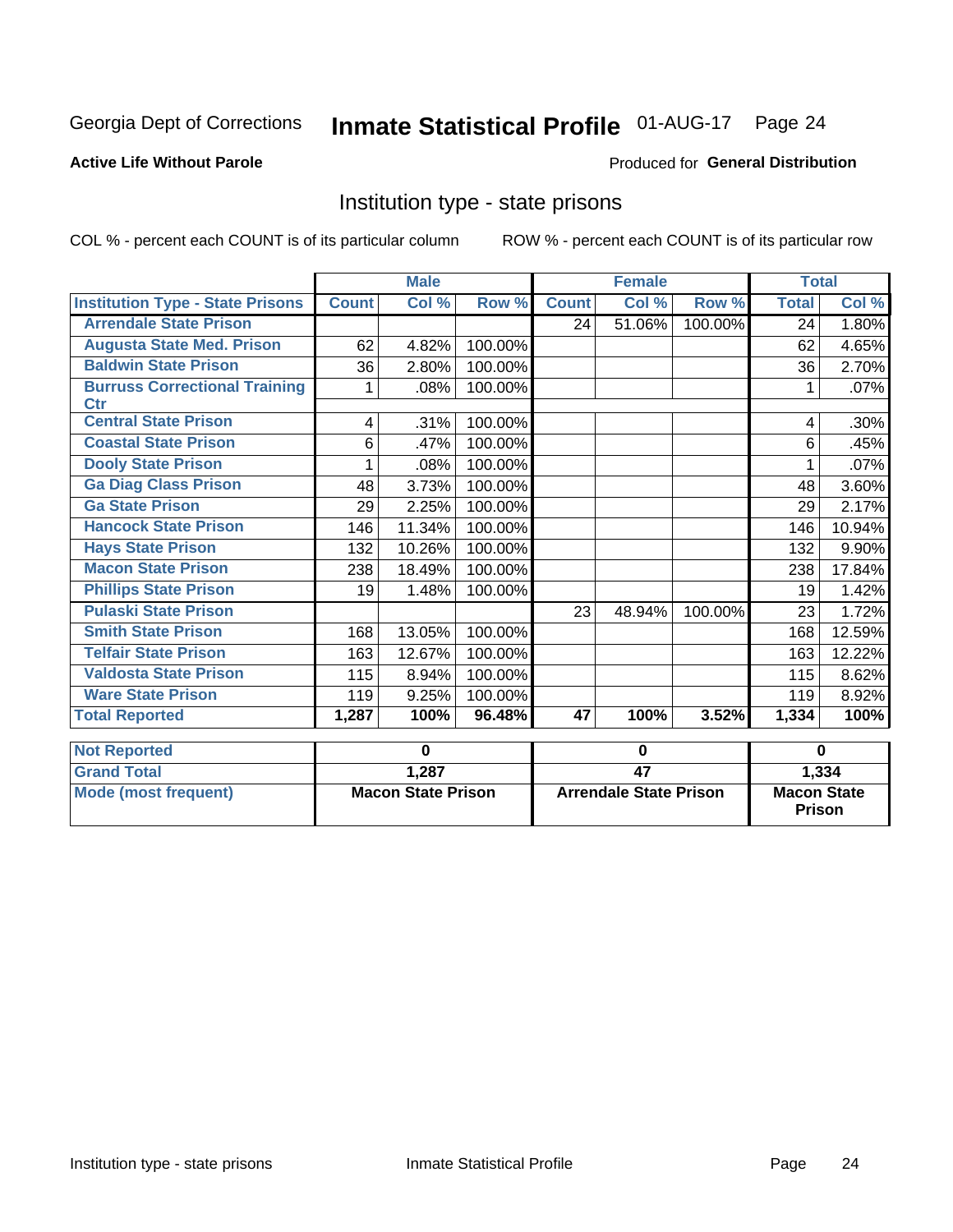### Inmate Statistical Profile 01-AUG-17 Page 25

**Active Life Without Parole** 

#### Produced for General Distribution

### Institution type - private prisons

COL % - percent each COUNT is of its particular column

|                                                     | <b>Male</b> |       |             | <b>Female</b> |       |             | <b>Total</b> |       |
|-----------------------------------------------------|-------------|-------|-------------|---------------|-------|-------------|--------------|-------|
| <b>Institution Type - Private Prisons   Count  </b> |             | Col % | Row % Count |               | Col % | Row % Total |              | Col % |
| <b>Total Reported</b>                               |             |       |             |               |       |             |              |       |

| Not Reported          |  |  |
|-----------------------|--|--|
| <b>Cotal</b><br>_____ |  |  |

| <b>Mo</b><br>frequent) | <b>Null</b> | <b>Null</b> | . . I *<br><b>IVUII</b> |
|------------------------|-------------|-------------|-------------------------|
|                        |             |             |                         |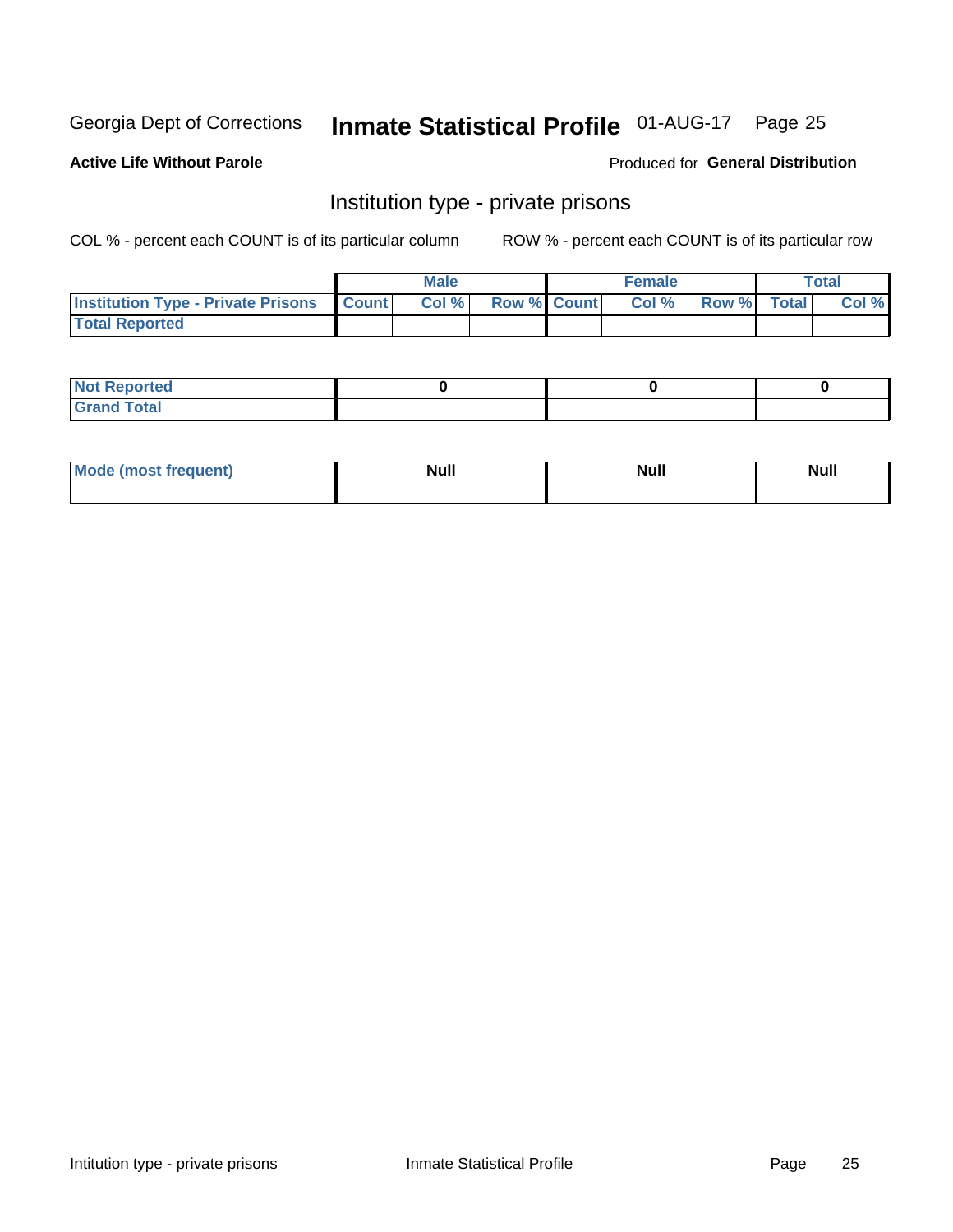## Inmate Statistical Profile 01-AUG-17 Page 26

#### **Active Life Without Parole**

#### Produced for General Distribution

### Institution type - inmate boot camp

COL % - percent each COUNT is of its particular column

|                                      | <b>Male</b>  |       |               |              | <b>Female</b> | <b>Total</b> |  |       |
|--------------------------------------|--------------|-------|---------------|--------------|---------------|--------------|--|-------|
| <b>Institution Type - Boot Camps</b> | <b>Count</b> | Col % | <b>Row %I</b> | <b>Count</b> | Col %         | Row % Total  |  | Col % |
| <b>Total Rported</b>                 |              |       |               |              |               |              |  |       |

| <b>Not Reported</b>            |  |  |
|--------------------------------|--|--|
| <b>Total</b><br>C <sub>r</sub> |  |  |

| Mod<br>uamo | Nul.<br>$- - - - - -$ | <b>Null</b> | . .<br>uu.<br>------ |
|-------------|-----------------------|-------------|----------------------|
|             |                       |             |                      |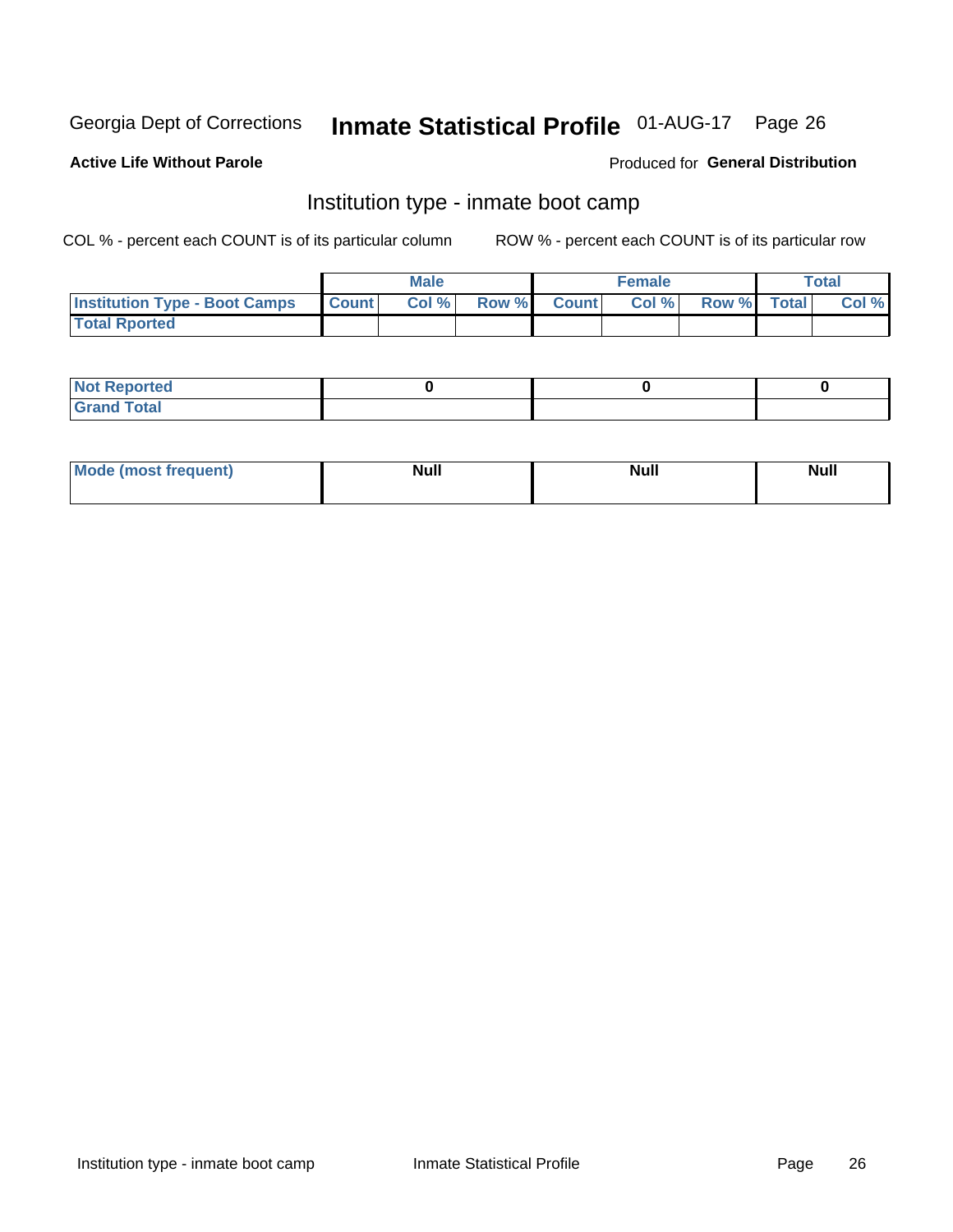### Inmate Statistical Profile 01-AUG-17 Page 27

#### **Active Life Without Parole**

#### Produced for General Distribution

#### Number of disciplinary reports

COL % - percent each COUNT is of its particular column

|                                       | <b>Male</b>  |          |        | <b>Female</b> |        |          | <b>Total</b> |        |
|---------------------------------------|--------------|----------|--------|---------------|--------|----------|--------------|--------|
| <b>Number of Disciplinary Reports</b> | <b>Count</b> | Col %    | Row %  | <b>Count</b>  | Col %  | Row %    | <b>Total</b> | Col %  |
|                                       | 326          | 25.33%   | 94.49% | 19            | 40.43% | 5.51%    | 345          | 25.86% |
|                                       | 180          | 13.99%   | 96.26% | 7             | 14.89% | 3.74%    | 187          | 14.02% |
|                                       | 129          | 10.02%   | 94.16% | 8             | 17.02% | 5.84%    | 137          | 10.27% |
| 3                                     | 100          | $7.77\%$ | 97.09% | 3             | 6.38%  | 2.91%    | 103          | 7.72%  |
|                                       | 63           | 4.90%    | 96.92% | 2             | 4.26%  | 3.08%    | 65           | 4.87%  |
| 5                                     | 61           | 4.74%    | 98.39% |               | 2.13%  | $1.61\%$ | 62           | 4.65%  |
| <b>More Than 5</b>                    | 428          | 33.26%   | 98.39% | 7             | 14.89% | 1.61%    | 435          | 32.61% |
| <b>Total Reported</b>                 | 1,287        | 100%     | 96.48% | 47            | 100%   | 3.52%    | 1,334        | 100%   |

| prted<br>NOT F    |      |     |       |
|-------------------|------|-----|-------|
| <sup>-</sup> otal | ,287 | . . | 1,334 |

| Mean (average)       | 7 1 1 | 4.09 | 7.00 |
|----------------------|-------|------|------|
| Median (middle)      |       |      |      |
| Mode (most frequent) |       |      |      |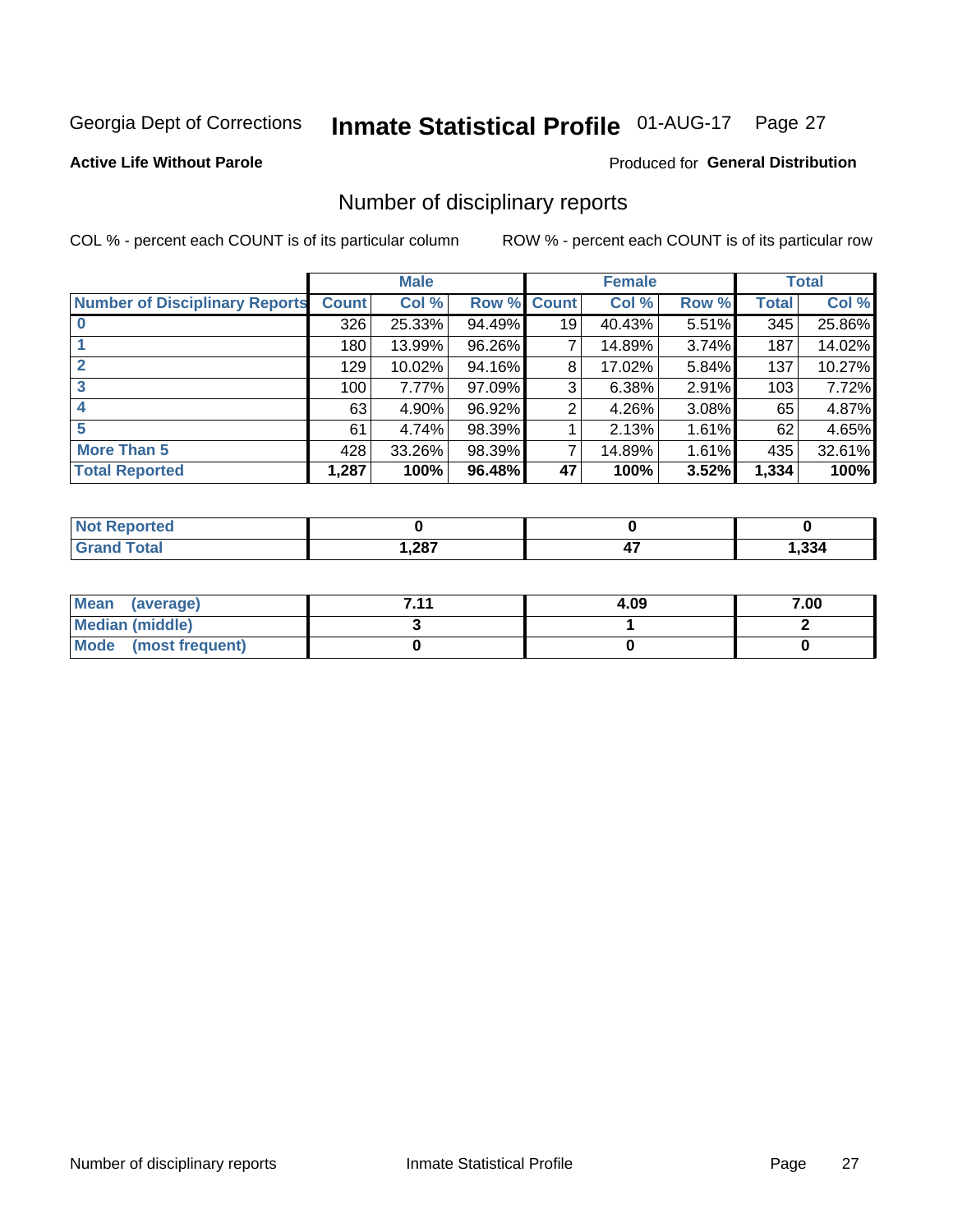### Inmate Statistical Profile 01-AUG-17 Page 28

#### **Active Life Without Parole**

#### **Produced for General Distribution**

### Number of transfers

COL % - percent each COUNT is of its particular column

|                            | <b>Male</b>  |        | <b>Female</b> |                 |        | <b>Total</b> |              |        |
|----------------------------|--------------|--------|---------------|-----------------|--------|--------------|--------------|--------|
| <b>Number of Transfers</b> | <b>Count</b> | Col %  | Row %         | <b>Count</b>    | Col %  | Row %        | <b>Total</b> | Col %  |
|                            | 32           | 2.49%  | 80.00%        | 8               | 17.02% | 20.00%       | 40           | 3.00%  |
|                            | 353          | 27.43% | 94.64%        | 20              | 42.55% | 5.36%        | 373          | 27.96% |
| $\mathbf{2}$               | 191          | 14.84% | 95.02%        | 10 <sup>1</sup> | 21.28% | 4.98%        | 201          | 15.07% |
| 3                          | 118          | 9.17%  | 97.52%        | 3               | 6.38%  | 2.48%        | 121          | 9.07%  |
|                            | 83           | 6.45%  | 98.81%        |                 | 2.13%  | 1.19%        | 84           | 6.30%  |
| 5                          | 55           | 4.27%  | 98.21%        |                 | 2.13%  | 1.79%        | 56           | 4.20%  |
| <b>More Than 5</b>         | 455          | 35.35% | 99.13%        | 4               | 8.51%  | 0.87%        | 459          | 34.41% |
| <b>Total Reported</b>      | 1,287        | 100%   | 96.48%        | 47              | 100%   | 3.52%        | 1,334        | 100.0% |

| prted<br>NOT F    |      |     |       |
|-------------------|------|-----|-------|
| <sup>-</sup> otal | ,287 | . . | 1,334 |

| Mean (average)       | 5.82 | <b>1.85</b> | 5.68 |
|----------------------|------|-------------|------|
| Median (middle)      |      |             |      |
| Mode (most frequent) |      |             |      |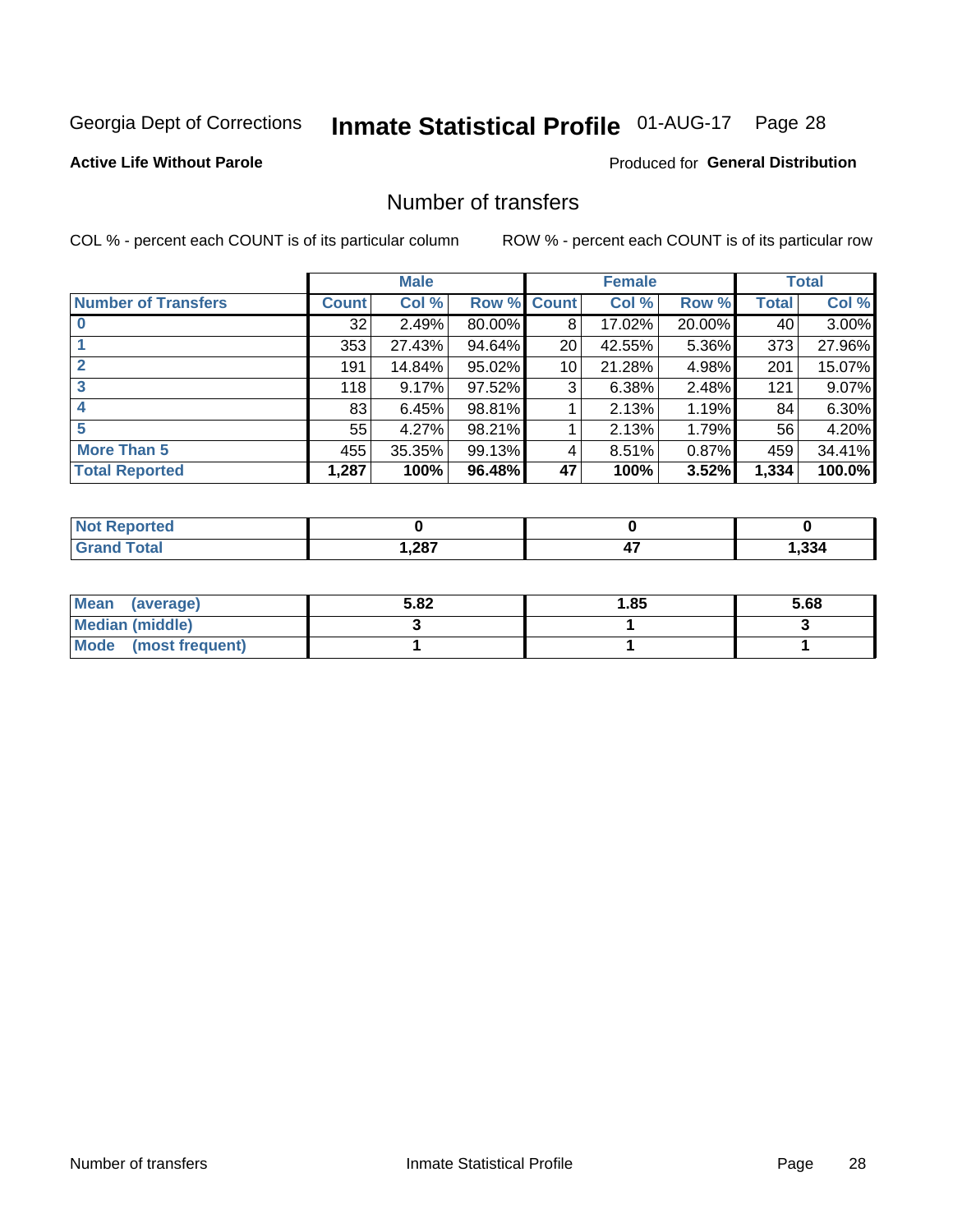### Inmate Statistical Profile 01-AUG-17 Page 29

**Active Life Without Parole** 

Produced for General Distribution

### Number of escapes

COL % - percent each COUNT is of its particular column

|                          |              | <b>Male</b> |                    |    | <b>Female</b> |          |       | <b>Total</b> |
|--------------------------|--------------|-------------|--------------------|----|---------------|----------|-------|--------------|
| <b>Number of Escapes</b> | <b>Count</b> | Col%        | <b>Row % Count</b> |    | Col %         | Row %    | Total | Col %        |
|                          | .283         | $99.69\%$   | 96.47%             | 47 | $100.00\%$    | $3.53\%$ | 1,330 | 99.70%       |
|                          |              | 0.16%       | 100.00%            |    |               |          |       | 0.15%        |
|                          |              | 0.16%       | 100.00%            |    |               |          |       | 0.15%        |
| <b>Total Reported</b>    | .287         | 100%        | 96.48%             | 47 | 100%          | 3.52%    | 1,334 | 100%         |

| <b>Not Reported</b> |       |            |       |
|---------------------|-------|------------|-------|
| <b>Grand Total</b>  | 1,287 | . .<br>− . | 1,334 |

| Mean (average)       |  |  |
|----------------------|--|--|
| Median (middle)      |  |  |
| Mode (most frequent) |  |  |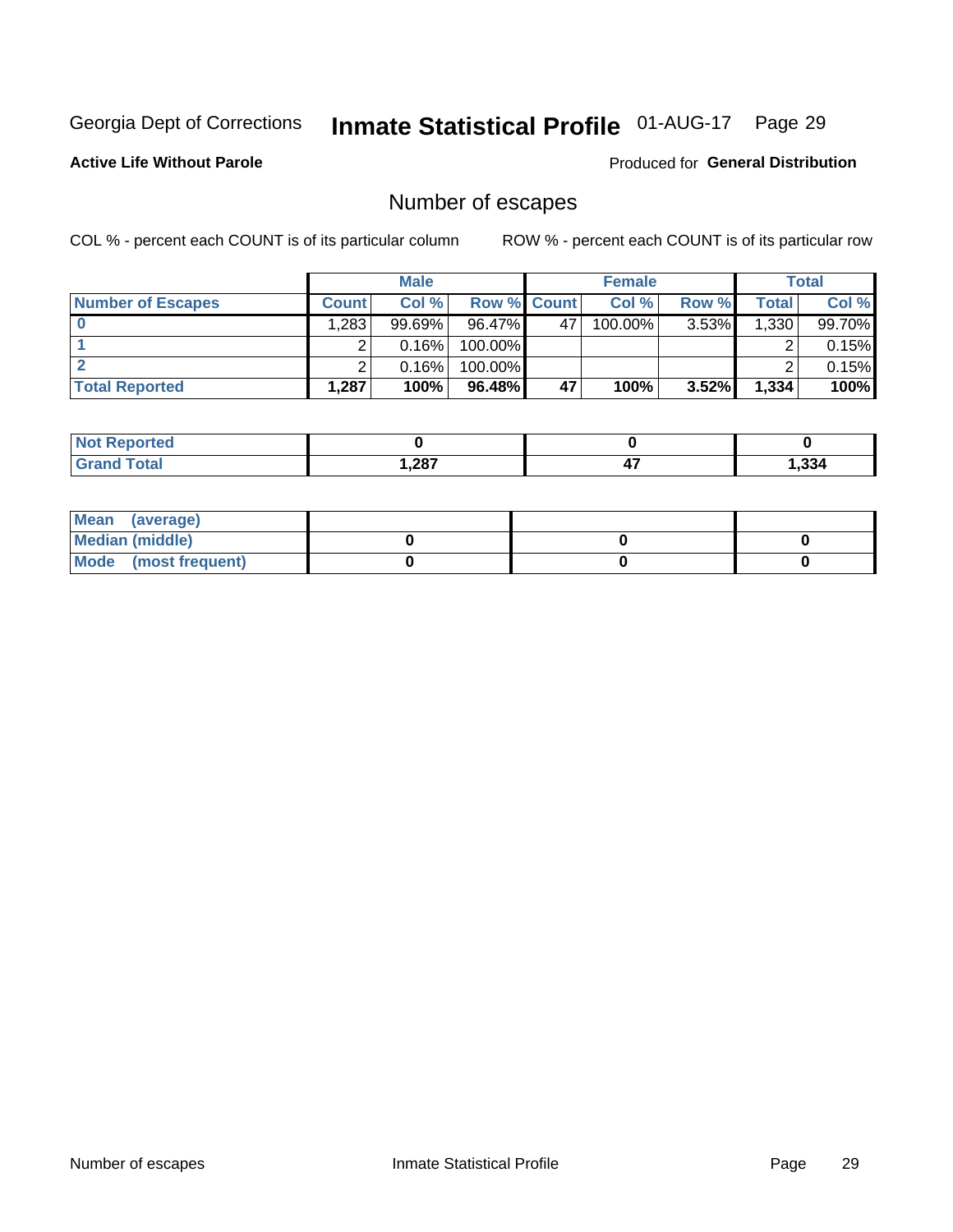#### **Active Life Without Parole**

#### Produced for General Distribution

#### Time served in current (or last) institution

COL % - percent each COUNT is of its particular column

|                            |              | <b>Male</b> |         |              | <b>Female</b> |        |              | <b>Total</b> |
|----------------------------|--------------|-------------|---------|--------------|---------------|--------|--------------|--------------|
| <b>Time In Institution</b> | <b>Count</b> | Col %       | Row %   | <b>Count</b> | Col %         | Row %  | <b>Total</b> | Col %        |
| 0 to 3 months              | 154          | 11.97%      | 96.86%  | 5            | 10.64%        | 3.14%  | 159          | 11.92%       |
| <b>3.01 to 6 months</b>    | 115          | 8.94%       | 100.00% |              |               |        | 115          | 8.62%        |
| 6.01 to 9 months           | 88           | 6.84%       | 98.88%  | 1            | 2.13%         | 1.12%  | 89           | 6.67%        |
| 9.01 to 12 months          | 75           | 5.83%       | 98.68%  | 1            | 2.13%         | 1.32%  | 76           | 5.70%        |
| <b>12.01 to 18 months</b>  | 141          | 10.96%      | 91.56%  | 13           | 27.66%        | 8.44%  | 154          | 11.54%       |
| <b>18.01 to 24 months</b>  | 125          | 9.71%       | 96.15%  | 5            | 10.64%        | 3.85%  | 130          | 9.75%        |
| $2.01$ to 3 years          | 141          | 10.96%      | 95.27%  | 7            | 14.89%        | 4.73%  | 148          | 11.09%       |
| 3.01 to 4 years            | 110          | 8.55%       | 97.35%  | 3            | 6.38%         | 2.65%  | 113          | 8.47%        |
| $4.01$ to 5 years          | 99           | 7.69%       | 96.12%  | 4            | 8.51%         | 3.88%  | 103          | 7.72%        |
| 5.01 to 6 years            | 64           | 4.97%       | 100.00% |              |               |        | 64           | 4.80%        |
| 6.01 to 7 years            | 43           | 3.34%       | 86.00%  | 7            | 14.89%        | 14.00% | 50           | 3.75%        |
| 7.01 to 8 years            | 32           | 2.49%       | 100.00% |              |               |        | 32           | 2.40%        |
| 8.01 to 9 years            | 27           | 2.10%       | 100.00% |              |               |        | 27           | 2.02%        |
| 9.01 to 10 years           | 15           | 1.17%       | 100.00% |              |               |        | 15           | 1.12%        |
| Over 10 years              | 58           | 4.51%       | 98.31%  | 1            | 2.13%         | 1.69%  | 59           | 4.42%        |
| <b>Total Reported</b>      | 1,287        | 100%        | 96.48%  | 47           | 100%          | 3.52%  | 1,334        | 100%         |

| Reported<br><b>Not</b> |      |       |
|------------------------|------|-------|
| <i>i</i> otal          | ,287 | 1,334 |

| <b>Mean</b><br>(average) | 35 months | 33 months | 35 months |
|--------------------------|-----------|-----------|-----------|
| Median (middle)          | 21 months | 23 months | 21 months |
| Mode (most frequent)     | months    | 3 months  | 1 months  |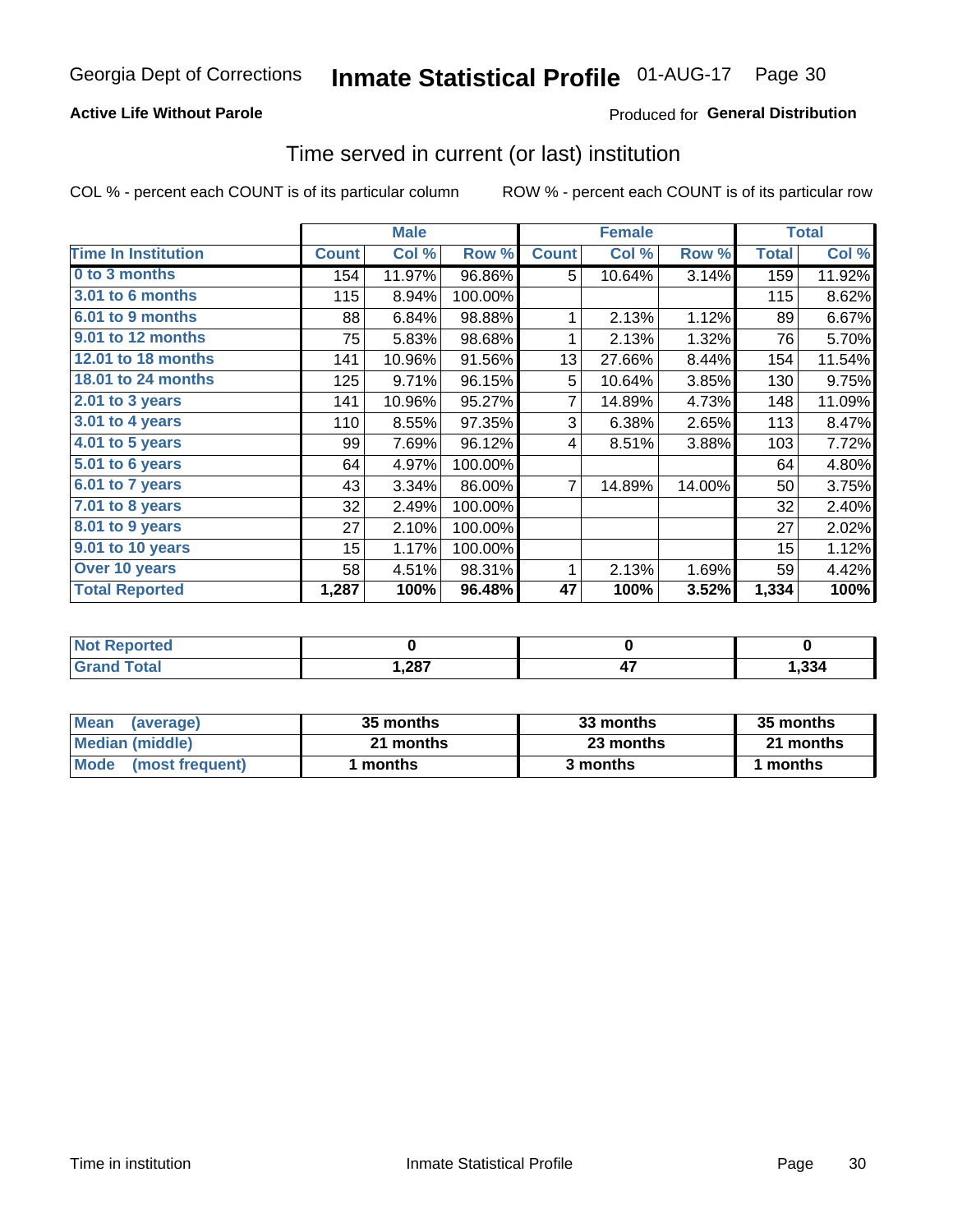### Inmate Statistical Profile 01-AUG-17 Page 31

#### **Active Life Without Parole**

#### Produced for General Distribution

#### Highest grade level attained

COL % - percent each COUNT is of its particular column

|                              |                         | <b>Male</b> |         |                 | <b>Female</b> |        |                         | <b>Total</b> |
|------------------------------|-------------------------|-------------|---------|-----------------|---------------|--------|-------------------------|--------------|
| <b>Grade Level</b>           | <b>Count</b>            | Col %       | Row %   | <b>Count</b>    | Col %         | Row %  | <b>Total</b>            | Col %        |
| No school at all             | 2                       | 0.20%       | 100.00% |                 |               |        | 2                       | 0.19%        |
| Grade 1                      | 1                       | 0.10%       | 100.00% |                 |               |        | 1                       | 0.10%        |
| <b>Grade 2</b>               | 1                       | 0.10%       | 100.00% |                 |               |        | $\mathbf 1$             | 0.10%        |
| Grade 3                      | $\overline{2}$          | 0.20%       | 100.00% |                 |               |        | $\overline{2}$          | 0.19%        |
| Grade 4                      | 3                       | 0.30%       | 100.00% |                 |               |        | 3                       | 0.29%        |
| Grade 5                      | 1                       | 0.10%       | 100.00% |                 |               |        | $\mathbf{1}$            | 0.10%        |
| Grade 6                      | 8                       | 0.80%       | 100.00% |                 |               |        | 8                       | 0.78%        |
| <b>Grade 7</b>               | 36                      | 3.58%       | 100.00% |                 |               |        | 36                      | 3.50%        |
| Grade 8                      | 74                      | 7.36%       | 98.67%  | 1               | 4.00%         | 1.33%  | 75                      | 7.28%        |
| Grade 9                      | 130                     | 12.94%      | 97.74%  | 3               | 12.00%        | 2.26%  | 133                     | 12.91%       |
| Grade 10                     | 194                     | 19.30%      | 97.00%  | 6               | 24.00%        | 3.00%  | 200                     | 19.42%       |
| Grade 11                     | 169                     | 16.82%      | 98.26%  | 3               | 12.00%        | 1.74%  | 172                     | 16.70%       |
| <b>Grade 12 or GED</b>       | 243                     | 24.18%      | 96.81%  | 8               | 32.00%        | 3.19%  | 251                     | 24.37%       |
| Some tech school             | 13                      | 1.29%       | 92.86%  | 1               | 4.00%         | 7.14%  | 14                      | 1.36%        |
| <b>Completed tech school</b> | 15                      | 1.49%       | 100.00% |                 |               |        | 15                      | 1.46%        |
| College, 1 year              | 35                      | 3.48%       | 97.22%  | 1               | 4.00%         | 2.78%  | 36                      | 3.50%        |
| College, 2 year              | 38                      | 3.78%       | 97.44%  | 1               | 4.00%         | 2.56%  | 39                      | 3.79%        |
| College, 3 year              | 15                      | 1.49%       | 100.00% |                 |               |        | 15                      | 1.46%        |
| <b>Bachelor's degree</b>     | 17                      | 1.69%       | 100.00% |                 |               |        | 17                      | 1.65%        |
| <b>Master's degree</b>       | $\overline{\mathbf{4}}$ | 0.40%       | 100.00% |                 |               |        | $\overline{\mathbf{4}}$ | 0.39%        |
| Ph.D. degree                 | 1                       | 0.10%       | 50.00%  | 1               | 4.00%         | 50.00% | $\overline{2}$          | 0.19%        |
| Law degree                   | $\overline{2}$          | 0.20%       | 100.00% |                 |               |        | $\overline{2}$          | 0.19%        |
| <b>Medical degree</b>        | 1                       | 0.10%       | 100.00% |                 |               |        | 1                       | 0.10%        |
| <b>Total Reported</b>        | 1,005                   | 100%        | 97.57%  | $\overline{25}$ | 100%          | 2.43%  | 1,030                   | 100.0%       |

| 1412101 | 282  | $\overline{\phantom{a}}$<br>" | 304  |
|---------|------|-------------------------------|------|
| .       | ,287 | . .<br>т.                     | ,334 |

| <b>Mean</b><br>(average) | 10.76           | 11.36           | 10.78             |
|--------------------------|-----------------|-----------------|-------------------|
| Median (middle)          | Grade 11        | Grade 11        | Grade 11          |
| Mode (most frequent)     | Grade 12 or GED | Grade 12 or GED | I Grade 12 or GED |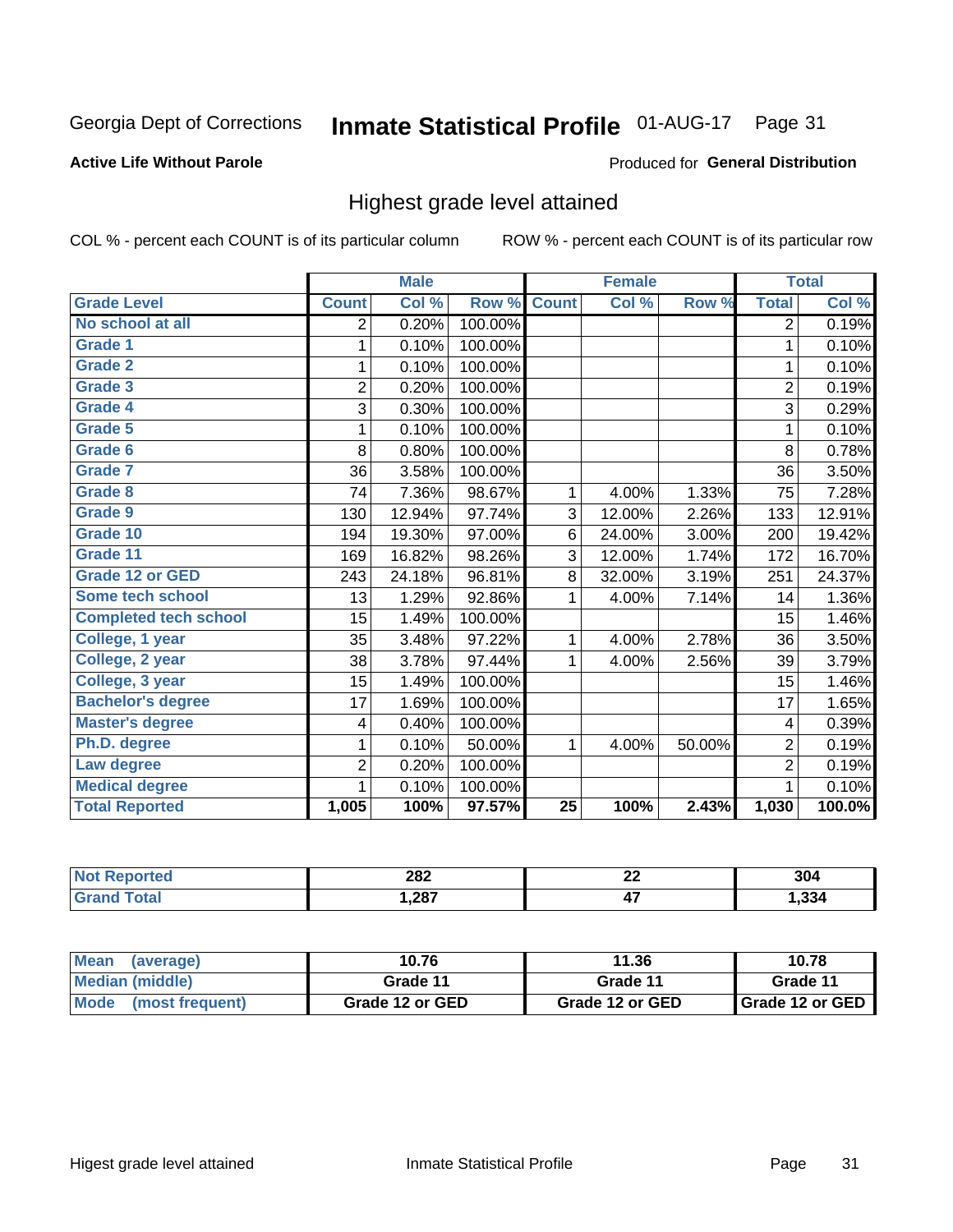### Inmate Statistical Profile 01-AUG-17 Page 32

#### **Active Life Without Parole**

#### **Produced for General Distribution**

### Culture fair IQ scores

COL % - percent each COUNT is of its particular column

|                       |                | <b>Male</b> |        |             | <b>Female</b> |        |              | <b>Total</b> |
|-----------------------|----------------|-------------|--------|-------------|---------------|--------|--------------|--------------|
| <b>IQ Scores</b>      | <b>Count</b>   | Col %       |        | Row % Count | Col %         | Row %  | <b>Total</b> | Col %        |
| $60 - 69$             | 40 l           | 3.53%       | 97.56% |             | 2.78%         | 2.44%  | 41           | 3.51%        |
| $70 - 79$             | 87             | 7.69%       | 97.75% | 2           | 5.56%         | 2.25%  | 89           | 7.62%        |
| $80 - 89$             | 157            | $13.87\%$   | 96.32% | 6           | 16.67%        | 3.68%  | 163          | 13.96%       |
| $90 - 99$             | 281            | 24.82%      | 95.25% | 14          | 38.89%        | 4.75%  | 295          | 25.26%       |
| $100 - 109$           | 319            | 28.18%      | 98.15% | 6           | 16.67%        | 1.85%  | 325          | 27.83%       |
| $110 - 119$           | 206            | 18.20%      | 98.56% | 3           | 8.33%         | 1.44%  | 209          | 17.89%       |
| $120 - 129$           | 40 l           | 3.53%       | 93.02% | 3           | 8.33%         | 6.98%  | 43           | 3.68%        |
| $130 - 139$           | $\overline{2}$ | 0.18%       | 66.67% | 1           | 2.78%         | 33.33% | 3            | 0.26%        |
| <b>Total Reported</b> | 1,132          | 100%        | 96.92% | 36          | 100.0%        | 3.08%  | 1,168        | 100.0%       |

| <b>Not Reported</b>         | 142  | 149   |
|-----------------------------|------|-------|
| <b>Not Valid (under 60)</b> | י י  |       |
| <b>Grand Total</b>          | .287 | 1,334 |

| <b>Mean</b><br>(average) | 98  | 98 | 98 |
|--------------------------|-----|----|----|
| Median (middle)          | 100 | 95 | 99 |
| Mode (most frequent)     | 99  |    | 99 |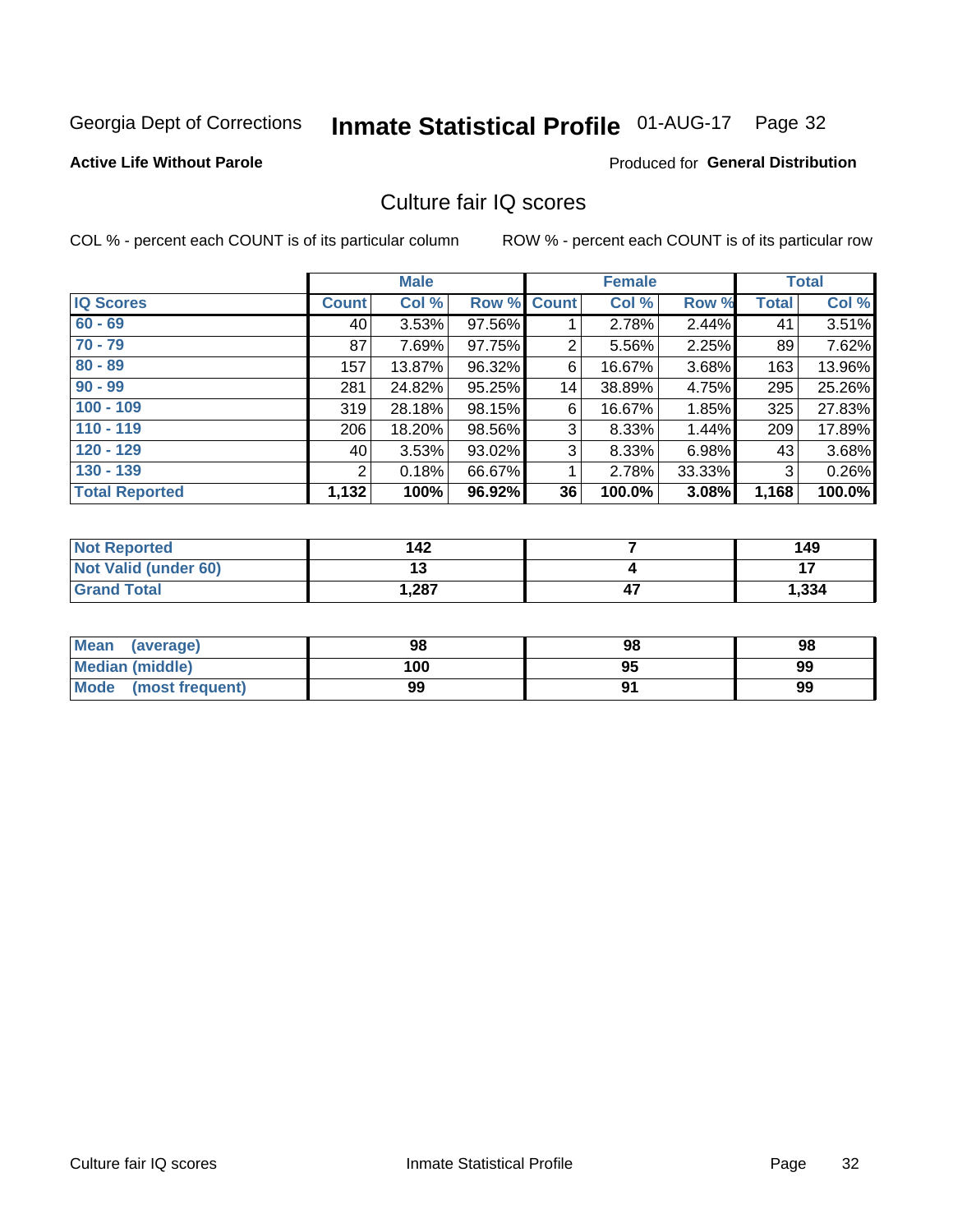## Inmate Statistical Profile 01-AUG-17 Page 33

#### **Active Life Without Parole**

#### Produced for General Distribution

### Wide Range Achievement Test (WRAT) reading score

COL % - percent each COUNT is of its particular column

|                           |              | <b>Male</b> |         |                | <b>Female</b> |       |              | <b>Total</b> |
|---------------------------|--------------|-------------|---------|----------------|---------------|-------|--------------|--------------|
| <b>WRAT Reading Score</b> | <b>Count</b> | Col %       | Row %   | <b>Count</b>   | Col %         | Row % | <b>Total</b> | Col %        |
| 0.1 to 0.9                | 26           | 2.21%       | 100.00% |                |               |       | 26           | 2.14%        |
| 1.0 to 1.9                | 16           | 1.36%       | 100.00% |                |               |       | 16           | 1.32%        |
| 2.0 to 2.9                | 42           | 3.58%       | 95.45%  | $\overline{2}$ | 5.00%         | 4.55% | 44           | 3.62%        |
| 3.0 to 3.9                | 73           | 6.22%       | 96.05%  | 3              | 7.50%         | 3.95% | 76           | 6.26%        |
| 4.0 to 4.9                | 90           | 7.67%       | 95.74%  | 4              | 10.00%        | 4.26% | 94           | 7.74%        |
| 5.0 t0 5.9                | 113          | 9.63%       | 98.26%  | $\overline{2}$ | 5.00%         | 1.74% | 115          | 9.47%        |
| 6.0 to 6.9                | 103          | 8.77%       | 98.10%  | $\overline{2}$ | 5.00%         | 1.90% | 105          | 8.65%        |
| 7.0 to 7.9                | 32           | 2.73%       | 100.00% |                |               |       | 32           | 2.64%        |
| 8.0 to 8.9                | 91           | 7.75%       | 97.85%  | $\overline{c}$ | 5.00%         | 2.15% | 93           | 7.66%        |
| 9.0 to 9.9                | 67           | 5.71%       | 97.10%  | $\overline{2}$ | 5.00%         | 2.90% | 69           | 5.68%        |
| 10.0 to 10.9              | 63           | 5.37%       | 98.44%  | 1              | 2.50%         | 1.56% | 64           | 5.27%        |
| 11.0 to 11.9              | 121          | 10.31%      | 95.28%  | 6              | 15.00%        | 4.72% | 127          | 10.46%       |
| 12.0 to 12.9              | 283          | 24.11%      | 95.61%  | 13             | 32.50%        | 4.39% | 296          | 24.38%       |
| 13                        | 54           | 4.60%       | 94.74%  | 3              | 7.50%         | 5.26% | 57           | 4.70%        |
| <b>Total Reported</b>     | 1,174        | 100%        | 96.71%  | 40             | 100%          | 3.29% | 1,214        | 100%         |
|                           |              |             |         |                |               |       |              |              |
| <b>Not Reported</b>       |              | 113         |         |                | 7             |       |              | 120          |
| <b>Grand Total</b>        |              | 1,287       |         |                | 47            |       |              | 1,334        |

| Mean<br>(average)    | 8.59 | 9.44          | 8.62 |
|----------------------|------|---------------|------|
| Median (middle)      |      | 11 つ<br>. . Z | 9.2  |
| Mode (most frequent) | 12.9 | 12.9          | 12.9 |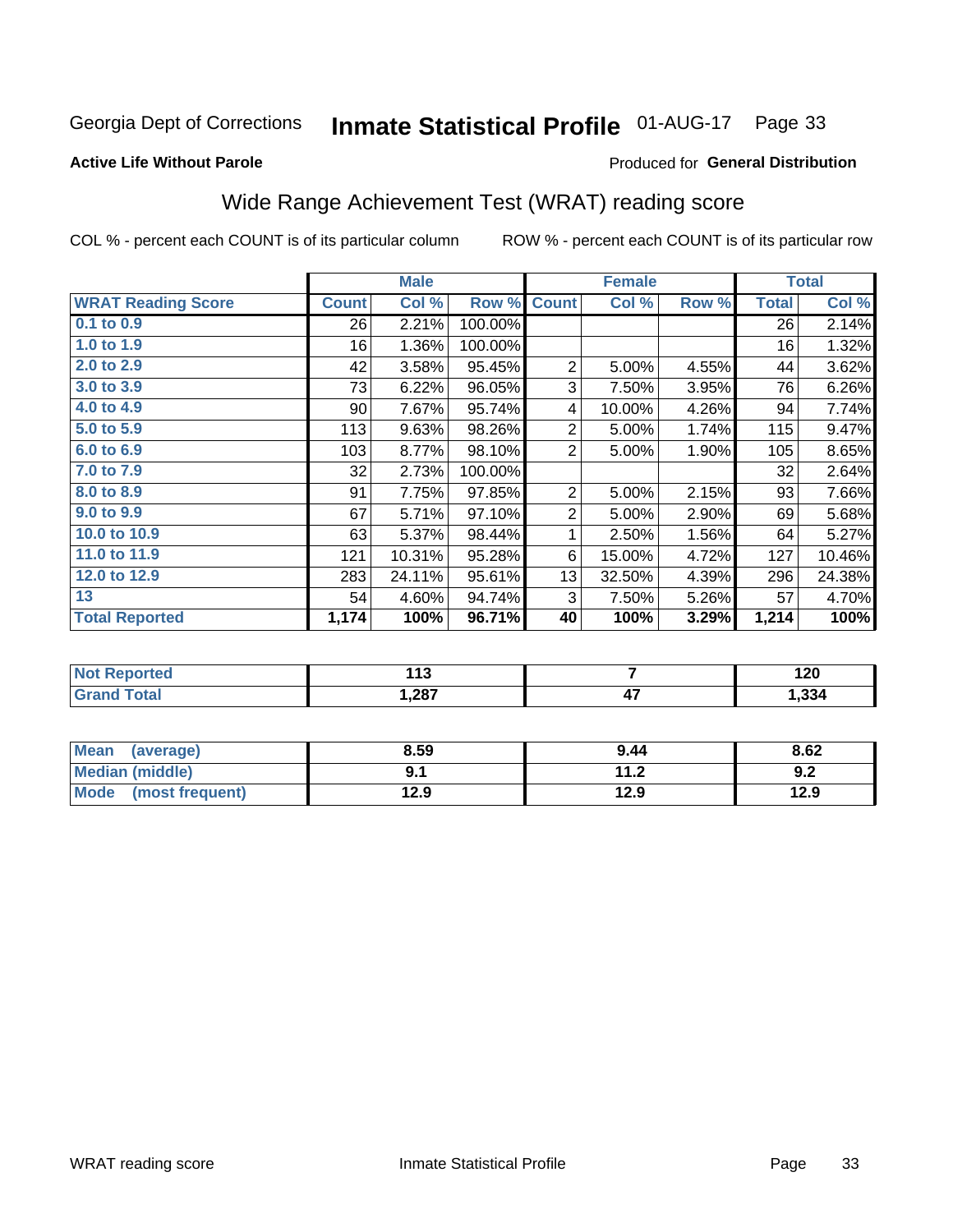#### Inmate Statistical Profile 01-AUG-17 Page 34

#### **Active Life Without Parole**

#### Produced for General Distribution

### Wide Range Achievement Test (WRAT) math score

COL % - percent each COUNT is of its particular column

ROW % - percent each COUNT is of its particular row

 $\overline{47}$ 

|                              |              | <b>Male</b> |         |                | <b>Female</b> |        |              | <b>Total</b> |
|------------------------------|--------------|-------------|---------|----------------|---------------|--------|--------------|--------------|
| <b>WRAT Mathematic Score</b> | <b>Count</b> | Col %       | Row %   | <b>Count</b>   | Col %         | Row %  | <b>Total</b> | Col %        |
| 0.1 to 0.9                   | 3            | 0.26%       | 100.00% |                |               |        | 3            | 0.25%        |
| 1.0 to 1.9                   | 9            | 0.77%       | 100.00% |                |               |        | 9            | 0.74%        |
| 2.0 to 2.9                   | 27           | 2.30%       | 96.43%  | 1              | 2.50%         | 3.57%  | 28           | 2.31%        |
| 3.0 to 3.9                   | 63           | 5.37%       | 96.92%  | $\overline{2}$ | 5.00%         | 3.08%  | 65           | 5.35%        |
| 4.0 to 4.9                   | 132          | 11.24%      | 97.06%  | 4              | 10.00%        | 2.94%  | 136          | 11.20%       |
| 5.0 to 5.9                   | 162          | 13.80%      | 98.18%  | 3              | 7.50%         | 1.82%  | 165          | 13.59%       |
| 6.0 to 6.9                   | 256          | 21.81%      | 97.71%  | 6              | 15.00%        | 2.29%  | 262          | 21.58%       |
| 7.0 to 7.9                   | 116          | 9.88%       | 96.67%  | 4              | 10.00%        | 3.33%  | 120          | 9.88%        |
| 8.0 to 8.9                   | 113          | 9.63%       | 97.41%  | 3              | 7.50%         | 2.59%  | 116          | 9.56%        |
| 9.0 to 9.9                   | 91           | 7.75%       | 95.79%  | 4              | 10.00%        | 4.21%  | 95           | 7.83%        |
| 10.0 to 10.9                 | 26           | 2.21%       | 100.00% |                |               |        | 26           | 2.14%        |
| 11.0 to 11.9                 | 42           | 3.58%       | 97.67%  | 1              | 2.50%         | 2.33%  | 43           | 3.54%        |
| 12.0 to 12.9                 | 127          | 10.82%      | 92.03%  | 11             | 27.50%        | 7.97%  | 138          | 11.37%       |
| 13                           | 7            | 0.60%       | 87.50%  | 1              | 2.50%         | 12.50% | 8            | 0.66%        |
| <b>Total Reported</b>        | 1,174        | 100%        | 96.71%  | 40             | 100%          | 3.29%  | 1,214        | 100%         |
|                              |              |             |         |                |               |        |              |              |
| <b>Not Reported</b>          |              | 113         |         |                | 7             |        |              | 120          |

| Mean<br>(average)              | 7.34 | 8.50 | 7.38 |
|--------------------------------|------|------|------|
| Median (middle)                | 6.9  | 7.9  | 6.9  |
| <b>Mode</b><br>(most frequent) | 12.9 | 12.9 | 12.9 |

 $1,287$ 

**Grand Total** 

 $1,334$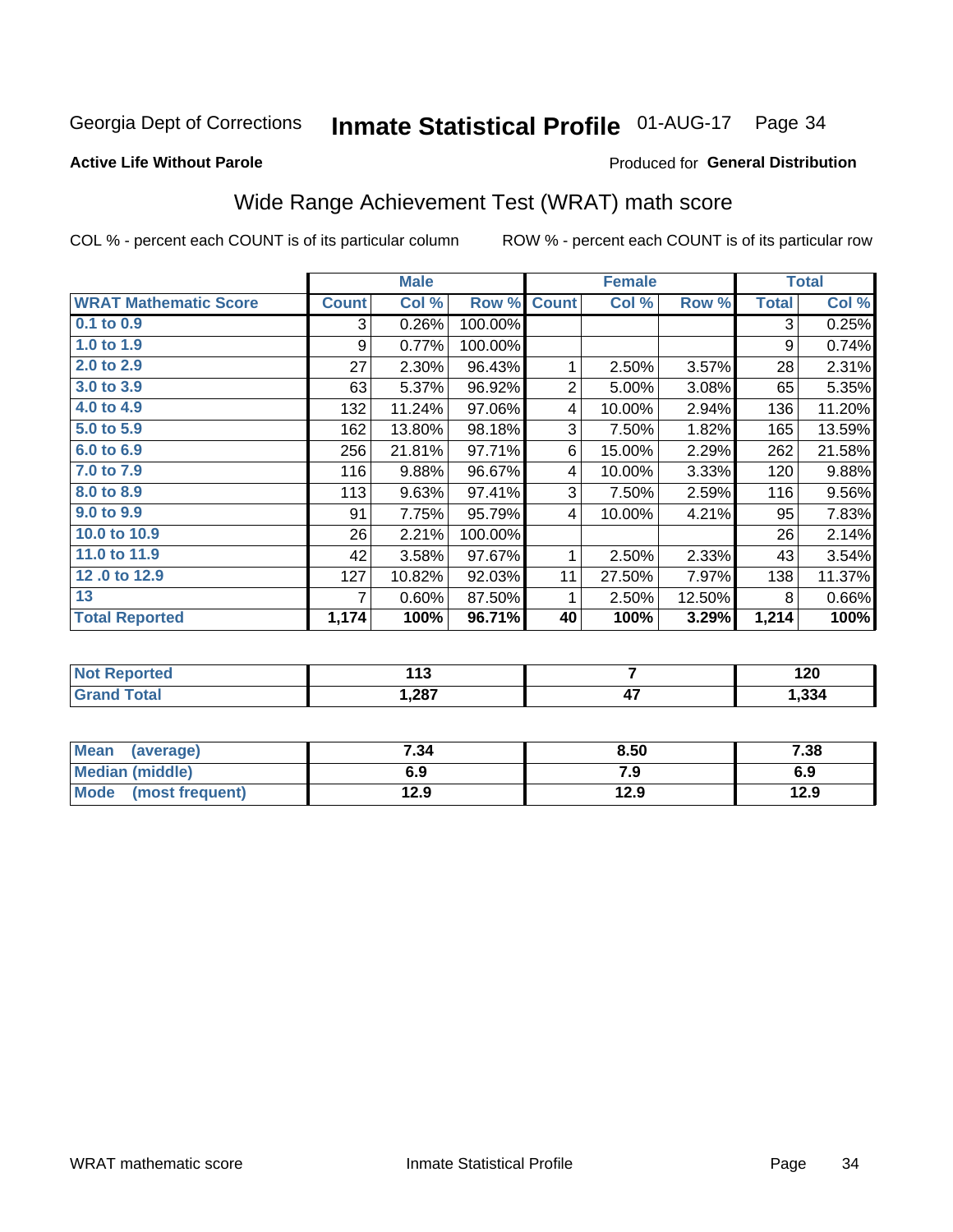#### Inmate Statistical Profile 01-AUG-17 Page 35

#### **Active Life Without Parole**

#### Produced for General Distribution

### Wide Range Achievement Test (WRAT) spelling score

COL % - percent each COUNT is of its particular column

ROW % - percent each COUNT is of its particular row

 $12.3$ 

 $12.9$ 

|                            |                 | <b>Male</b> |         |                | <b>Female</b>   | <b>Total</b> |              |        |
|----------------------------|-----------------|-------------|---------|----------------|-----------------|--------------|--------------|--------|
| <b>WRAT Spelling Score</b> | <b>Count</b>    | Col %       | Row %   | <b>Count</b>   | Col %           | Row %        | <b>Total</b> | Col %  |
| $0.1$ to $0.9$             | 20 <sup>2</sup> | 1.71%       | 100.00% |                |                 |              | 20           | 1.65%  |
| 1.0 to 1.9                 | 33              | 2.82%       | 100.00% |                |                 |              | 33           | 2.72%  |
| 2.0 to 2.9                 | 53              | 4.52%       | 96.36%  | $\overline{2}$ | 5.00%           | 3.64%        | 55           | 4.54%  |
| 3.0 to 3.9                 | 69              | 5.89%       | 97.18%  | $\overline{c}$ | 5.00%           | 2.82%        | 71           | 5.86%  |
| 4.0 to 4.9                 | 72              | 6.14%       | 97.30%  | 2              | 5.00%           | 2.70%        | 74           | 6.11%  |
| 5.0 to 5.9                 | 134             | 11.43%      | 99.26%  | 1              | 2.50%           | 0.74%        | 135          | 11.14% |
| 6.0 to 6.9                 | 107             | 9.13%       | 99.07%  | 1              | 2.50%           | 0.93%        | 108          | 8.91%  |
| 7.0 to 7.9                 | 100             | 8.53%       | 97.09%  | 3              | 7.50%           | 2.91%        | 103          | 8.50%  |
| 8.0 to 8.9                 | 103             | 8.79%       | 97.17%  | 3              | 7.50%           | 2.83%        | 106          | 8.75%  |
| 9.0 t0 9.9                 | 64              | 5.46%       | 100.00% |                |                 |              | 64           | 5.28%  |
| 10.0 to 10.9               | 57              | 4.86%       | 100.00% |                |                 |              | 57           | 4.70%  |
| 11.0 to 11.9               | 83              | 7.08%       | 94.32%  | 5              | 12.50%          | 5.68%        | 88           | 7.26%  |
| 12.0 to 12.9               | 248             | 21.16%      | 92.54%  | 20             | 50.00%          | 7.46%        | 268          | 22.11% |
| 13                         | 29              | 2.47%       | 96.67%  | 1              | 2.50%           | 3.33%        | 30           | 2.48%  |
| <b>Total Reported</b>      | 1,172           | 100%        | 96.70%  | 40             | 100%            | 3.30%        | 1,212        | 100.0% |
|                            |                 |             |         |                |                 |              |              |        |
| <b>Not Reported</b>        |                 | 115         |         |                | $\overline{7}$  |              |              | 122    |
| <b>Grand Total</b>         |                 | 1,287       |         |                | $\overline{47}$ |              |              | 1,334  |
|                            |                 |             |         |                |                 |              |              |        |
| <b>Mean</b><br>(average)   |                 | 8.11        |         |                | 10.14           |              |              | 8.17   |

 $\overline{7.8}$ 

 $12.9$ 

**Median (middle)** 

(most frequent)

**Mode** 

 $8.3$ 

 $12.9$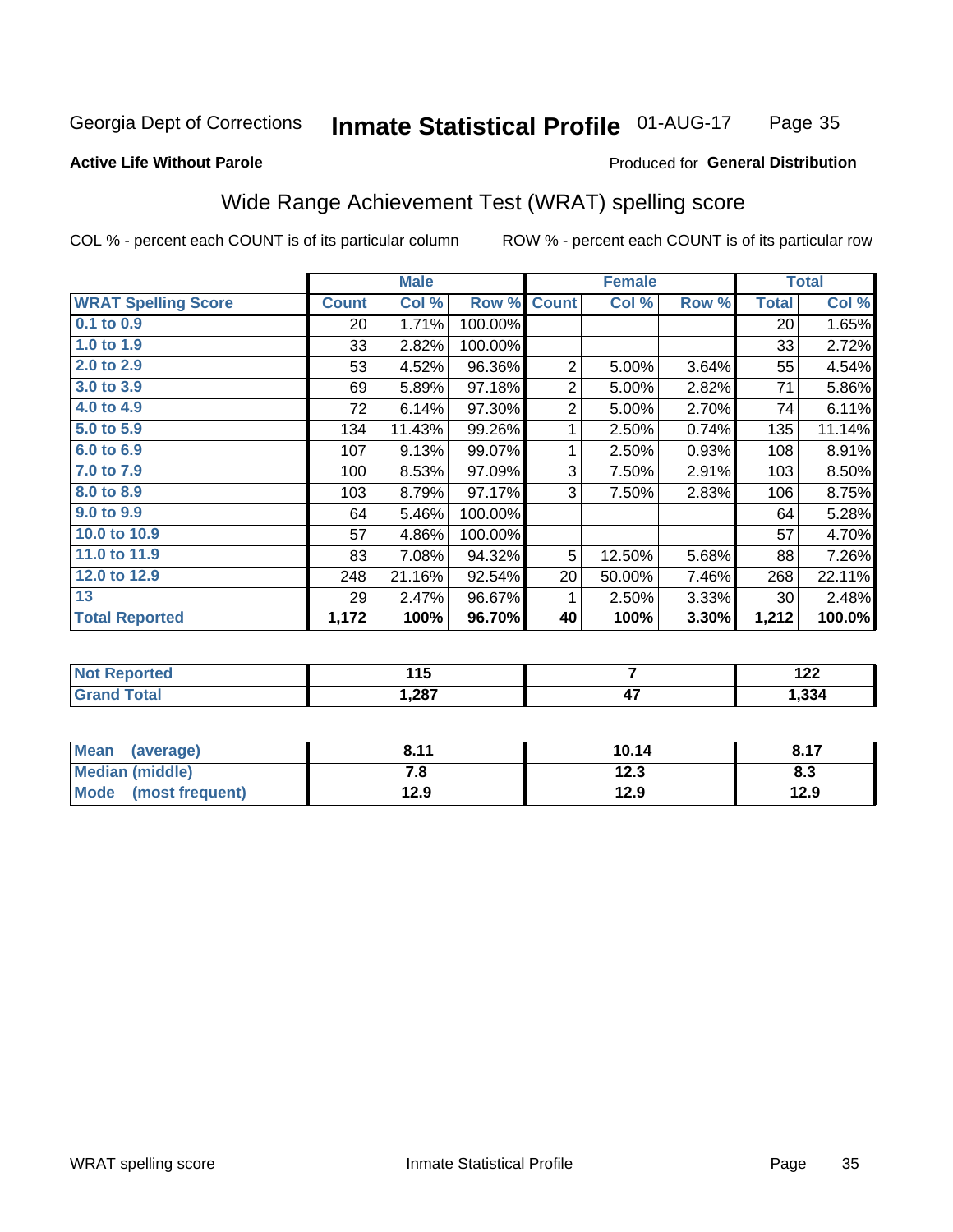### Inmate Statistical Profile 01-AUG-17 Page 36

#### **Active Life Without Parole**

#### Produced for General Distribution

### Current / last mental health treatment level

COL % - percent each COUNT is of its particular column

|                                    |                 | <b>Male</b> |           |              | <b>Female</b> |        |                 | <b>Total</b> |
|------------------------------------|-----------------|-------------|-----------|--------------|---------------|--------|-----------------|--------------|
| <b>Mental Health Treatment Lev</b> | <b>Count</b>    | Col %       | Row %     | <b>Count</b> | Col %         | Row %  | <b>Total</b>    | Col %        |
| 1 No problem at current time       | 252             | 44.37%      | $96.55\%$ | 9            | 22.50%        | 3.45%  | 261             | 42.93%       |
| 2 Receiving outpatient             | 240             | 42.25%      | 89.22%    | 29           | 72.50%        | 10.78% | 269             | 44.24%       |
| <b>Treatment</b>                   |                 |             |           |              |               |        |                 |              |
| 3 Inpatient, moderate              | 62              | 10.92%      | 96.88%    | 2            | 5.00%         | 3.13%  | 64              | 10.53%       |
| <b>Treatment</b>                   |                 |             |           |              |               |        |                 |              |
| 4 Inpatient, intensive             | 14 <sub>1</sub> | 2.46%       | 100.00%   |              |               |        | 14 <sub>1</sub> | 2.30%        |
| Treatment                          |                 |             |           |              |               |        |                 |              |
| <b>Total Evaluated</b>             | 568             | 100%        | 93.42%    | 40           | 100%          | 6.58%  | 608             | 100%         |

| Never had MH evaluation | 719   | 726   |
|-------------------------|-------|-------|
| Total                   | 1,287 | 334,ا |

| <b>Median (middle)</b>         | <b>Receiving outpatient</b><br>treatment | <b>Receiving outpatient</b><br>treatment | <b>Receiving</b><br>outpatient<br>treatment |  |
|--------------------------------|------------------------------------------|------------------------------------------|---------------------------------------------|--|
| <b>Mode</b><br>(most frequent) | No problem at current time               | <b>Receiving outpatient</b><br>treatment | <b>Receiving</b><br>outpatient<br>treatment |  |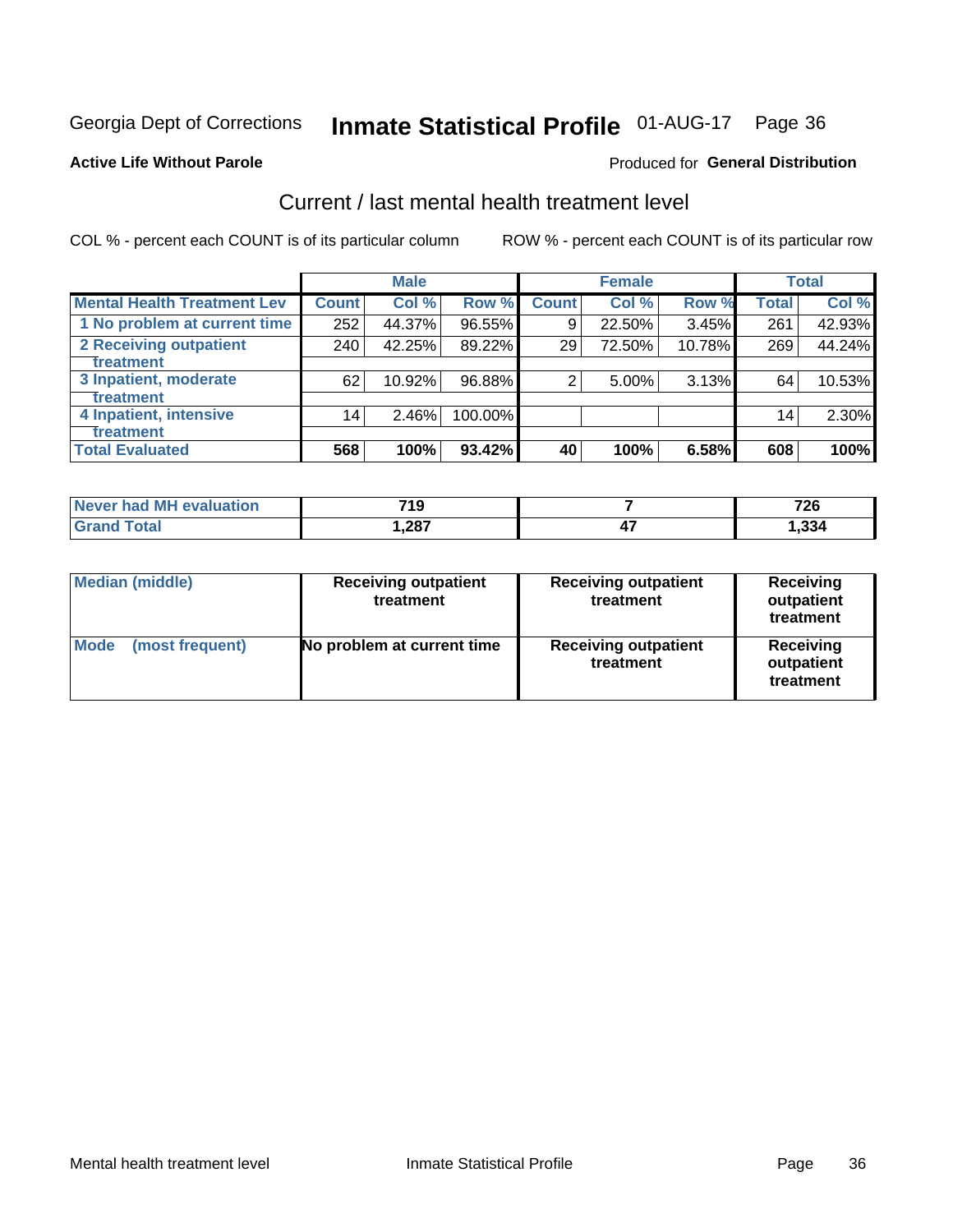#### Inmate Statistical Profile 01-AUG-17 Page 37

#### **Active Life Without Parole**

#### Produced for General Distribution

### PULHESDWIT medical scale - 'P' overall condition ('P'hysical)

COL % - percent each COUNT is of its particular column

|                                  |         | <b>Male</b> |             |    | <b>Female</b> |       |              | <b>Total</b> |
|----------------------------------|---------|-------------|-------------|----|---------------|-------|--------------|--------------|
| 'P' Overall Condition            | Count l | Col %       | Row % Count |    | Col %         | Row % | <b>Total</b> | Col %        |
| 1 No medical illness             | 873     | 74.49%      | 97.22%      | 25 | 53.19%        | 2.78% | 898          | 73.67%       |
| 2 Well-controlled chronic        | 280     | 23.89%      | 93.02%      | 21 | 44.68%        | 6.98% | 301          | 24.69%       |
| <b>illness</b>                   |         |             |             |    |               |       |              |              |
| 3 Poorly-controlled chronic      | 18      | 1.54%       | 94.74%      |    | 2.13%         | 5.26% | 19           | 1.56%        |
| <b>illness</b>                   |         |             |             |    |               |       |              |              |
| 4 Significant problems requiring |         | 0.09%       | 100.00%     |    |               |       |              | 0.08%        |
| special housing                  |         |             |             |    |               |       |              |              |
| <b>Total Reported</b>            | 1,172   | 100%        | $96.14\%$   | 47 | 100%          | 3.86% | 1,219        | 100%         |

|        | . .  |                    | 14 E<br>. I J |
|--------|------|--------------------|---------------|
| ______ | ,287 | $\mathbf{r}$<br>−. | <br>334ء ا    |

| <b>Mode</b> | (most frequent) | ' No medical illness | 1 No medical illness | 1 No medical<br>illness |
|-------------|-----------------|----------------------|----------------------|-------------------------|
|-------------|-----------------|----------------------|----------------------|-------------------------|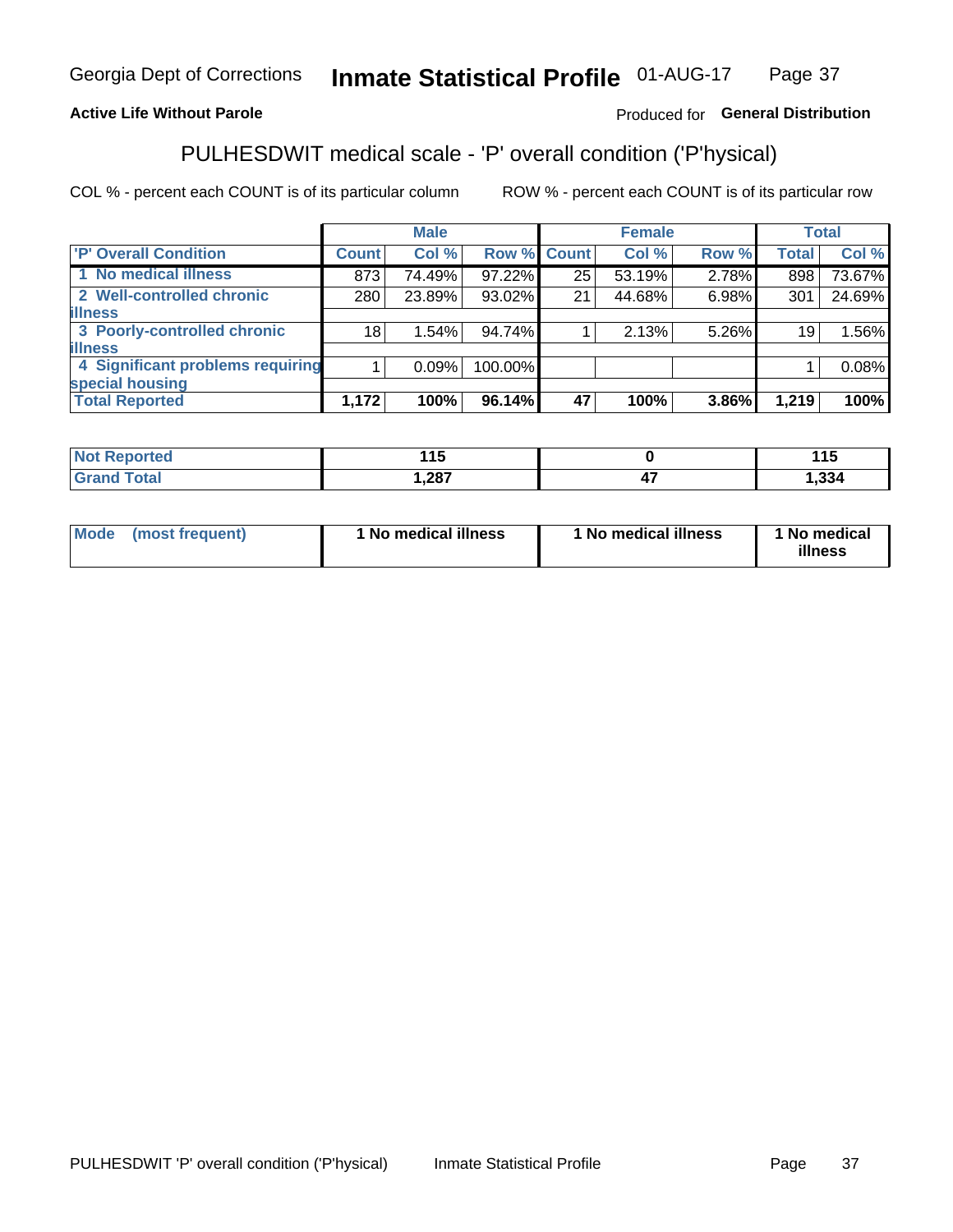#### **Active Life Without Parole**

#### Produced for General Distribution

### PULHESDWIT medical scale - 'U' upper body

COL % - percent each COUNT is of its particular column

|                              |               | <b>Male</b> |         |              | <b>Female</b> |       |              | <b>Total</b> |
|------------------------------|---------------|-------------|---------|--------------|---------------|-------|--------------|--------------|
| <b>U' Upper Body</b>         | <b>Count!</b> | Col %       | Row %   | <b>Count</b> | Col %         | Row % | <b>Total</b> | Col %        |
| 1 Upper bones, joints,       | 1,109         | 94.71%      | 96.27%  | 43           | 91.49%        | 3.73% | 1,152        | 94.58%       |
| muscles all OK               |               |             |         |              |               |       |              |              |
| 2 One or both arms minimally | 55            | 4.70%       | 93.22%  | 4            | 8.51%         | 6.78% | 59           | 4.84%        |
| limited                      |               |             |         |              |               |       |              |              |
| 3 One or both arms           | 5             | 0.43%       | 100.00% |              |               |       | 5            | 0.41%        |
| <b>moderately limited</b>    |               |             |         |              |               |       |              |              |
| 4 One arm disabled,          |               | 0.09%       | 100.00% |              |               |       |              | 0.08%        |
| paralyzed, or amputated      |               |             |         |              |               |       |              |              |
| 5 Both arms disabled,        |               | 0.09%       | 100.00% |              |               |       |              | 0.08%        |
| paralyzed, or amputated      |               |             |         |              |               |       |              |              |
| <b>Total Reported</b>        | 1,171         | 100%        | 96.14%  | 47           | 100%          | 3.86% | 1,218        | 100%         |

| <b>Not Reported</b> | 14C<br>. | 44C<br>. |
|---------------------|----------|----------|
| <b>Grand Total</b>  | 1,287    | 1,334    |

| Mode<br>(most frequent) | 1 Upper bones, joints,<br>muscles all OK | 1 Upper bones, joints,<br>muscles all OK | 1 Upper bones,<br>joints, muscles all<br>ΟK |
|-------------------------|------------------------------------------|------------------------------------------|---------------------------------------------|
|-------------------------|------------------------------------------|------------------------------------------|---------------------------------------------|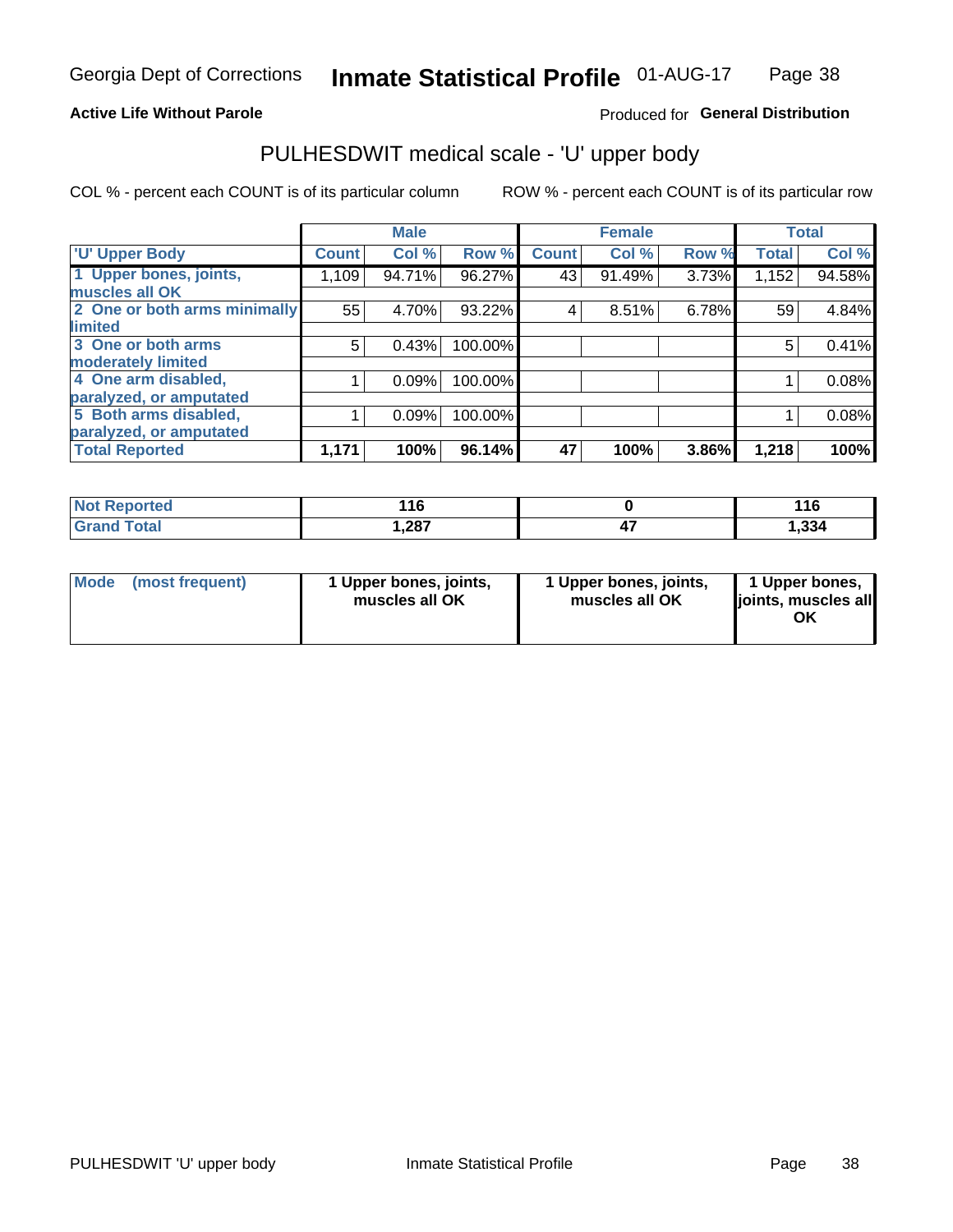#### **Active Life Without Parole**

#### Produced for General Distribution

### PULHESDWIT medical scale - 'L' lower body

COL % - percent each COUNT is of its particular column

|                                |                 | <b>Male</b> |         |              | <b>Female</b> |       |                 | <b>Total</b> |
|--------------------------------|-----------------|-------------|---------|--------------|---------------|-------|-----------------|--------------|
| 'L' Lower Body                 | <b>Count</b>    | Col %       | Row %   | <b>Count</b> | Col %         | Row % | <b>Total</b>    | Col %        |
| 1 Lower bones, joints,         | 1,018           | 86.93%      | 96.31%  | 39           | 82.98%        | 3.69% | 1,057           | 86.78%       |
| muscles all OK                 |                 |             |         |              |               |       |                 |              |
| 2 One or both legs minimally   | 137             | 11.70%      | 95.14%  | 7            | 14.89%        | 4.86% | 144             | 11.82%       |
| limited                        |                 |             |         |              |               |       |                 |              |
| 3 One or both legs             | 12 <sub>2</sub> | 1.02%       | 92.31%  |              | 2.13%         | 7.69% | 13 <sub>1</sub> | 1.07%        |
| moderately limited             |                 |             |         |              |               |       |                 |              |
| 4 One leg disabled, paralyzed, | 4               | 0.34%       | 100.00% |              |               |       | 4               | 0.33%        |
| or amputated                   |                 |             |         |              |               |       |                 |              |
| <b>Total Reported</b>          | 1,171           | 100%        | 96.14%  | 47           | 100%          | 3.86% | 1,218           | 100%         |

| <b>Not Reported</b> | 11C<br>. ש | 11C   |
|---------------------|------------|-------|
| <b>Grand Total</b>  | .287       | 1,334 |

| Mode | (most frequent) | 1 Lower bones, joints,<br>muscles all OK | 1 Lower bones, joints,<br>muscles all OK | 1 Lower bones,<br>ljoints, muscles all<br>ОK |
|------|-----------------|------------------------------------------|------------------------------------------|----------------------------------------------|
|------|-----------------|------------------------------------------|------------------------------------------|----------------------------------------------|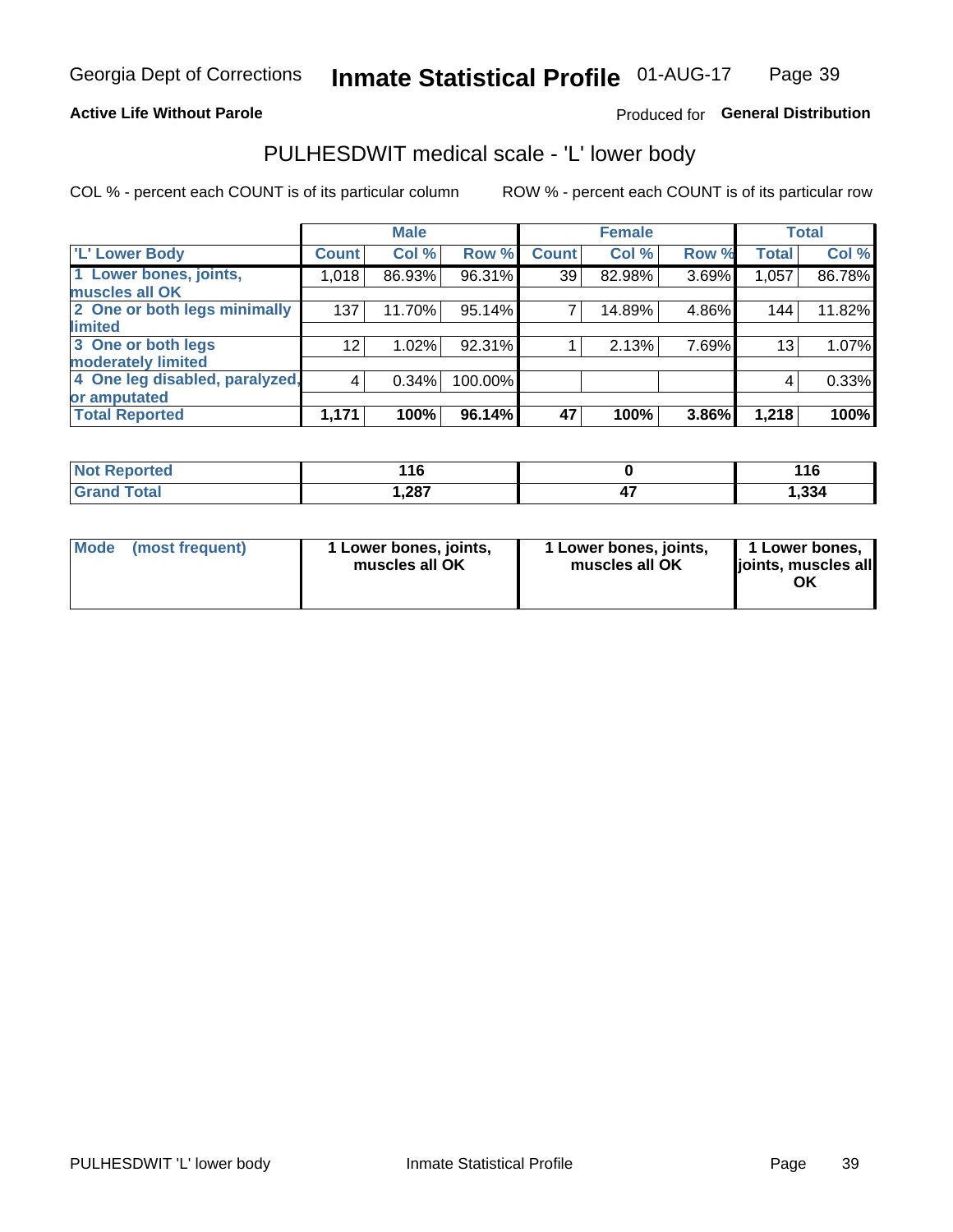#### **Active Life Without Parole**

Produced for General Distribution

#### PULHESDWIT medical scale - 'H' hearing

COL % - percent each COUNT is of its particular column

|                                                               |              | <b>Male</b> |             |    | <b>Female</b> |       | <b>Total</b> |        |
|---------------------------------------------------------------|--------------|-------------|-------------|----|---------------|-------|--------------|--------|
| <b>H'</b> Hearing                                             | <b>Count</b> | Col %       | Row % Count |    | Col%          | Row % | <b>Total</b> | Col %  |
| 1 Normal hearing both ears                                    | 1,151        | 98.63%      | 96.08%      | 47 | 100.00%       | 3.92% | 1,198        | 98.68% |
| 2 Some loss in one ear with<br>other OK, or mild loss in both | 12           | 1.03%       | 100.00%     |    |               |       | 12           | 0.99%  |
| 3 Total loss in one ear with<br>mild loss in other            |              | 0.34%       | 100.00%     |    |               |       |              | 0.33%  |
| <b>Total Reported</b>                                         | 1,167        | 100%        | 96.13%      | 47 | 100%          | 3.87% | 1,214        | 100%   |

| Reported     | 120          | ィ つの  |
|--------------|--------------|-------|
| <b>Not</b>   | $\sim$       | 14V   |
| <b>Total</b> | າວ<br>،⊿0ء ا | 1,334 |

| Mode (most frequent) | 1 Normal hearing both ears 1 Normal hearing both ears 1 Normal hearing | both ears |
|----------------------|------------------------------------------------------------------------|-----------|
|                      |                                                                        |           |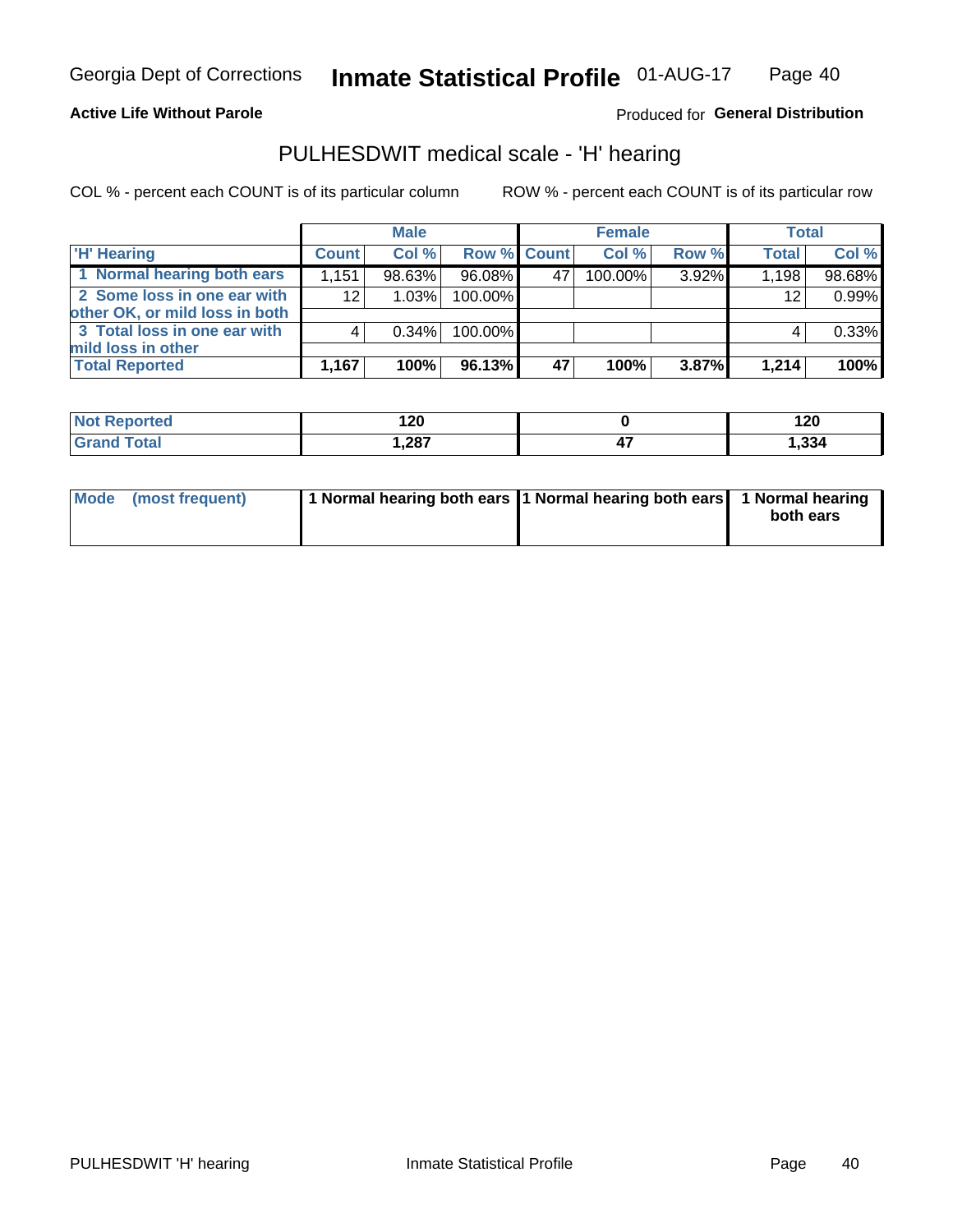#### **Active Life Without Parole**

#### Produced for General Distribution

### PULHESDWIT medical scale - 'E' vision

COL % - percent each COUNT is of its particular column

|                                |              | <b>Male</b> |         |              | <b>Female</b> |          |              | <b>Total</b> |
|--------------------------------|--------------|-------------|---------|--------------|---------------|----------|--------------|--------------|
| <b>E' Vision</b>               | <b>Count</b> | Col %       | Row %   | <b>Count</b> | Col %         | Row %    | <b>Total</b> | Col %        |
| 1 Correctable to 20/40 in both | 867          | 76.52%      | 97.53%  | 22           | 51.16%        | 2.47%    | 889          | 75.60%       |
| eyes                           |              |             |         |              |               |          |              |              |
| 2 Correctable to 20/70 in one  | 245          | 21.62%      | 92.45%  | 20           | 46.51%        | 7.55%    | 265          | 22.53%       |
| eye, may be blind in other     |              |             |         |              |               |          |              |              |
| 3 Correctable to 20/200 in one | 19           | 1.68%       | 95.00%  |              | 2.33%         | $5.00\%$ | 20           | 1.70%        |
| eye, may be blind in other     |              |             |         |              |               |          |              |              |
| 4 One eye not correctable to   | 2            | 0.18%       | 100.00% |              |               |          | 2            | 0.17%        |
| 20/200, other may be blind     |              |             |         |              |               |          |              |              |
| <b>Total Reported</b>          | 1,133        | 100%        | 96.34%  | 43           | 100%          | 3.66%    | 1,176        | 100%         |

| <b>Not Reported</b> | 154   |          | 158  |
|---------------------|-------|----------|------|
| Total               | 1,287 | "<br>- 1 | ,334 |

| Mode (most frequent) | <sup>1</sup> Correctable to 20/40 in both 1 Correctable to 20/40 in 1 Correctable to<br>eves | both eyes | 20/40 in both eyes |
|----------------------|----------------------------------------------------------------------------------------------|-----------|--------------------|
|                      |                                                                                              |           |                    |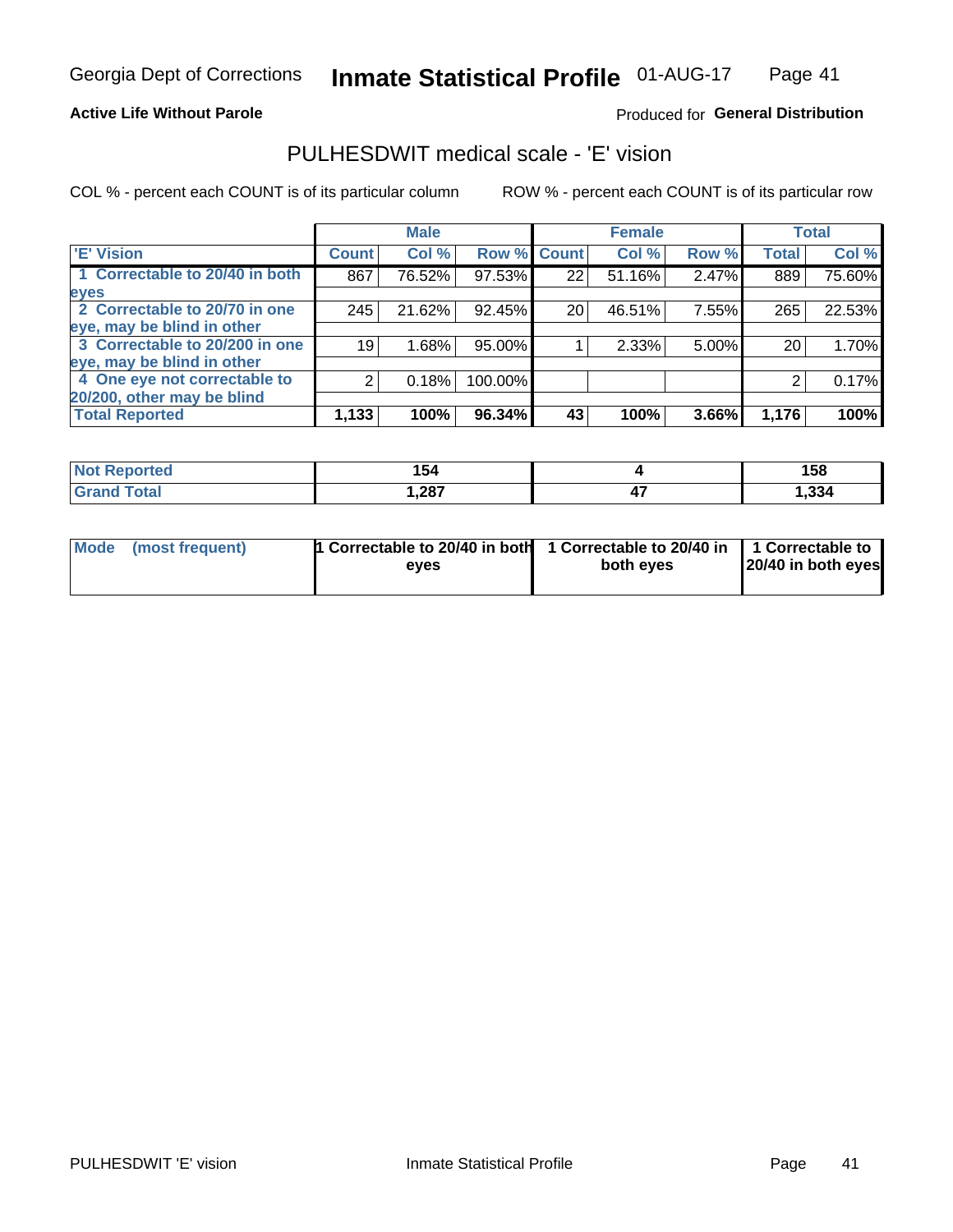#### **Active Life Without Parole**

#### Produced for General Distribution

### PULHESDWIT medical scale - 'S' pSychiatric

COL % - percent each COUNT is of its particular column

|                                        |              | <b>Male</b> |         |             | <b>Female</b> |        |              | <b>Total</b> |
|----------------------------------------|--------------|-------------|---------|-------------|---------------|--------|--------------|--------------|
| 'S' pSychiatric                        | <b>Count</b> | Col %       |         | Row % Count | Col %         | Row %  | <b>Total</b> | Col %        |
| 1 No impairment or disorders           | 995          | 82.03%      | 99.00%  | 10          | 29.41%        | 1.00%  | 1,005        | 80.59%       |
| 2 Stable, or in remission, or          | 158          | 13.03%      | 87.29%  | 23          | 67.65%        | 12.71% | 181          | 14.51%       |
| mild impairment or retardation         |              |             |         |             |               |        |              |              |
| 3 Requires moderate inpatient          | 48           | $3.96\%$    | 97.96%  |             | 2.94%         | 2.04%  | 49           | 3.93%        |
| <b>treatment</b>                       |              |             |         |             |               |        |              |              |
| 4 Requires intensive inpatient         | 10           | 0.82%       | 100.00% |             |               |        | 10           | 0.80%        |
| treatment                              |              |             |         |             |               |        |              |              |
| <b>5 Requires Crisis Stabilization</b> | ⌒            | 0.16%       | 100.00% |             |               |        | 2            | 0.16%        |
| Unit (CSU) inpatient care              |              |             |         |             |               |        |              |              |
| <b>Total Reported</b>                  | 1,213        | 100%        | 97.27%  | 34          | 100%          | 2.73%  | 1,247        | 100%         |

| <b>Not Reported</b> | $-$  | 07    |
|---------------------|------|-------|
| <b>Grand Total</b>  | ,287 | 1,334 |

| Mode (most frequent) | <b>1 No impairment or disorders 2 Stable, or in remission, 1 No impairment or</b> |                       |           |
|----------------------|-----------------------------------------------------------------------------------|-----------------------|-----------|
|                      |                                                                                   | or mild impairment or | disorders |
|                      |                                                                                   | retardation           |           |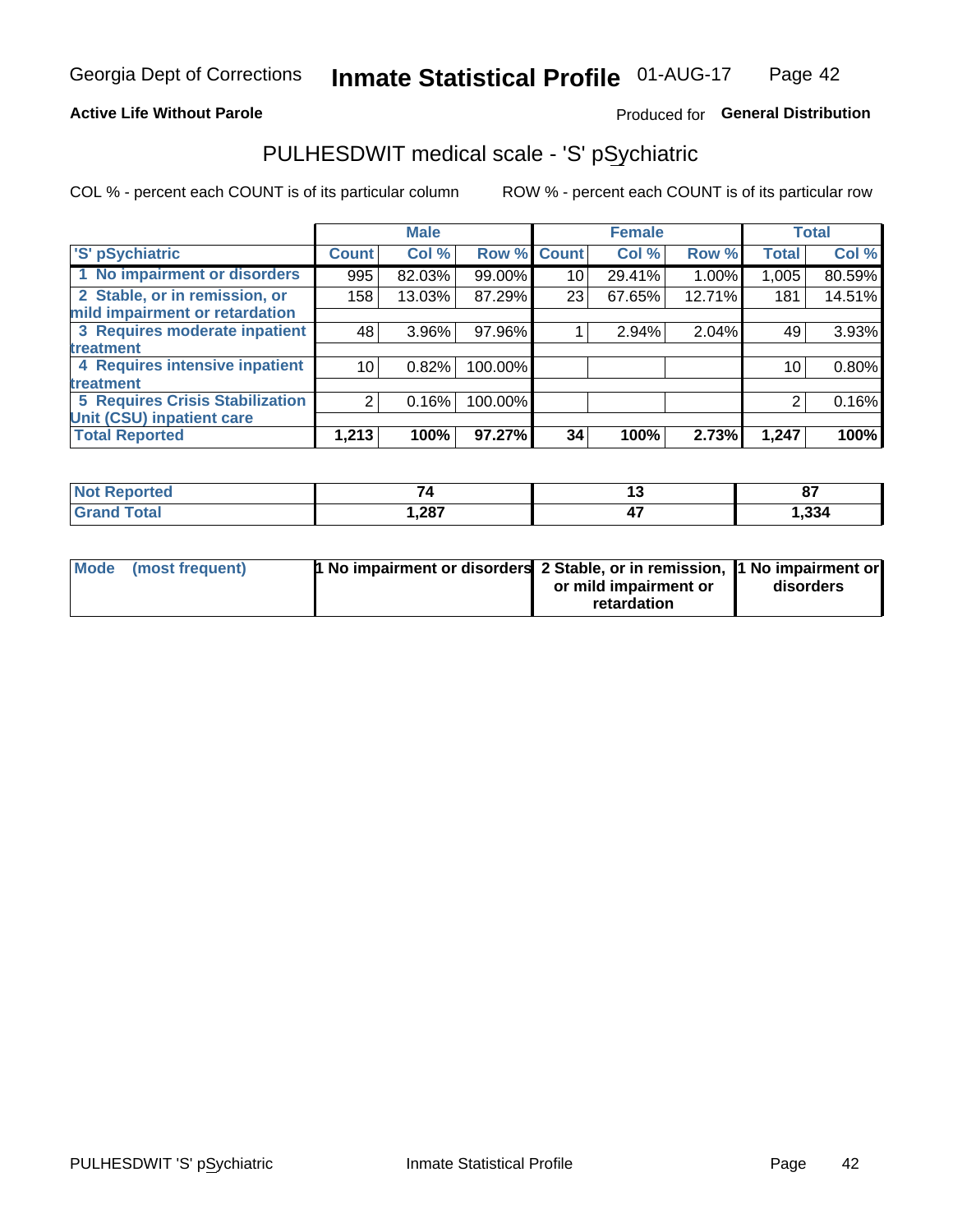#### **Active Life Without Parole**

#### Produced for General Distribution

### PULHESDWIT medical scale - 'D' dental

COL % - percent each COUNT is of its particular column

|                                 |              | <b>Male</b> |                    |    | <b>Female</b> |       |              | Total  |
|---------------------------------|--------------|-------------|--------------------|----|---------------|-------|--------------|--------|
| 'D' Dental                      | <b>Count</b> | Col %       | <b>Row % Count</b> |    | Col %         | Row % | <b>Total</b> | Col %  |
| 1 Minimal routine dental health | 814          | 73.14%      | 95.76%             | 36 | 85.71%        | 4.24% | 850          | 73.59% |
| <b>needs</b>                    |              |             |                    |    |               |       |              |        |
| 2 Moderate cavities and/or gum  | 254          | 22.82%      | 98.45%             |    | 9.52%         | 1.55% | 258          | 22.34% |
| disease                         |              |             |                    |    |               |       |              |        |
| 3 Extensive gum disease         | 45           | 4.04%       | 95.74%             |    | 4.76%         | 4.26% | 47           | 4.07%  |
| and/or widespread decay         |              |             |                    |    |               |       |              |        |
| <b>Total Reported</b>           | 1,113        | 100%        | 96.36%             | 42 | 100%          | 3.64% | 1,155        | 100%   |

| <b>NOT REDORTED</b><br> | . .   |           | $\bar{\ }$<br>. |
|-------------------------|-------|-----------|-----------------|
| <b>Total</b>            | 1,287 | . .<br>47 | 1,334           |

| <b>Mode</b>     | Minimal routine dental | 1 Minimal routine dental 1 Minimal routine | dental health |
|-----------------|------------------------|--------------------------------------------|---------------|
| (most frequent) | health needs           | health needs                               | needs         |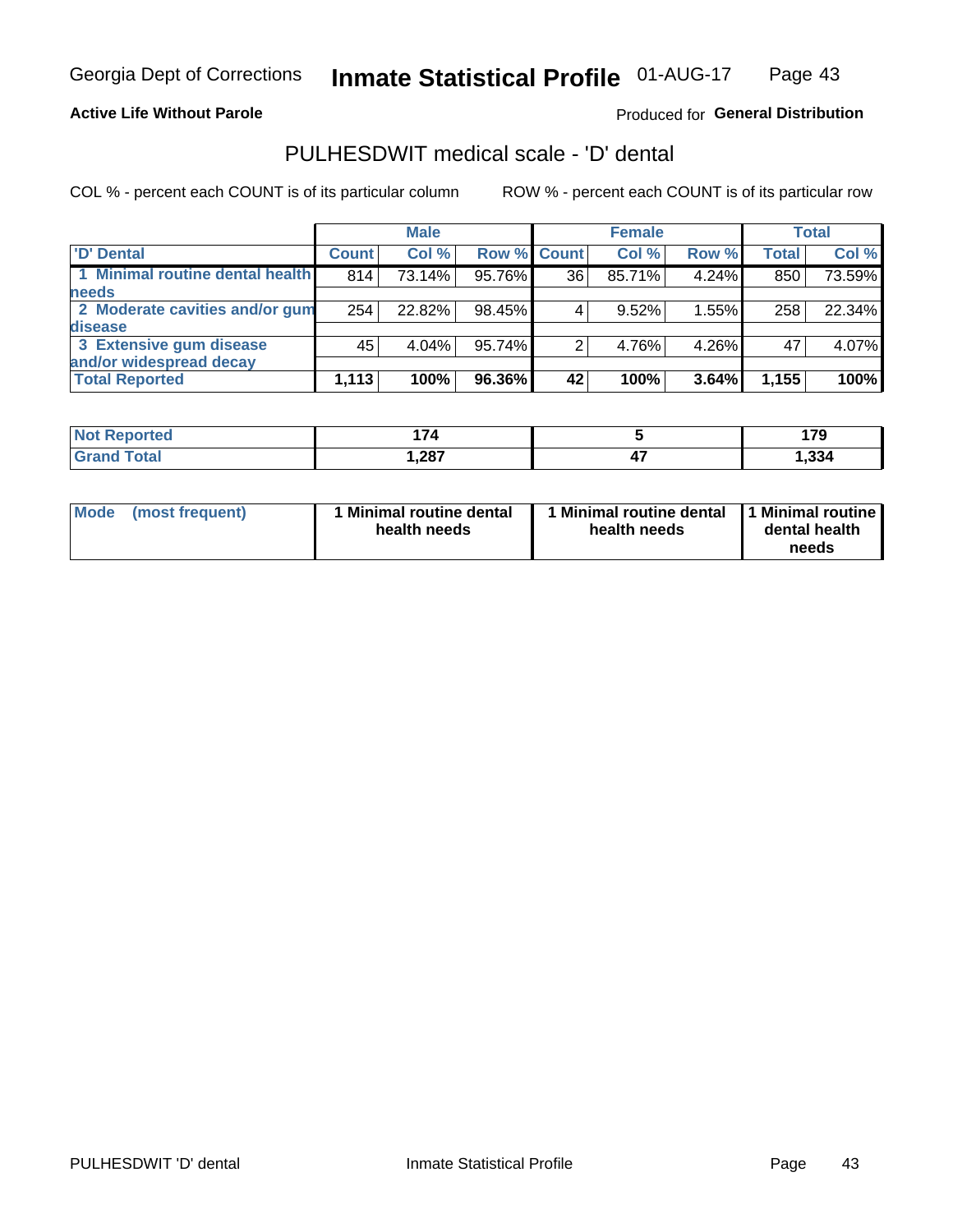#### **Active Life Without Parole**

#### Produced for General Distribution

#### PULHESDWIT medical scale - 'W' work ability

COL % - percent each COUNT is of its particular column

|                                 |              | <b>Male</b> |         |             | <b>Female</b> |       |              | <b>Total</b> |
|---------------------------------|--------------|-------------|---------|-------------|---------------|-------|--------------|--------------|
| <b>W' work ability</b>          | <b>Count</b> | Col %       |         | Row % Count | Col %         | Row % | <b>Total</b> | Col %        |
| 1 Unrestricted work or activity | 973          | 83.02%      | 96.82%  | 32          | 68.09%        | 3.18% | 1,005        | 82.44%       |
| 2 Minor restrictions on type of | 156          | 13.31%      | 91.23%  | 15          | 31.91%        | 8.77% | 171          | 14.03%       |
| <b>work</b>                     |              |             |         |             |               |       |              |              |
| 3 Moderate restrictions on type | 27           | $2.30\%$    | 100.00% |             |               |       | 27           | 2.21%        |
| lof work                        |              |             |         |             |               |       |              |              |
| 4 Major restrictions on type of | 13           | 1.11%       | 100.00% |             |               |       | 13           | 1.07%        |
| <b>work</b>                     |              |             |         |             |               |       |              |              |
| 5 Cannot work under any         | 3            | 0.26%       | 100.00% |             |               |       | 3            | 0.25%        |
| <b>circumstances</b>            |              |             |         |             |               |       |              |              |
| <b>Total Reported</b>           | 1,172        | 100%        | 96.14%  | 47          | 100%          | 3.86% | 1,219        | 100%         |

| <b>Not Reported</b>  | 44 F  | .<br>. |
|----------------------|-------|--------|
| <b>Total</b><br>Cron | 1,287 | ,334   |

| Mode (most frequent) | 1 Unrestricted work or | 1 Unrestricted work or | 1 Unrestricted   |
|----------------------|------------------------|------------------------|------------------|
|                      | activity               | activity               | work or activity |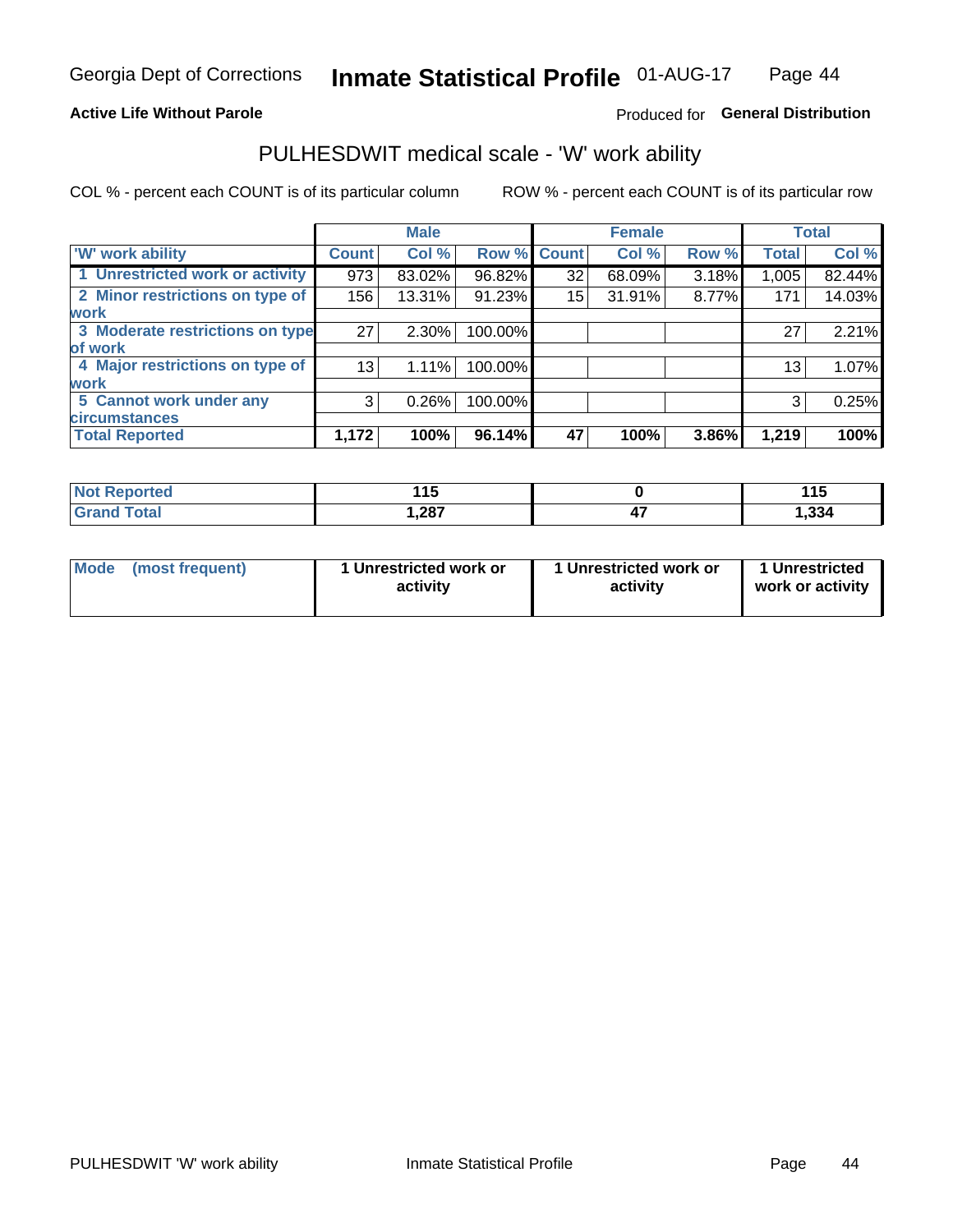#### **Active Life Without Parole**

#### Produced for General Distribution

### PULHESDWIT medical scale - 'I' impairment

COL % - percent each COUNT is of its particular column ROW % - percent each COUNT is of its particular row

|                                                       |              | <b>Male</b> |             | <b>Female</b> |         |       | <b>Total</b> |        |
|-------------------------------------------------------|--------------|-------------|-------------|---------------|---------|-------|--------------|--------|
| <b>T' Impairment</b>                                  | <b>Count</b> | Col %       | Row % Count |               | Col %   | Row % | <b>Total</b> | Col %  |
| 1 No impairments or<br>disabilities                   | 1,158        | 98.89%      | 96.10%      | 47            | 100.00% | 3.90% | 1,205        | 98.93% |
| 2 Wheelchair-bound but<br>otherwise OK                |              | 0.60%       | 100.00%     |               |         |       |              | 0.57%  |
| <b>3 Needs low-level Assisted</b><br>Living (level I) | 2            | 0.17%       | 100.00%     |               |         |       |              | 0.16%  |
| 4 Needs moderate Assisted<br>Living (level II)        | ⌒            | 0.17%       | 100.00%     |               |         |       |              | 0.16%  |
| <b>5 Needs maximal Assisted</b><br>Living (level III) | 2            | 0.17%       | 100.00%     |               |         |       | 2            | 0.16%  |
| <b>Total Reported</b>                                 | 1,171        | 100%        | 96.14%      | 47            | 100%    | 3.86% | 1,218        | 100%   |

| eported     | 11C<br>. . u<br>$\sim$ | 116   |
|-------------|------------------------|-------|
| <b>otal</b> | ,287                   | 1,334 |

| <b>Mode</b> | (most frequent) | <b>No impairments or</b><br>disabilities | 1 No impairments or<br>disabilities | 1 No impairments<br>or disabilities |
|-------------|-----------------|------------------------------------------|-------------------------------------|-------------------------------------|
|-------------|-----------------|------------------------------------------|-------------------------------------|-------------------------------------|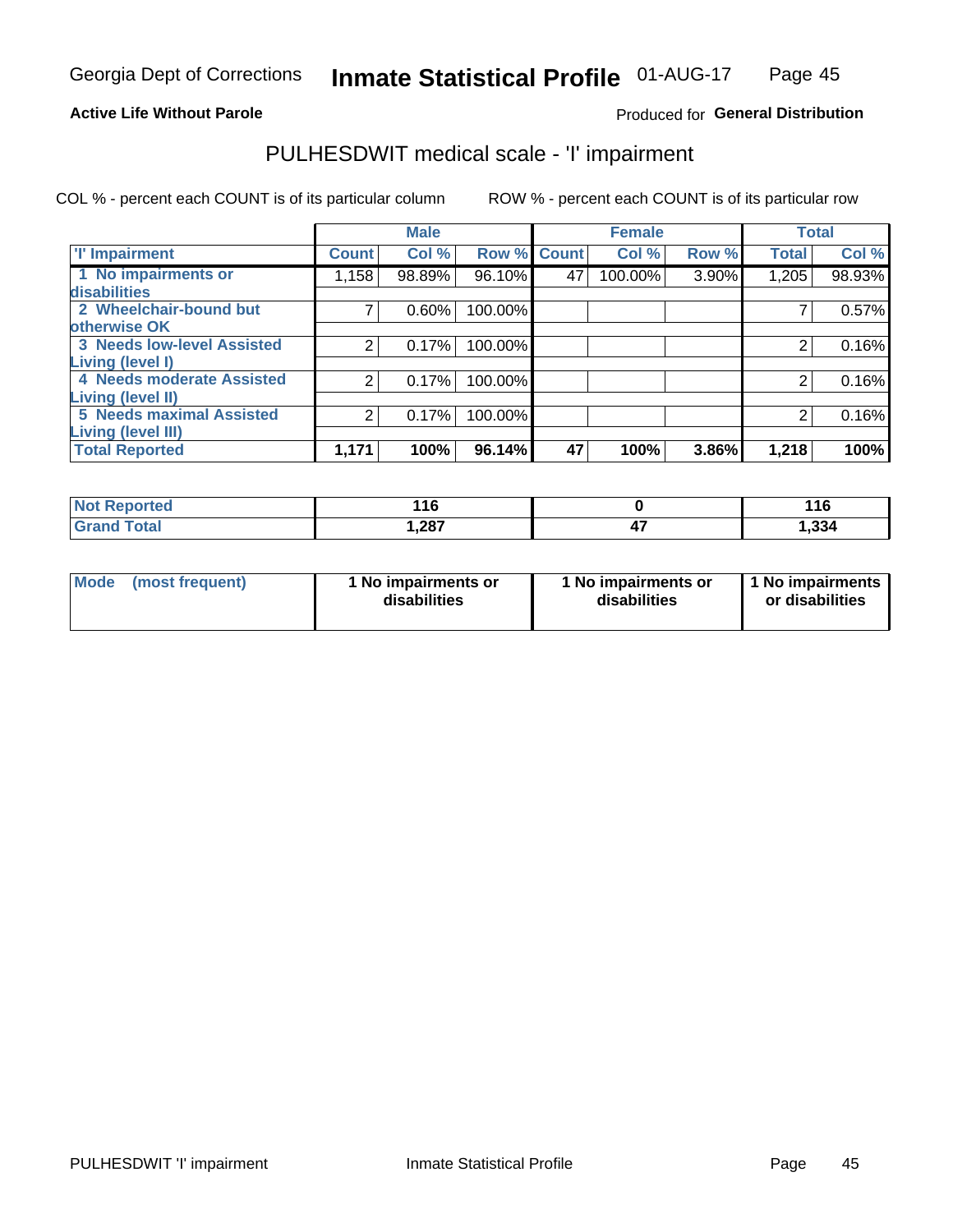#### **Active Life Without Parole**

#### Produced fo General Distribution

### PULHESDWIT medical scale - 'T' transportability

COL % - percent each COUNT is of its particular column

|                             |              | <b>Male</b> |             |    | <b>Female</b> |       |              | <b>Total</b> |
|-----------------------------|--------------|-------------|-------------|----|---------------|-------|--------------|--------------|
| <b>T' Transportability</b>  | <b>Count</b> | Col %       | Row % Count |    | Col %         | Row % | <b>Total</b> | Col %        |
| 1 Can be transported in any | 1,175        | 99.49%      | 96.15%      | 47 | 100.00%       | 3.85% | 1,222        | 99.51%       |
| ordinary approved vehicle   |              |             |             |    |               |       |              |              |
| 2 Wheelchair-bound, not     |              | 0.25%       | 100.00%     |    |               |       |              | 0.24%        |
| needing special vehicle     |              |             |             |    |               |       |              |              |
| 5 Requires ambulance        |              | 0.25%       | 100.00%     |    |               |       |              | 0.24%        |
| transport                   |              |             |             |    |               |       |              |              |
| <b>Total Reported</b>       | 1,181        | 100%        | 96.17%      | 47 | 100%          | 3.83% | 1,228        | 100%         |

| eported | 106    |     | 106   |
|---------|--------|-----|-------|
|         | 287, ا | . . | 1,334 |

| Mode (most frequent) | 1 Can be transported in any 1 Can be transported in any | ordinary approved vehicle   ordinary approved vehicle   transported in any | 1 Can be<br>ordinary approved<br>vehicle |
|----------------------|---------------------------------------------------------|----------------------------------------------------------------------------|------------------------------------------|
|                      |                                                         |                                                                            |                                          |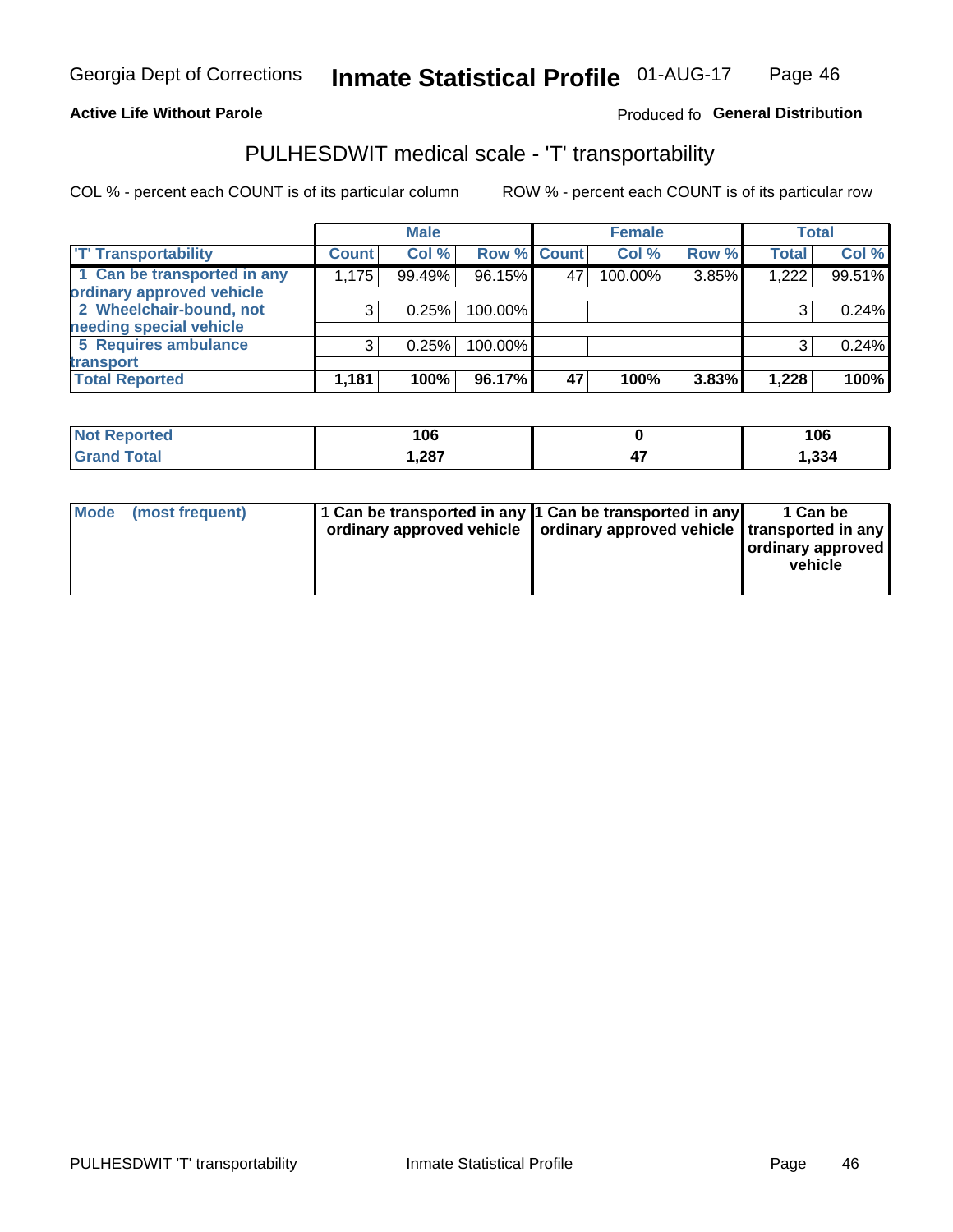## Inmate Statistical Profile 01-AUG-17 Page 47

#### **Active Life Without Parole**

#### Produced for General Distribution

#### Number of prior Georgia incarcerations

COL % - percent each COUNT is of its particular column

|                                       |              | <b>Male</b> |                    |    | <b>Female</b> | <b>Total</b> |       |        |
|---------------------------------------|--------------|-------------|--------------------|----|---------------|--------------|-------|--------|
| <b>Num of Prior GA Incarcerations</b> | <b>Count</b> | Col %       | <b>Row % Count</b> |    | Col %         | Row %        | Total | Col %  |
|                                       | 649          | 50.43%      | 94.74%             | 36 | 76.60%        | 5.26%        | 685   | 51.35% |
|                                       | 252          | 19.58%      | 98.05%             | 5  | 10.64%        | 1.95%        | 257   | 19.27% |
|                                       | 160          | 12.43%      | 98.16%             | 3  | 6.38%         | 1.84%        | 163   | 12.22% |
| 3                                     | 105          | 8.16%       | 98.13%             | 2  | 4.26%         | 1.87%        | 107   | 8.02%  |
| 4                                     | 60           | 4.66%       | 100.00%            |    |               |              | 60    | 4.50%  |
| 5                                     | 38           | 2.95%       | 100.00%            |    |               |              | 38    | 2.85%  |
| <b>More Than 5</b>                    | 23           | 1.79%       | 95.83%             |    | 2.13%         | 4.17%        | 24    | 1.80%  |
| <b>Total Reported</b>                 | 1,287        | 100%        | 96.48%             | 47 | 100.0%        | 3.52%        | 1,334 | 100.0% |

| ortea<br>N                |                |       |
|---------------------------|----------------|-------|
| 'otal<br>$\mathbf{v}$ and | 297<br>،201. ا | , 334 |

| Mean (average)       | 1.14 | <br><b>1 1つ</b> |
|----------------------|------|-----------------|
| Median (middle)      |      |                 |
| Mode (most frequent) |      |                 |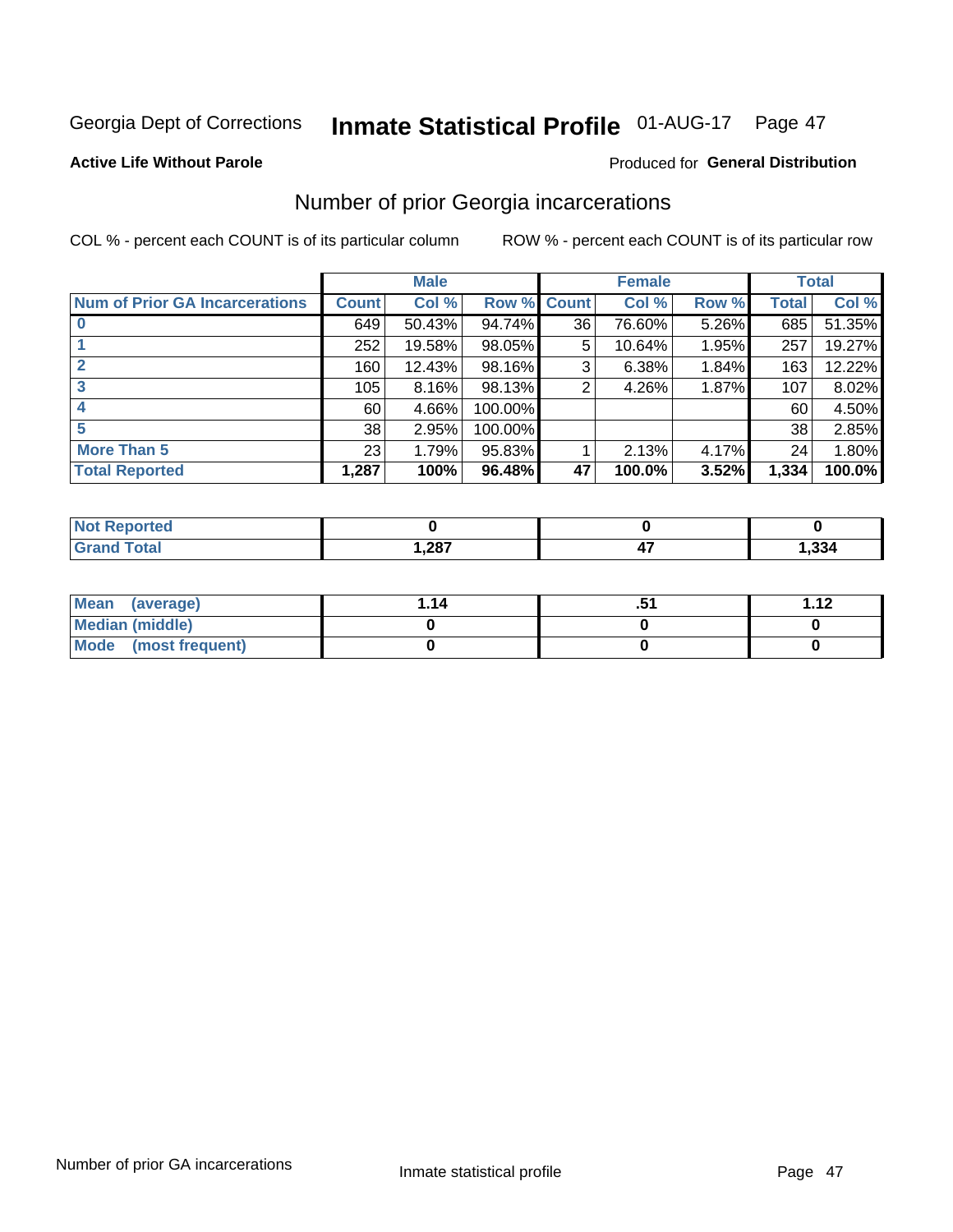#### Inmate Statistical Profile 01-AUG-17 Page 48

**Active Life Without Parole** 

Produced for General Distribution

#### Prison sentence in years

COL % - percent each COUNT is of its particular column

ROW % - percent each COUNT is of its particular row

|                                 | <b>Male</b>  |        |                    | <b>Female</b> |            |          | <b>Total</b>       |        |
|---------------------------------|--------------|--------|--------------------|---------------|------------|----------|--------------------|--------|
| <b>Prison Sentence In Years</b> | <b>Count</b> | Col %  | <b>Row % Count</b> |               | Col %      | Row %    | Total <sub>1</sub> | Col %  |
| Life Without Parole             | .284         | 99.77% | 96.47%             | 47            | $100.00\%$ | $3.53\%$ | 1,331              | 99.78% |
| <b>Death</b>                    |              | 0.16%  | 100.00%            |               |            |          |                    | 0.15%  |
| Youthful Offenders              |              | 0.08%  | 100.00%            |               |            |          |                    | 0.07%  |
| <b>Total Reported</b>           | 1,287        | 100%   | 96.48%             | 47            | 100%       | $3.52\%$ | 1,334              | 100%   |

| <b>Not Reported</b> |       |       |
|---------------------|-------|-------|
| <b>Total</b>        | 1,287 | 1,334 |

#### **Determinate (numeric) sentences only**

**Mean** (average)

All sentences (including determinate), with life, life without parole, and death sentences figured at 45 years

| l Mea | --     | --     |  |
|-------|--------|--------|--|
| апе   | $\sim$ | $\sim$ |  |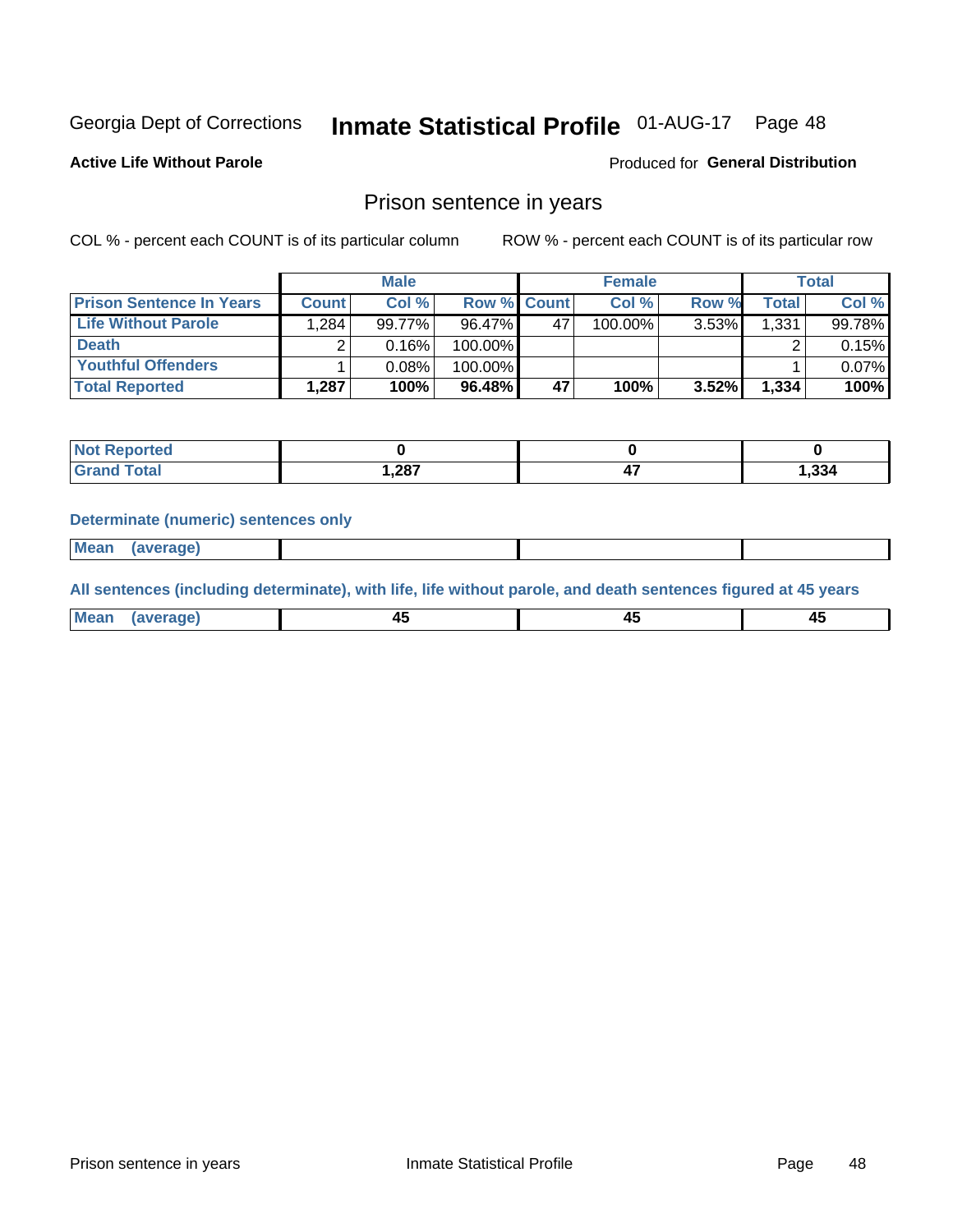#### Georgia Dept of Corrections **Inmate Statistical Profile 01-AUG-17** Page 49

#### **Active Life Without Parole**

#### **Produced for General Distribution**

### Primary offense, broken out into felonies vs misdemeanors

COL % - percent each COUNT is of its particular column

|                                  | <b>Male</b>  |         |                    | <b>Female</b> |         |          | Total        |         |
|----------------------------------|--------------|---------|--------------------|---------------|---------|----------|--------------|---------|
| <b>Felonies and Misdemeanors</b> | <b>Count</b> | Col%    | <b>Row % Count</b> |               | Col%    | Row %    | <b>Total</b> | Col %   |
| <b>Felonies</b>                  | 1,279        | 100.00% | $96.60\%$          | 45            | 100.00% | $3.40\%$ | 1,324        | 100.00% |
| <b>Total Reported</b>            | .279         | 100%    | 96.6%              | 45            | 100%    | 3.4%     | 1,324        | 100%    |

| <b>Not Reported</b>                  |       |       |      |
|--------------------------------------|-------|-------|------|
| <b>cotal</b><br>Gran<br><b>UIUIU</b> | 1,287 | 281,ا | .334 |

| Mode (most frequent)<br>elonies | Felonies | Felonies |
|---------------------------------|----------|----------|
|---------------------------------|----------|----------|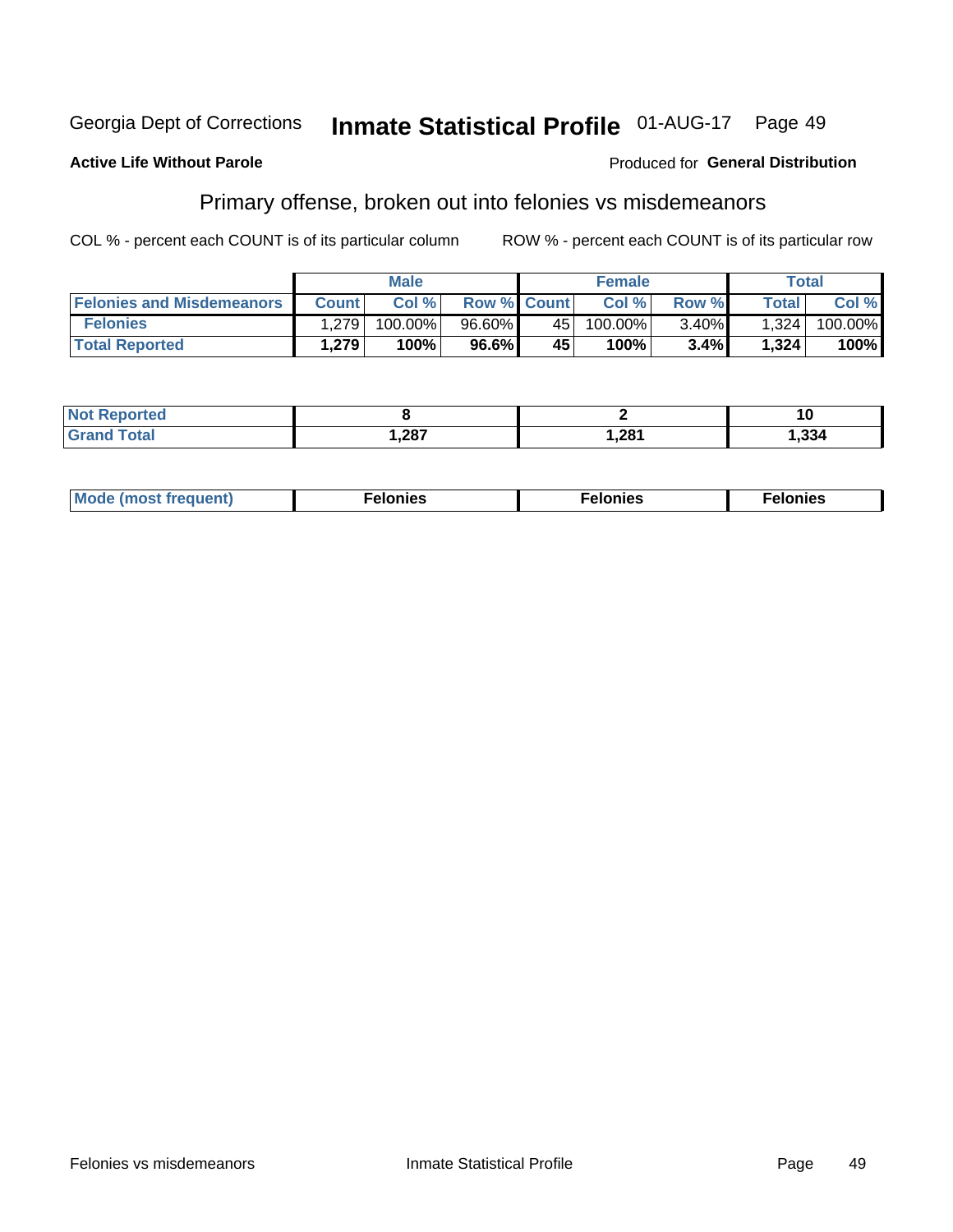## Inmate Statistical Profile 01-AUG-17 Page 50

#### **Active Life Without Parole**

#### **Produced for General Distribution**

#### Primary offense, broken out into six broad crime categories

COL % - percent each COUNT is of its particular column

|                         | <b>Male</b>  |        |         | <b>Female</b>      |        |          | <b>Total</b> |         |
|-------------------------|--------------|--------|---------|--------------------|--------|----------|--------------|---------|
| <b>Crime Categories</b> | <b>Count</b> | Col %  |         | <b>Row % Count</b> | Col %  | Row %    | <b>Total</b> | Col %   |
| <b>Violent</b>          | 1,105        | 85.86% | 96.00%  | 46                 | 97.87% | $4.00\%$ | 1,151        | 86.28%  |
| <b>Sex Crime</b><br>2   | 172          | 13.36% | 99.42%  |                    | 2.13%  | .58%     | 1731         | 12.97%  |
| <b>Drug</b><br>4        | 8            | .62%   | 100.00% |                    | .00%   |          | 8            | $.60\%$ |
| <b>Other</b><br>6       | 2            | .16%   | 100.00% |                    | .00%   |          | ົ            | .15%    |
| <b>Total Reported</b>   | 1,287        | 100%   | 96.48%  | 47                 | 100%   | 3.52%    | 1,334        | 100%    |

| <b>Not Reported</b> |      |                  |
|---------------------|------|------------------|
| $T0+0$              | ,287 | $\sim$<br>334. ا |

| <b>Mode (most frequent)</b> |         |                | --             |
|-----------------------------|---------|----------------|----------------|
|                             | violent | <b>Violent</b> | <b>Violent</b> |
|                             |         |                |                |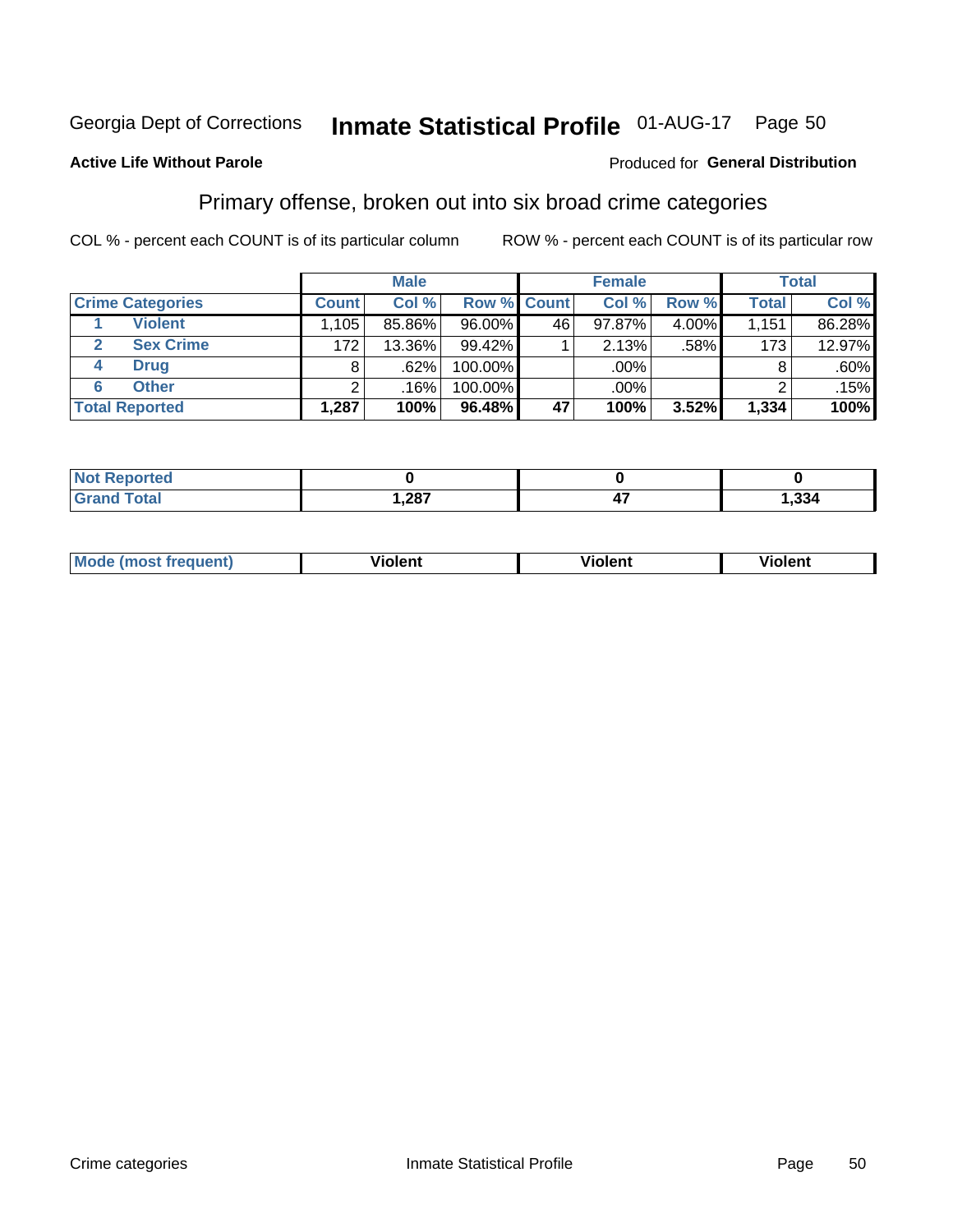#### **Inmate Statistical Profile 01-AUG-17** Page 51

#### **Active Life Without Parole**

#### **Produced for General Distribution**

### Primary offense, detailed offense code

COL % - percent each COUNT is of its particular column

|                                          |                | <b>Male</b> |         |                | <b>Female</b> |       |                | <b>Total</b> |
|------------------------------------------|----------------|-------------|---------|----------------|---------------|-------|----------------|--------------|
| <b>Primary Offense</b>                   | <b>Count</b>   | Col %       | Row %   | <b>Count</b>   | Col %         | Row % | <b>Total</b>   | Col %        |
| <b>Agg Sex Battery Atmpt (2099)</b>      | 1.             | .08%        | 100.00% |                |               |       | 1              | .07%         |
| <b>Aggrav Child Molestation (2021)</b>   | 26             | 2.02%       | 100.00% |                |               |       | 26             | 1.95%        |
| <b>Aggrav Sexual Battery (2009)</b>      | 7              | .54%        | 100.00% |                |               |       | $\overline{7}$ | .52%         |
| <b>Aggrav Sodomy (2003)</b>              | 8              | .62%        | 100.00% |                |               |       | 8              | .60%         |
| <b>Armed Robbery (1902)</b>              | 150            | 11.66%      | 98.68%  | $\overline{2}$ | 4.26%         | 1.32% | 152            | 11.39%       |
| <b>Child Molestation (2019)</b>          | 6              | .47%        | 100.00% |                |               |       | 6              | .45%         |
| <b>False Imprisonment (1308)</b>         | 1              | .08%        | 100.00% |                |               |       | 1              | .07%         |
| <b>Hijacking Motor Vehicle (1911)</b>    |                | .08%        | 100.00% |                |               |       |                | .07%         |
| Kidnapping (1311)                        | 82             | 6.37%       | 100.00% |                |               |       | 82             | 6.15%        |
| <b>Murder (1101)</b>                     | 869            | 67.52%      | 95.18%  | 44             | 93.62%        | 4.82% | 913            | 68.44%       |
| <b>Poss Firearm Convct Felon</b>         | $\overline{2}$ | .16%        | 100.00% |                |               |       | $\overline{2}$ | .15%         |
| (2914)                                   |                |             |         |                |               |       |                |              |
| Poss Of Cocaine (4022)                   | 1              | .08%        | 100.00% |                |               |       | 1              | .07%         |
| <b>Poss Of Firearm Dur Crime</b>         | 1              | .08%        | 100.00% |                |               |       | 1              | .07%         |
| (2910)<br>Poss W Int Dist Cocaine (4050) |                |             |         |                |               |       |                |              |
|                                          | 1              | .08%        | 100.00% |                |               |       | 1              | .07%         |
| <b>Rape (2001)</b>                       | 124            | 9.63%       | 99.20%  | 1              | 2.13%         | .80%  | 125            | 9.37%        |
| S/D Cocaine (4021)                       |                | .08%        | 100.00% |                |               |       | 1              | .07%         |
| S/D Cont Sub Public (4017)               | 1              | .08%        | 100.00% |                |               |       | 1              | .07%         |
| S/D Cont Sub School (4018)               | 1              | .08%        | 100.00% |                |               |       | 1              | .07%         |
| <b>Traf Cocaine 401+ Gm (4103)</b>       | 2              | .16%        | 100.00% |                |               |       | $\overline{2}$ | .15%         |
| <b>Traf Methamph 28-199 Gm</b>           | 1.             | .08%        | 100.00% |                |               |       |                | $.07\%$      |
| (4140)                                   |                |             |         |                |               |       |                |              |
| <b>Traffick Sexual Servitude (1331)</b>  |                | .08%        | 100.00% |                |               |       |                | .07%         |
| <b>Total Rported</b>                     | 1,287          | 100%        | 96.48%  | 47             | 100%          | 3.52% | 1,334          | 100%         |

| <b>Not Reported</b> |    |          |        |
|---------------------|----|----------|--------|
| <b>Total</b>        | ാഠ | "<br>- 1 | 334, ا |

| <b>Mode (most frequent)</b> | 1101 Murder | 1101 Murder | 1101 Murder |  |
|-----------------------------|-------------|-------------|-------------|--|
|                             |             |             |             |  |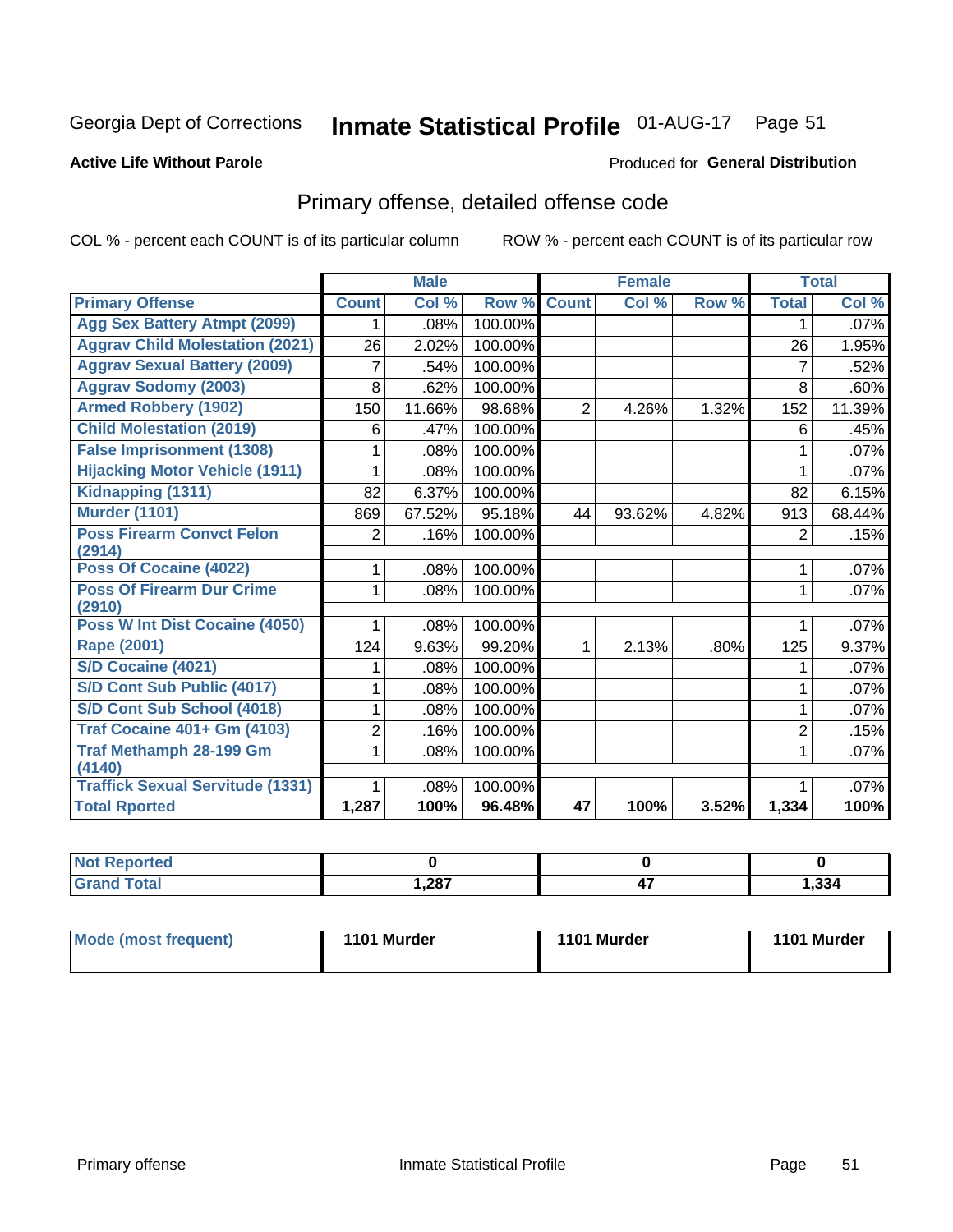### Inmate Statistical Profile 01-AUG-17 Page 52

#### **Active Life Without Parole**

#### Produced for General Distribution

### County of conviction of primary offense

COL % - percent each COUNT is of its particular column

|     |                             |                | <b>Male</b> |         |                | <b>Female</b> |        |                         | <b>Total</b> |
|-----|-----------------------------|----------------|-------------|---------|----------------|---------------|--------|-------------------------|--------------|
|     | <b>County of Conviction</b> | <b>Count</b>   | Col %       | Row %   | <b>Count</b>   | Col %         | Row %  | <b>Total</b>            | Col %        |
| 000 | <b>Unknown</b>              | 8              | .62%        | 80.00%  | $\overline{2}$ | 4.26%         | 20.00% | 10                      | .75%         |
| 001 | <b>Appling County</b>       | 4              | .31%        | 100.00% |                |               |        | 4                       | .30%         |
| 002 | <b>Atkinson County</b>      | 3              | .23%        | 100.00% |                |               |        | 3                       | .22%         |
| 003 | <b>Bacon County</b>         | 4              | .31%        | 100.00% |                |               |        | 4                       | .30%         |
| 004 | <b>Baker County</b>         | 1              | .08%        | 100.00% |                |               |        | 1                       | .07%         |
| 005 | <b>Baldwin County</b>       | 5              | .39%        | 100.00% |                |               |        | 5                       | .37%         |
| 006 | <b>Banks County</b>         | $\overline{2}$ | .16%        | 100.00% |                |               |        | $\overline{2}$          | .15%         |
| 007 | <b>Barrow County</b>        | 6              | .47%        | 100.00% |                |               |        | 6                       | .45%         |
| 008 | <b>Bartow County</b>        | $\overline{7}$ | .54%        | 87.50%  | 1              | 2.13%         | 12.50% | 8                       | .60%         |
| 009 | <b>Ben Hill County</b>      | $\overline{7}$ | .54%        | 100.00% |                |               |        | $\overline{7}$          | .52%         |
| 010 | <b>Berrien County</b>       | $\overline{2}$ | .16%        | 100.00% |                |               |        | $\overline{2}$          | .15%         |
| 011 | <b>Bibb County</b>          | 41             | 3.19%       | 95.35%  | $\overline{2}$ | 4.26%         | 4.65%  | 43                      | 3.22%        |
| 012 | <b>Bleckley County</b>      | 1              | .08%        | 100.00% |                |               |        | $\mathbf 1$             | .07%         |
| 013 | <b>Brantley County</b>      | 1              | .08%        | 100.00% |                |               |        | 1                       | .07%         |
| 014 | <b>Brooks County</b>        | $\overline{c}$ | .16%        | 100.00% |                |               |        | $\overline{2}$          | .15%         |
| 015 | <b>Bryan County</b>         | 1              | .08%        | 100.00% |                |               |        | 1                       | .07%         |
| 016 | <b>Bulloch County</b>       | $\overline{7}$ | .54%        | 87.50%  | 1              | 2.13%         | 12.50% | 8                       | .60%         |
| 017 | <b>Burke County</b>         | 11             | .85%        | 100.00% |                |               |        | 11                      | .82%         |
| 018 | <b>Butts County</b>         | 5              | .39%        | 100.00% |                |               |        | 5                       | .37%         |
| 020 | <b>Camden County</b>        | 7              | .54%        | 100.00% |                |               |        | 7                       | .52%         |
| 021 | <b>Candler County</b>       | $\overline{2}$ | .16%        | 100.00% |                |               |        | $\overline{2}$          | .15%         |
| 022 | <b>Carroll County</b>       | 4              | .31%        | 100.00% |                |               |        | $\overline{\mathbf{4}}$ | .30%         |
| 023 | <b>Catoosa County</b>       | 4              | .31%        | 80.00%  | 1              | 2.13%         | 20.00% | 5                       | .37%         |
| 025 | <b>Chatham County</b>       | 46             | 3.57%       | 97.87%  | 1              | 2.13%         | 2.13%  | 47                      | 3.52%        |
| 027 | <b>Chattooga County</b>     | 1              | .08%        | 100.00% |                |               |        | $\mathbf 1$             | .07%         |
| 028 | <b>Cherokee County</b>      | 4              | .31%        | 100.00% |                |               |        | 4                       | .30%         |
| 029 | <b>Clarke County</b>        | 22             | 1.71%       | 95.65%  | 1              | 2.13%         | 4.35%  | 23                      | 1.72%        |
| 030 | <b>Clay County</b>          | $\overline{2}$ | .16%        | 100.00% |                |               |        | $\overline{2}$          | .15%         |
| 031 | <b>Clayton County</b>       | 59             | 4.58%       | 92.19%  | 5              | 10.64%        | 7.81%  | 64                      | 4.80%        |
| 032 | <b>Clinch County</b>        | 1              | .08%        | 100.00% |                |               |        | $\mathbf{1}$            | .07%         |
| 033 | <b>Cobb County</b>          | 63             | 4.90%       | 98.44%  | 1              | 2.13%         | 1.56%  | 64                      | 4.80%        |
| 034 | <b>Coffee County</b>        | 8              | .62%        | 100.00% |                |               |        | 8                       | .60%         |
| 035 | <b>Colquitt County</b>      | 2              | .16%        | 100.00% |                |               |        | $\overline{2}$          | .15%         |
| 036 | <b>Columbia County</b>      | 9              | .70%        | 81.82%  | $\overline{2}$ | 4.26%         | 18.18% | 11                      | .82%         |
| 037 | <b>Cook County</b>          | 5              | .39%        | 100.00% |                |               |        | 5                       | .37%         |
| 038 | <b>Coweta County</b>        | 7              | .54%        | 100.00% |                |               |        | 7                       | .52%         |
| 040 | <b>Crisp County</b>         | 6              | .47%        | 100.00% |                |               |        | 6                       | .45%         |
| 041 | <b>Dade County</b>          | $\mathbf 1$    | .08%        | 100.00% |                |               |        | 1                       | .07%         |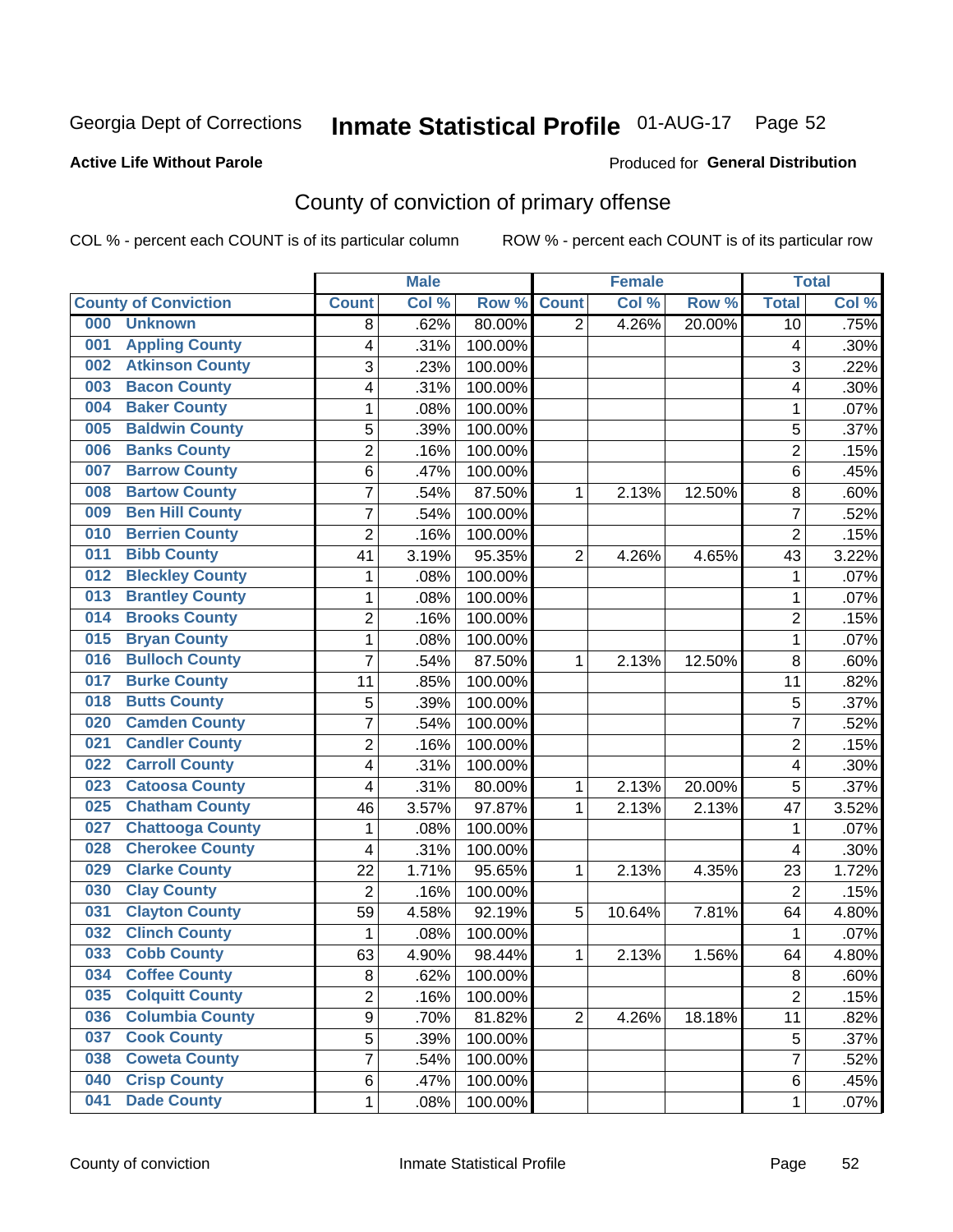### Inmate Statistical Profile 01-AUG-17 Page 53

#### **Active Life Without Parole**

#### Produced for General Distribution

### County of conviction of primary offense

COL % - percent each COUNT is of its particular column

|                                 |                | <b>Male</b> |         |                | <b>Female</b> |        |                | <b>Total</b> |
|---------------------------------|----------------|-------------|---------|----------------|---------------|--------|----------------|--------------|
| <b>County of Conviction</b>     | <b>Count</b>   | Col %       | Row %   | <b>Count</b>   | Col %         | Row %  | <b>Total</b>   | Col %        |
| <b>Dawson County</b><br>042     | 2              | .16%        | 100.00% |                |               |        | 2              | .15%         |
| <b>Decatur County</b><br>043    | 4              | .31%        | 100.00% |                |               |        | 4              | .30%         |
| <b>Dekalb County</b><br>044     | 117            | 9.09%       | 99.15%  | 1              | 2.13%         | .85%   | 118            | 8.85%        |
| <b>Dooly County</b><br>046      | $\overline{2}$ | .16%        | 100.00% |                |               |        | 2              | .15%         |
| <b>Dougherty County</b><br>047  | 27             | 2.10%       | 96.43%  | 1              | 2.13%         | 3.57%  | 28             | 2.10%        |
| <b>Douglas County</b><br>048    | 33             | 2.56%       | 94.29%  | $\overline{2}$ | 4.26%         | 5.71%  | 35             | 2.62%        |
| <b>Early County</b><br>049      | $\overline{c}$ | .16%        | 100.00% |                |               |        | $\overline{2}$ | .15%         |
| <b>Effingham County</b><br>051  | 5              | .39%        | 100.00% |                |               |        | 5              | .37%         |
| <b>Elbert County</b><br>052     | 2              | .16%        | 100.00% |                |               |        | $\overline{2}$ | .15%         |
| <b>Emanuel County</b><br>053    | $\overline{7}$ | .54%        | 100.00% |                |               |        | 7              | .52%         |
| <b>Fayette County</b><br>056    | 6              | .47%        | 100.00% |                |               |        | 6              | .45%         |
| <b>Floyd County</b><br>057      | 26             | 2.02%       | 96.30%  | 1              | 2.13%         | 3.70%  | 27             | 2.02%        |
| <b>Forsyth County</b><br>058    | 4              | .31%        | 100.00% |                |               |        | 4              | .30%         |
| <b>Franklin County</b><br>059   | 5              | .39%        | 83.33%  | 1              | 2.13%         | 16.67% | 6              | .45%         |
| <b>Fulton County</b><br>060     | 167            | 12.98%      | 98.24%  | 3              | 6.38%         | 1.76%  | 170            | 12.74%       |
| <b>Gilmer County</b><br>061     | $\overline{2}$ | .16%        | 100.00% |                |               |        | $\overline{2}$ | .15%         |
| <b>Glynn County</b><br>063      | 20             | 1.55%       | 95.24%  | 1              | 2.13%         | 4.76%  | 21             | 1.57%        |
| <b>Gordon County</b><br>064     | $\overline{7}$ | .54%        | 100.00% |                |               |        | $\overline{7}$ | .52%         |
| <b>Grady County</b><br>065      | $\overline{2}$ | .16%        | 100.00% |                |               |        | $\overline{2}$ | .15%         |
| <b>Greene County</b><br>066     | $\overline{2}$ | .16%        | 100.00% |                |               |        | $\overline{2}$ | .15%         |
| <b>Gwinnett County</b><br>067   | 46             | 3.57%       | 93.88%  | 3              | 6.38%         | 6.12%  | 49             | 3.67%        |
| <b>Habersham County</b><br>068  | 5              | .39%        | 100.00% |                |               |        | 5              | .37%         |
| <b>Hall County</b><br>069       | 21             | 1.63%       | 84.00%  | 4              | 8.51%         | 16.00% | 25             | 1.87%        |
| <b>Haralson County</b><br>071   | 3              | .23%        | 100.00% |                |               |        | $\sqrt{3}$     | .22%         |
| <b>Harris County</b><br>072     | 2              | .16%        | 100.00% |                |               |        | $\overline{2}$ | .15%         |
| <b>Hart County</b><br>073       | 3              | .23%        | 100.00% |                |               |        | 3              | .22%         |
| <b>Henry County</b><br>075      | 14             | 1.09%       | 93.33%  | 1              | 2.13%         | 6.67%  | 15             | 1.12%        |
| <b>Houston County</b><br>076    | 18             | 1.40%       | 100.00% |                |               |        | 18             | 1.35%        |
| <b>Irwin County</b><br>077      | $\mathbf{1}$   | .08%        | 100.00% |                |               |        | $\mathbf{1}$   | .07%         |
| <b>Jackson County</b><br>078    | 11             | .85%        | 100.00% |                |               |        | 11             | .82%         |
| <b>Jasper County</b><br>079     | $\mathbf{1}$   | .08%        | 100.00% |                |               |        | 1              | .07%         |
| <b>Jeff Davis County</b><br>080 | 1              | .08%        | 100.00% |                |               |        | 1              | $.07\%$      |
| <b>Jefferson County</b><br>081  | 5              | .39%        | 100.00% |                |               |        | 5              | .37%         |
| <b>Jenkins County</b><br>082    | $\overline{2}$ | .16%        | 100.00% |                |               |        | $\overline{2}$ | .15%         |
| <b>Johnson County</b><br>083    | $\mathbf{1}$   | .08%        | 100.00% |                |               |        | $\mathbf{1}$   | .07%         |
| <b>Jones County</b><br>084      | $\overline{c}$ | .16%        | 66.67%  | 1              | 2.13%         | 33.33% | 3              | .22%         |
| <b>Lanier County</b><br>086     | $\overline{2}$ | .16%        | 100.00% |                |               |        | $\overline{2}$ | .15%         |
| <b>Laurens County</b><br>087    | $\overline{5}$ | .39%        | 100.00% |                |               |        | 5              | .37%         |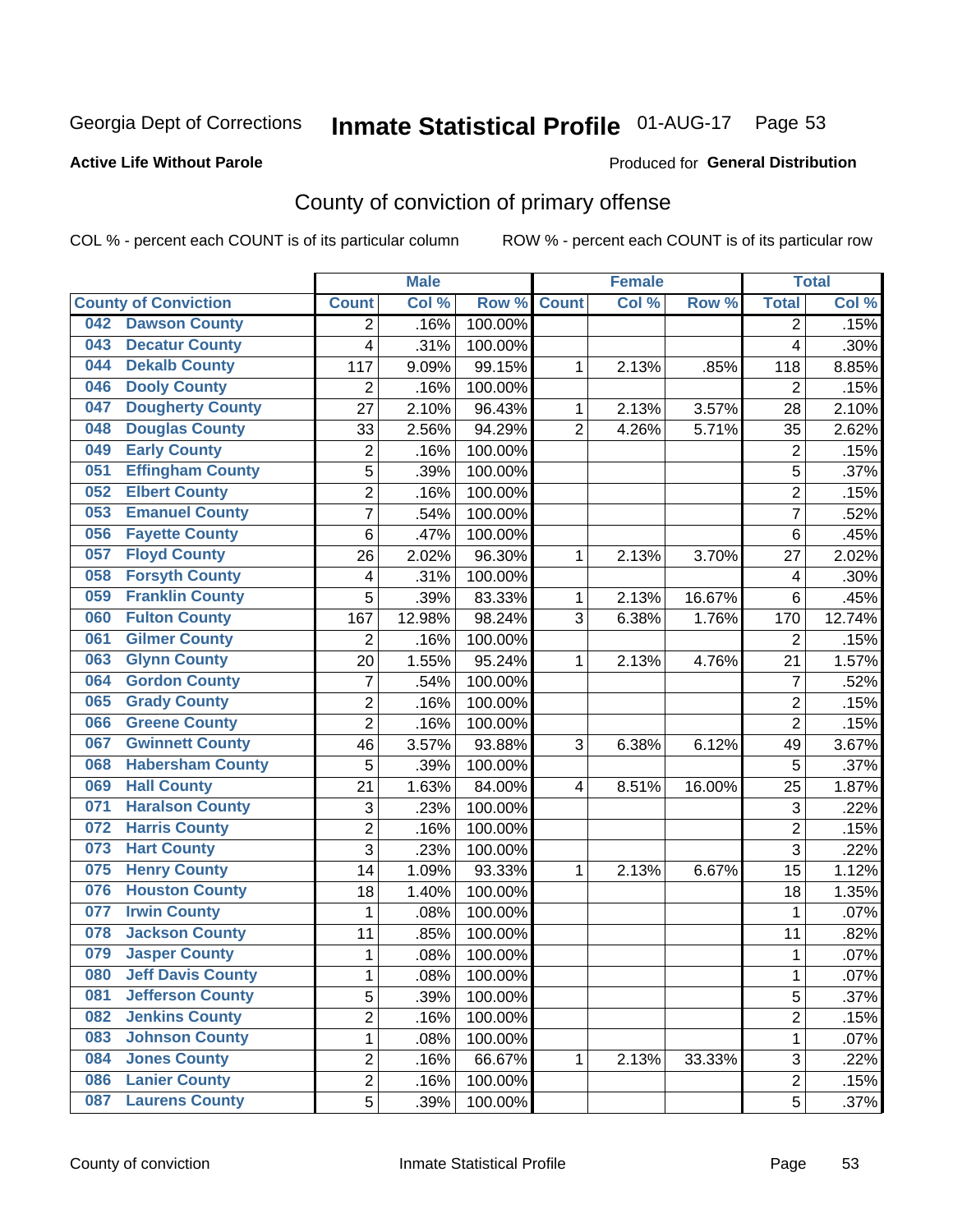### Inmate Statistical Profile 01-AUG-17 Page 54

#### **Active Life Without Parole**

#### Produced for General Distribution

### County of conviction of primary offense

COL % - percent each COUNT is of its particular column

|                  |                             |                | <b>Male</b> |         |                | <b>Female</b> |        |                | <b>Total</b> |
|------------------|-----------------------------|----------------|-------------|---------|----------------|---------------|--------|----------------|--------------|
|                  | <b>County of Conviction</b> | <b>Count</b>   | Col %       | Row %   | <b>Count</b>   | Col %         | Row %  | <b>Total</b>   | Col %        |
| 088              | <b>Lee County</b>           | 3              | .23%        | 100.00% |                |               |        | 3              | .22%         |
| 089              | <b>Liberty County</b>       | $\overline{7}$ | .54%        | 100.00% |                |               |        | $\overline{7}$ | .52%         |
| 091              | <b>Long County</b>          | 6              | .47%        | 100.00% |                |               |        | 6              | .45%         |
| 092              | <b>Lowndes County</b>       | 8              | .62%        | 100.00% |                |               |        | 8              | .60%         |
| 093              | <b>Lumpkin County</b>       | 1              | .08%        | 100.00% |                |               |        | 1              | .07%         |
| 095              | <b>Madison County</b>       | $\overline{2}$ | .16%        | 100.00% |                |               |        | $\overline{2}$ | .15%         |
| 096              | <b>Marion County</b>        | 1              | .08%        | 100.00% |                |               |        | $\mathbf{1}$   | .07%         |
| 097              | <b>Mcduffie County</b>      | 3              | .23%        | 100.00% |                |               |        | 3              | .22%         |
| 100              | <b>Miller County</b>        | 1              | .08%        | 100.00% |                |               |        | 1              | .07%         |
| 101              | <b>Mitchell County</b>      | 1              | .08%        | 100.00% |                |               |        | 1              | .07%         |
| 102              | <b>Monroe County</b>        | 7              | .54%        | 100.00% |                |               |        | $\overline{7}$ | .52%         |
| 104              | <b>Morgan County</b>        | 1              | .08%        | 100.00% |                |               |        | $\mathbf{1}$   | .07%         |
| 105              | <b>Murray County</b>        | 3              | .23%        | 100.00% |                |               |        | 3              | .22%         |
| 106              | <b>Muscogee County</b>      | 40             | 3.11%       | 97.56%  | 1              | 2.13%         | 2.44%  | 41             | 3.07%        |
| 107              | <b>Newton County</b>        | 11             | .85%        | 84.62%  | $\overline{2}$ | 4.26%         | 15.38% | 13             | .97%         |
| 109              | <b>Oglethorpe County</b>    | $\overline{2}$ | .16%        | 100.00% |                |               |        | $\overline{2}$ | .15%         |
| 110              | <b>Paulding County</b>      | 3              | .23%        | 100.00% |                |               |        | 3              | .22%         |
| 111              | <b>Peach County</b>         | 3              | .23%        | 100.00% |                |               |        | 3              | .22%         |
| $\overline{112}$ | <b>Pickens County</b>       | $\overline{2}$ | .16%        | 100.00% |                |               |        | $\overline{c}$ | .15%         |
| 113              | <b>Pierce County</b>        | $\overline{2}$ | .16%        | 100.00% |                |               |        | $\overline{2}$ | .15%         |
| 114              | <b>Pike County</b>          | 3              | .23%        | 60.00%  | $\overline{2}$ | 4.26%         | 40.00% | 5              | .37%         |
| 115              | <b>Polk County</b>          | 3              | .23%        | 100.00% |                |               |        | 3              | .22%         |
| $\overline{116}$ | <b>Pulaski County</b>       | 1              | .08%        | 100.00% |                |               |        | $\mathbf{1}$   | .07%         |
| 117              | <b>Putnam County</b>        | $\overline{7}$ | .54%        | 100.00% |                |               |        | $\overline{7}$ | .52%         |
| 119              | <b>Rabun County</b>         | 1              | .08%        | 100.00% |                |               |        | 1              | .07%         |
| 120              | <b>Randolph County</b>      | $\overline{2}$ | .16%        | 100.00% |                |               |        | $\overline{2}$ | .15%         |
| $\overline{121}$ | <b>Richmond County</b>      | 65             | 5.05%       | 97.01%  | $\overline{2}$ | 4.26%         | 2.99%  | 67             | 5.02%        |
| 122              | <b>Rockdale County</b>      | 9              | .70%        | 100.00% |                |               |        | 9              | .67%         |
| 125              | <b>Seminole County</b>      | 2              | .16%        | 100.00% |                |               |        | 2              | .15%         |
| 126              | <b>Spalding County</b>      | 14             | 1.09%       | 100.00% |                |               |        | 14             | 1.05%        |
| 127              | <b>Stephens County</b>      | 3              | .23%        | 100.00% |                |               |        | 3              | .22%         |
| 129              | <b>Sumter County</b>        | $\overline{2}$ | .16%        | 100.00% |                |               |        | 2              | .15%         |
| 131              | <b>Taliaferro County</b>    | 1              | .08%        | 100.00% |                |               |        | $\mathbf{1}$   | .07%         |
| $\overline{132}$ | <b>Tattnall County</b>      | 3              | .23%        | 75.00%  | 1              | 2.13%         | 25.00% | 4              | .30%         |
| 133              | <b>Taylor County</b>        | $\overline{2}$ | .16%        | 100.00% |                |               |        | $\overline{2}$ | .15%         |
| 135              | <b>Terrell County</b>       | $\overline{2}$ | .16%        | 100.00% |                |               |        | $\overline{2}$ | .15%         |
|                  | <b>136 Thomas County</b>    | 6              | .47%        | 100.00% |                |               |        | 6              | .45%         |
|                  | 137 Tift County             | 9              | .70%        | 100.00% |                |               |        | 9              | .67%         |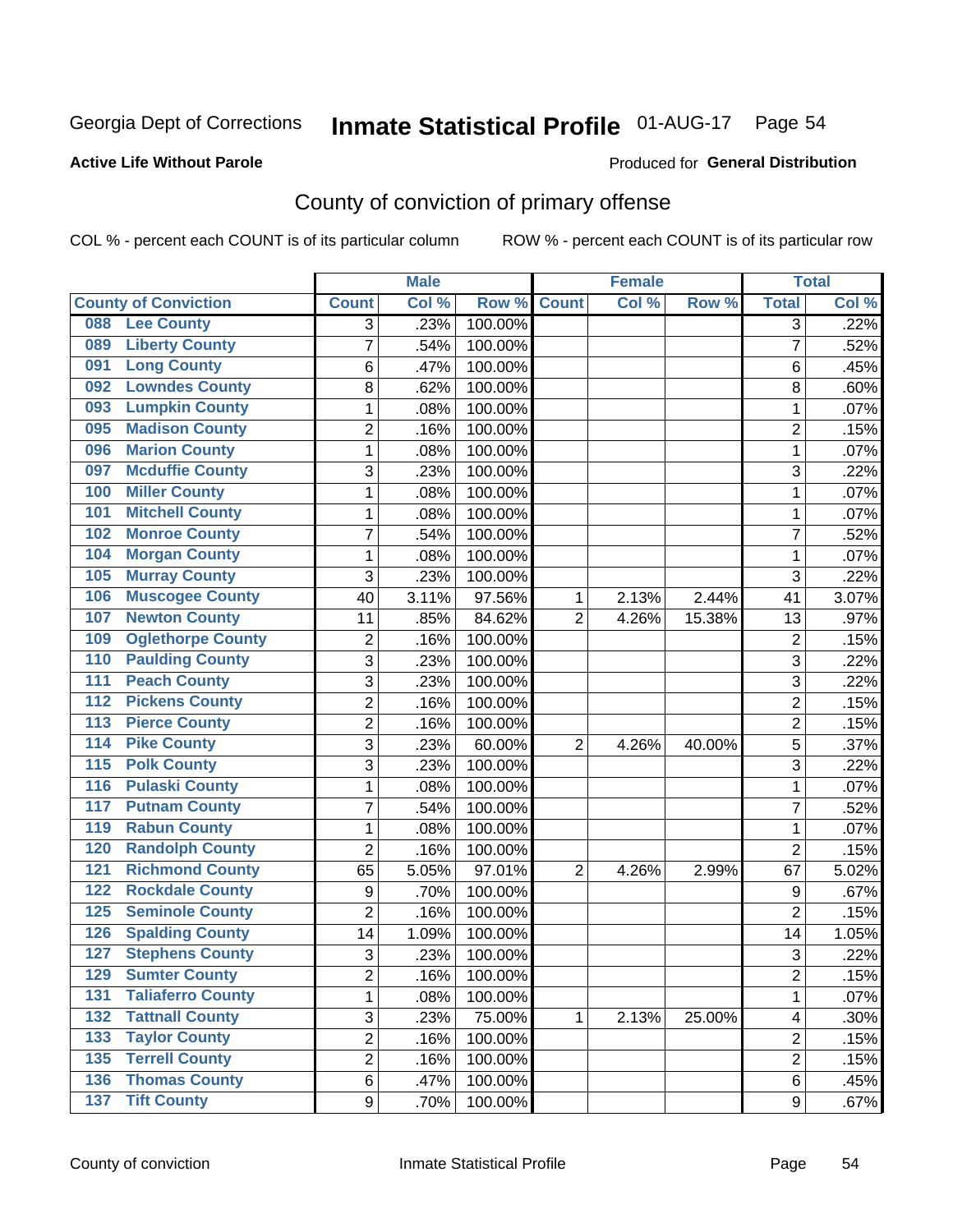### Inmate Statistical Profile 01-AUG-17 Page 55

#### **Active Life Without Parole**

#### **Produced for General Distribution**

### County of conviction of primary offense

COL % - percent each COUNT is of its particular column

|                                 |              | <b>Male</b> |         |              | <b>Female</b> |        |                | <b>Total</b> |
|---------------------------------|--------------|-------------|---------|--------------|---------------|--------|----------------|--------------|
| <b>County of Conviction</b>     | <b>Count</b> | Col %       | Row %   | <b>Count</b> | Col %         | Row %  | <b>Total</b>   | Col %        |
| <b>Toombs County</b><br>138     | 8            | .62%        | 100.00% |              |               |        | 8              | .60%         |
| <b>Towns County</b><br>139      |              | .08%        | 100.00% |              |               |        |                | .07%         |
| <b>Treutlen County</b><br>140   | 5            | .39%        | 100.00% |              |               |        | 5              | .37%         |
| <b>Troup County</b><br>141      | 6            | .47%        | 85.71%  |              | 2.13%         | 14.29% | 7              | .52%         |
| <b>Turner County</b><br>142     | 2            | .16%        | 100.00% |              |               |        | 2              | .15%         |
| <b>Twiggs County</b><br>143     |              | .08%        | 100.00% |              |               |        |                | .07%         |
| <b>Upson County</b><br>145      | 5            | .39%        | 100.00% |              |               |        | 5              | .37%         |
| <b>Walker County</b><br>146     |              | .54%        | 87.50%  |              | 2.13%         | 12.50% | 8              | .60%         |
| <b>Walton County</b><br>147     | 14           | 1.09%       | 100.00% |              |               |        | 14             | 1.05%        |
| <b>Ware County</b><br>148       | 13           | 1.01%       | 100.00% |              |               |        | 13             | .97%         |
| <b>Warren County</b><br>149     |              | .08%        | 100.00% |              |               |        |                | .07%         |
| <b>Washington County</b><br>150 | 4            | .31%        | 100.00% |              |               |        | 4              | .30%         |
| <b>Wayne County</b><br>151      | 9            | .70%        | 100.00% |              |               |        | 9              | .67%         |
| <b>Whitfield County</b><br>155  | 9            | .70%        | 90.00%  |              | 2.13%         | 10.00% | 10             | .75%         |
| <b>Wilkes County</b><br>157     | 2            | .16%        | 100.00% |              |               |        | $\overline{2}$ | .15%         |
| <b>Worth County</b><br>159      | 2            | .16%        | 100.00% |              |               |        | $\overline{2}$ | .15%         |
| <b>Total Rported</b>            | 1,287        | 100%        | 96.48%  | 47           | 100%          | 3.52%  | 1,334          | 100%         |

| <b>Not Reported</b> |       |                |       |
|---------------------|-------|----------------|-------|
| 「otal               | 1,287 | <br>. .<br>- 1 | 1,334 |

| Mode (most frequent) | <b>Fulton County</b> | <b>Clayton County</b> | <b>Fulton County</b> |
|----------------------|----------------------|-----------------------|----------------------|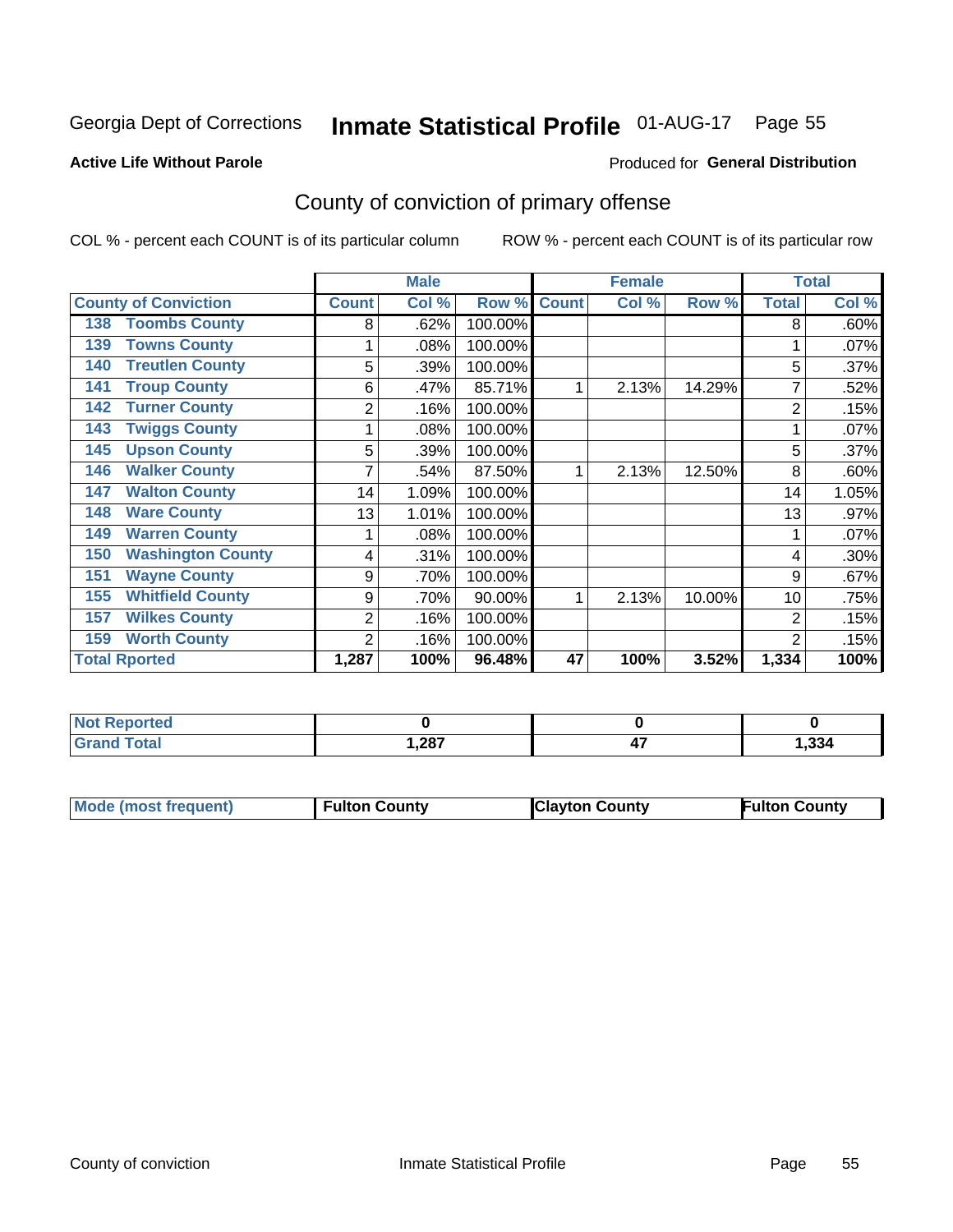#### Georgia Dept of Corrections **Active Life Without Parole**

## Inmate Statistical Profile 01-AUG-17 Page 56

Produced for General Distribution

### Circuit of conviction of primary offense

COL % - percent each COUNT is of its particular column ROW % - percent each COUNT is of its particular row

|                         |                                 |                         | <b>Male</b> |         |                          | <b>Female</b> |        |                | <b>Total</b> |
|-------------------------|---------------------------------|-------------------------|-------------|---------|--------------------------|---------------|--------|----------------|--------------|
|                         | <b>Circuit of Conviction</b>    | <b>Count</b>            | Col %       | Row %   | <b>Count</b>             | Col %         | Row %  | <b>Total</b>   | Col %        |
| 1                       | <b>Alapaha Circuit</b>          | $\overline{13}$         | 1.02%       | 100.00% |                          |               |        | 13             | .98%         |
| $\overline{2}$          | <b>Alcovy Circuit</b>           | 25                      | 1.95%       | 92.59%  | $\overline{2}$           | 4.44%         | 7.41%  | 27             | 2.04%        |
| $\overline{\mathbf{3}}$ | <b>Atlanta Circuit</b>          | 167                     | 13.06%      | 98.24%  | 3                        | 6.67%         | 1.76%  | 170            | 12.84%       |
| 4                       | <b>Atlantic Circuit</b>         | 17                      | 1.33%       | 94.44%  | $\mathbf 1$              | 2.22%         | 5.56%  | 18             | 1.36%        |
| 5                       | <b>Augusta Circuit</b>          | 85                      | 6.65%       | 95.51%  | $\overline{\mathbf{4}}$  | 8.89%         | 4.49%  | 89             | 6.72%        |
| $\overline{6}$          | <b>Blue Ridge Circuit</b>       | $\overline{\mathbf{4}}$ | .31%        | 100.00% |                          |               |        | $\overline{4}$ | .30%         |
| 7                       | <b>Brunswick Circuit</b>        | 41                      | 3.21%       | 97.62%  | 1                        | 2.22%         | 2.38%  | 42             | 3.17%        |
| 8                       | <b>Chattahoochee Circuit</b>    | 45                      | 3.52%       | 97.83%  | $\mathbf 1$              | 2.22%         | 2.17%  | 46             | 3.47%        |
| $\overline{9}$          | <b>Cherokee Circuit</b>         | 14                      | 1.09%       | 93.33%  | $\mathbf{1}$             | 2.22%         | 6.67%  | 15             | 1.13%        |
| 10                      | <b>Clayton Circuit</b>          | 59                      | 4.61%       | 92.19%  | 5                        | 11.11%        | 7.81%  | 64             | 4.83%        |
| $\overline{11}$         | <b>Cobb Circuit</b>             | 63                      | 4.93%       | 98.44%  | $\mathbf{1}$             | 2.22%         | 1.56%  | 64             | 4.83%        |
| 12                      | <b>Conasauga Circuit</b>        | 12                      | .94%        | 92.31%  | 1                        | 2.22%         | 7.69%  | 13             | .98%         |
| 13                      | <b>Cordele Circuit</b>          | 15                      | 1.17%       | 100.00% |                          |               |        | 15             | 1.13%        |
| $\overline{14}$         | <b>Coweta Circuit</b>           | 17                      | 1.33%       | 94.44%  | $\mathbf{1}$             | 2.22%         | 5.56%  | 18             | 1.36%        |
| $\overline{15}$         | <b>Dougherty Circuit</b>        | 27                      | 2.11%       | 96.43%  | $\mathbf{1}$             | 2.22%         | 3.57%  | 28             | 2.11%        |
| 16                      | <b>Dublin Circuit</b>           | 12                      | .94%        | 100.00% |                          |               |        | 12             | .91%         |
| 17                      | <b>Eastern Circuit</b>          | 46                      | 3.60%       | 97.87%  | 1                        | 2.22%         | 2.13%  | 47             | 3.55%        |
| 18                      | <b>Flint Circuit</b>            | 14                      | 1.09%       | 93.33%  | $\mathbf{1}$             | 2.22%         | 6.67%  | 15             | 1.13%        |
| 19                      | <b>Griffin Circuit</b>          | 28                      | 2.19%       | 93.33%  | $\overline{2}$           | 4.44%         | 6.67%  | 30             | 2.27%        |
| $\overline{20}$         | <b>Gwinnett Circuit</b>         | 46                      | 3.60%       | 93.88%  | 3                        | 6.67%         | 6.12%  | 49             | 3.70%        |
| $\overline{21}$         | <b>Houston Circuit</b>          | 18                      | 1.41%       | 100.00% |                          |               |        | 18             | 1.36%        |
| $\overline{22}$         | <b>Lookout Mountain Circuit</b> | 13                      | 1.02%       | 86.67%  | $\boldsymbol{2}$         | 4.44%         | 13.33% | 15             | 1.13%        |
| 23                      | <b>Macon Circuit</b>            | 44                      | 3.44%       | 95.65%  | $\overline{2}$           | 4.44%         | 4.35%  | 46             | 3.47%        |
| $\overline{24}$         | <b>Middle Circuit</b>           | 26                      | 2.03%       | 100.00% |                          |               |        | 26             | 1.96%        |
| 25                      | <b>Mountain Circuit</b>         | $\boldsymbol{9}$        | .70%        | 100.00% |                          |               |        | $9\,$          | .68%         |
| 26                      | <b>Northeastern Circuit</b>     | 23                      | 1.80%       | 85.19%  | $\overline{\mathcal{A}}$ | 8.89%         | 14.81% | 27             | 2.04%        |
| $\overline{27}$         | <b>Northern Circuit</b>         | 14                      | 1.09%       | 93.33%  | 1                        | 2.22%         | 6.67%  | 15             | 1.13%        |
| 28                      | <b>Ocmulgee Circuit</b>         | 18                      | 1.41%       | 94.74%  | 1                        | 2.22%         | 5.26%  | 19             | 1.44%        |
| 29                      | <b>Oconee Circuit</b>           | $\overline{2}$          | .16%        | 100.00% |                          |               |        | $\overline{2}$ | .15%         |
| 30                      | <b>Ogeechee Circuit</b>         | 14                      | 1.09%       | 93.33%  | 1                        | 2.22%         | 6.67%  | 15             | 1.13%        |
| $\overline{31}$         | <b>Pataula Circuit</b>          | 11                      | .86%        | 100.00% |                          |               |        | 11             | .83%         |
| 32                      | <b>Piedmont Circuit</b>         | 19                      | 1.49%       | 100.00% |                          |               |        | 19             | 1.44%        |
| 33                      | <b>Rome Circuit</b>             | 26                      | 2.03%       | 96.30%  | $\mathbf{1}$             | 2.22%         | 3.70%  | 27             | 2.04%        |
| 34                      | <b>South Georgia Circuit</b>    | 8                       | .63%        | 100.00% |                          |               |        | 8              | .60%         |
| 35                      | <b>Southern Circuit</b>         | 18                      | 1.41%       | 100.00% |                          |               |        | 18             | 1.36%        |
| 36                      | <b>Southwestern Circuit</b>     | 5                       | .39%        | 100.00% |                          |               |        | 5              | .38%         |
| 37                      | <b>Stone Mountain Circuit</b>   | 117                     | 9.15%       | 99.15%  | 1                        | 2.22%         | .85%   | 118            | 8.91%        |
| 38                      | <b>Tallapoosa Circuit</b>       | 6                       | .47%        | 100.00% |                          |               |        | 6              | .45%         |
| 39                      | <b>Tifton Circuit</b>           | 14                      | 1.09%       | 100.00% |                          |               |        | 14             | 1.06%        |
| 40                      | <b>Toombs Circuit</b>           | $\overline{7}$          | .55%        | 100.00% |                          |               |        | $\overline{7}$ | .53%         |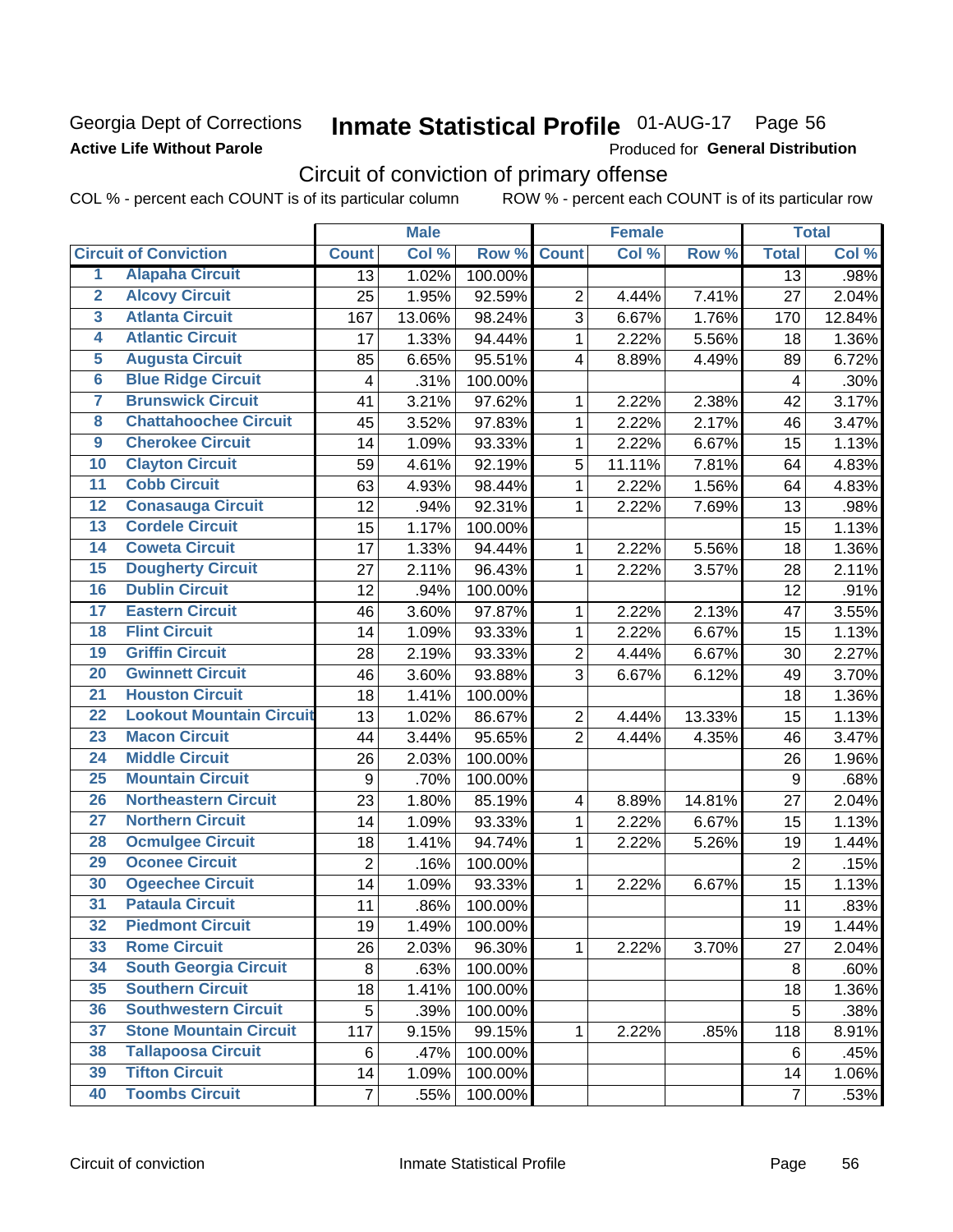#### Georgia Dept of Corrections **Active Life Without Parole**

## Inmate Statistical Profile 01-AUG-17 Page 57

Produced for General Distribution

### Circuit of conviction of primary offense

COL % - percent each COUNT is of its particular column ROW % - percent each COUNT is of its particular row

|    |                                  |              | <b>Male</b>    |         |                | <b>Female</b> |       |              | <b>Total</b>   |
|----|----------------------------------|--------------|----------------|---------|----------------|---------------|-------|--------------|----------------|
|    | <b>Circuit of Conviction</b>     | <b>Count</b> | Col %          | Row %   | <b>Count</b>   | Col %         | Row % | <b>Total</b> | Col %          |
| 41 | <b>Waycross Circuit</b>          | 28           | 2.19%          | 100.00% |                |               |       | 28           | 2.11%          |
| 42 | <b>Western Circuit</b>           | 22           | 1.72%          | 95.65%  |                | 2.22%         | 4.35% | 23           | 1.74%          |
| 43 | <b>Rockdale Circuit</b>          | 9            | .70%           | 100.00% |                |               |       | 9            | .68%           |
| 44 | <b>Douglas Circuit</b>           | 33           | 2.58%          | 94.29%  | $\overline{2}$ | 4.44%         | 5.71% | 35           | 2.64%          |
| 45 | <b>Appalachian Circuit</b>       | 4            | .31%           | 100.00% |                |               |       | 4            | .30%           |
| 46 | <b>Enotah Circuit</b>            | 2            | .16%           | 100.00% |                |               |       | 2            | .15%           |
| 47 | <b>Bell-Forsyth J.C.</b>         | 4            | .31%           | 100.00% |                |               |       | 4            | $.30\%$        |
| 48 | <b>Towaliga Judicial Circuit</b> | 12           | .94%           | 100.00% |                |               |       | 12           | .91%           |
| 49 | <b>Paulding Circuit</b>          | 3            | .23%           | 100.00% |                |               |       | 3            | .23%           |
|    | <b>Total Rported</b>             | 1,279        | 100%           | 96.6%   | 45             | 100%          | 3.4%  | 1,324        | 100%           |
|    | <b>Not Reported</b>              |              | 8              |         |                | $\mathbf{2}$  |       |              | 10             |
|    | <b>Grand Total</b>               |              | 1,287          |         |                | 47            |       |              | 1,334          |
|    | <b>Mode (most frequent)</b>      |              | <b>Atlanta</b> |         |                | Clayton       |       |              | <b>Atlanta</b> |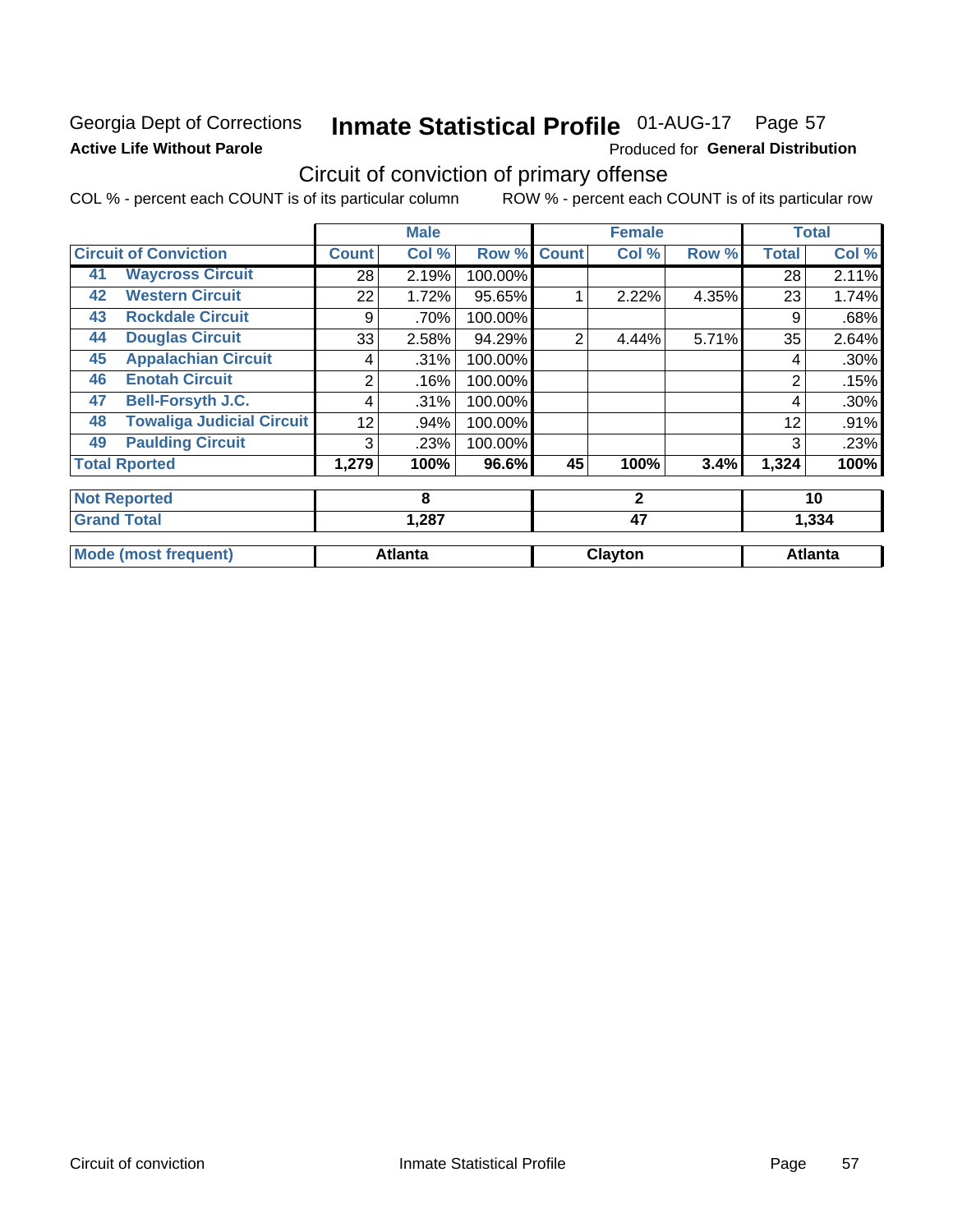#### **Active Life Without Parole**

#### Produced for General Distribution

### Years served (jail + prison) in this incarceration

COL % - percent each COUNT is of its particular column

|                        |                 | <b>Male</b> |         |                         | <b>Female</b> |        |                 | <b>Total</b> |
|------------------------|-----------------|-------------|---------|-------------------------|---------------|--------|-----------------|--------------|
| <b>Years Served</b>    | <b>Count</b>    | Col %       | Row %   | <b>Count</b>            | Col %         | Row %  | <b>Total</b>    | Col %        |
| Less than one year     | $\overline{40}$ | 3.11%       | 100.00% |                         |               |        | $\overline{40}$ | 3.00%        |
| 1 to 1.99 years        | 67              | 5.21%       | 94.37%  | 4                       | 8.51%         | 5.63%  | 71              | 5.32%        |
| 2 to 2.99 years        | 86              | 6.68%       | 94.51%  | 5                       | 10.64%        | 5.49%  | 91              | 6.82%        |
| 3 to 3.99 years        | 97              | 7.54%       | 95.10%  | 5                       | 10.64%        | 4.90%  | 102             | 7.65%        |
| 4 to 4.99 years        | 116             | 9.01%       | 92.80%  | 9                       | 19.15%        | 7.20%  | 125             | 9.37%        |
| 5 to 5.99 years        | 86              | 6.68%       | 94.51%  | 5                       | 10.64%        | 5.49%  | 91              | 6.82%        |
| 6 to 6.99 years        | 98              | 7.61%       | 96.08%  | 4                       | 8.51%         | 3.92%  | 102             | 7.65%        |
| 7 to 7.99 years        | 59              | 4.58%       | 95.16%  | 3                       | 6.38%         | 4.84%  | 62              | 4.65%        |
| <b>8 to 8.99 years</b> | 48              | 3.73%       | 97.96%  | 1                       | 2.13%         | 2.04%  | 49              | 3.67%        |
| 9 to 9.99 years        | 52              | 4.04%       | 98.11%  | $\mathbf 1$             | 2.13%         | 1.89%  | 53              | 3.97%        |
| 10 to 10.99 years      | 39              | 3.03%       | 97.50%  | $\mathbf 1$             | 2.13%         | 2.50%  | 40              | 3.00%        |
| 11 to 11.99 years      | 26              | 2.02%       | 92.86%  | $\overline{2}$          | 4.26%         | 7.14%  | 28              | 2.10%        |
| 12 to 12.99 years      | 35              | 2.72%       | 100.00% |                         |               |        | 35              | 2.62%        |
| 13 to 13.99 years      | 37              | 2.87%       | 100.00% |                         |               |        | 37              | 2.77%        |
| 14 to 14.99 years      | 36              | 2.80%       | 90.00%  | $\overline{\mathbf{4}}$ | 8.51%         | 10.00% | 40              | 3.00%        |
| 15 to 15.99 years      | 43              | 3.34%       | 97.73%  | 1                       | 2.13%         | 2.27%  | 44              | 3.30%        |
| 16 to 16.99 years      | 40              | 3.11%       | 100.00% |                         |               |        | 40              | 3.00%        |
| 17 to 17.99 years      | 45              | 3.50%       | 100.00% |                         |               |        | 45              | 3.37%        |
| 18 to 18.99 years      | 26              | 2.02%       | 96.30%  | 1                       | 2.13%         | 3.70%  | 27              | 2.02%        |
| 19 to 19.99 years      | 43              | 3.34%       | 100.00% |                         |               |        | 43              | 3.22%        |
| 20 to 20.99 years      | 45              | 3.50%       | 97.83%  | 1                       | 2.13%         | 2.17%  | 46              | 3.45%        |
| 21 to 21.99 years      | 32              | 2.49%       | 100.00% |                         |               |        | 32              | 2.40%        |
| 22 to 22.99 years      | 26              | 2.02%       | 100.00% |                         |               |        | 26              | 1.95%        |
| 23 to 23.99 years      | 20              | 1.55%       | 100.00% |                         |               |        | 20              | 1.50%        |
| 24 to 24.99 years      | 11              | 0.85%       | 100.00% |                         |               |        | 11              | 0.82%        |
| 25 to 25.99 years      | 5               | 0.39%       | 100.00% |                         |               |        | 5               | 0.37%        |
| 26 to 26.99 years      | 4               | 0.31%       | 100.00% |                         |               |        | 4               | 0.30%        |
| 27 to 27.99 years      | $\mathbf 1$     | 0.08%       | 100.00% |                         |               |        | $\mathbf 1$     | 0.07%        |
| 28 to 28.99 years      | $\overline{7}$  | 0.54%       | 100.00% |                         |               |        | $\overline{7}$  | 0.52%        |
| 29 to 29.99 years      | $\overline{2}$  | 0.16%       | 100.00% |                         |               |        | $\overline{2}$  | 0.15%        |
| Thirty + years         | 15              | 1.17%       | 100.00% |                         |               |        | 15              | 1.12%        |
| <b>Total Reported</b>  | 1,287           | 100%        | 96.48%  | $\overline{47}$         | 100%          | 3.52%  | 1,334           | 100%         |

| teto    |                  |       |
|---------|------------------|-------|
| $C = 4$ | - 207<br>، ه∡, ا | 1,334 |

| <b>Mean</b><br>(average) | 10.26           | 6.68            | 10.14           |
|--------------------------|-----------------|-----------------|-----------------|
| Median (middle)          | 7.93            | 5.14            | 7.71            |
| Mode (most frequent)     | 4 to 4.99 years | 4 to 4.99 years | 4 to 4.99 years |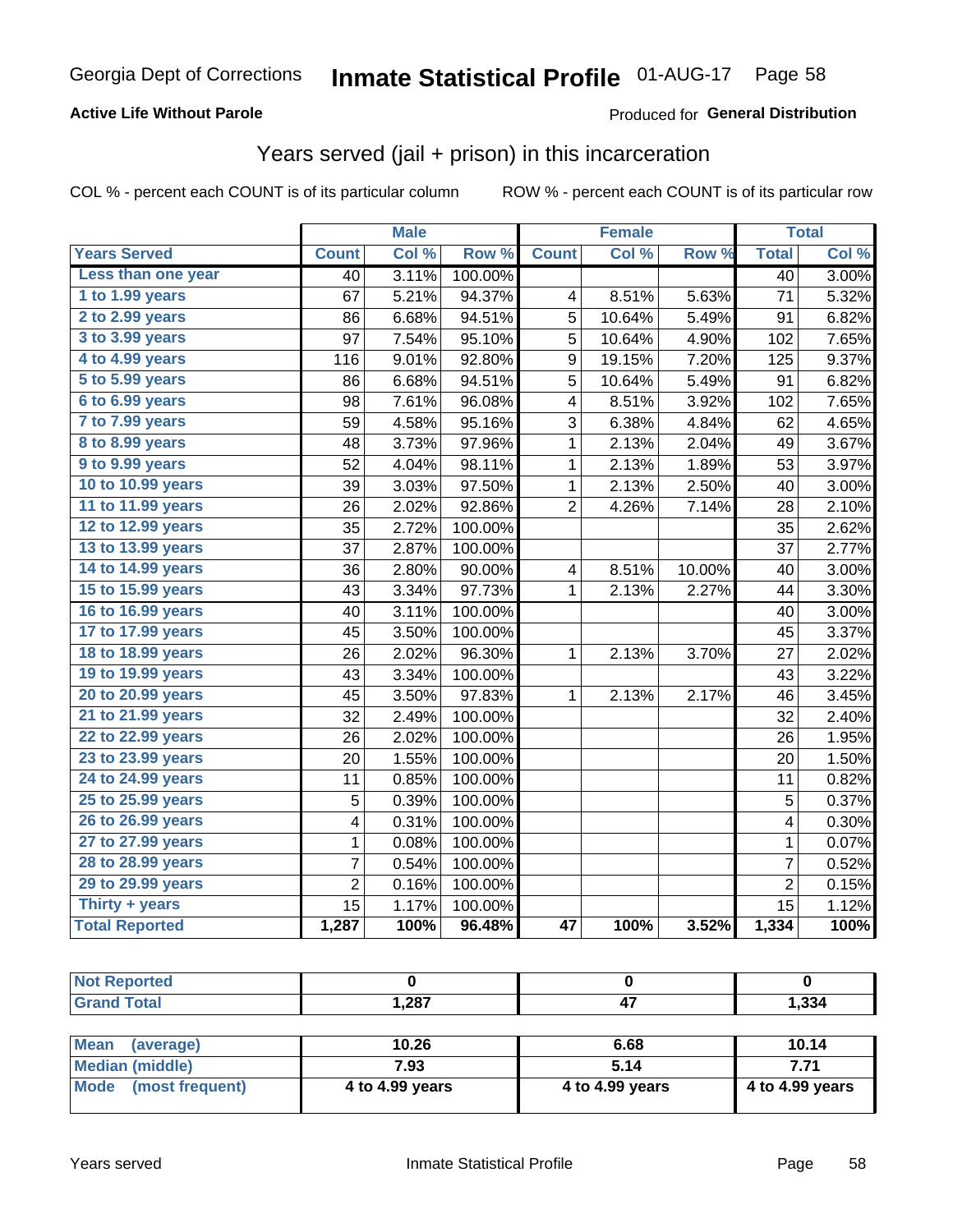## Inmate Statistical Profile 01-AUG-17 Page 59

#### **Active Life Without Parole**

Produced for General Distribution

#### Results of most recent HIV tests

COL % - percent each COUNT is of its particular column

|                         |                 | <b>Male</b> |        |              | <b>Female</b> |          |       | Total  |
|-------------------------|-----------------|-------------|--------|--------------|---------------|----------|-------|--------|
| <b>HIV Test Results</b> | <b>Count</b>    | Col %       | Row %I | <b>Count</b> | Col %         | Row %    | Total | Col %  |
| <b>Positive</b>         | 10 <sub>1</sub> | 0.81%       | 90.91% |              | 2.27%         | $9.09\%$ | 11    | 0.86%  |
| <b>Negative</b>         | .226            | 99.19%      | 96.61% | 43           | 97.73%        | $3.39\%$ | .269  | 99.14% |
| <b>Total Reported</b>   | ' 236.،         | 100%        | 96.56% | 44           | 100%          | 3.44%    | 1,280 | 100%   |

| <b>Not Reported</b> |      | 54   |
|---------------------|------|------|
| <b>c</b> otal       | .287 | .334 |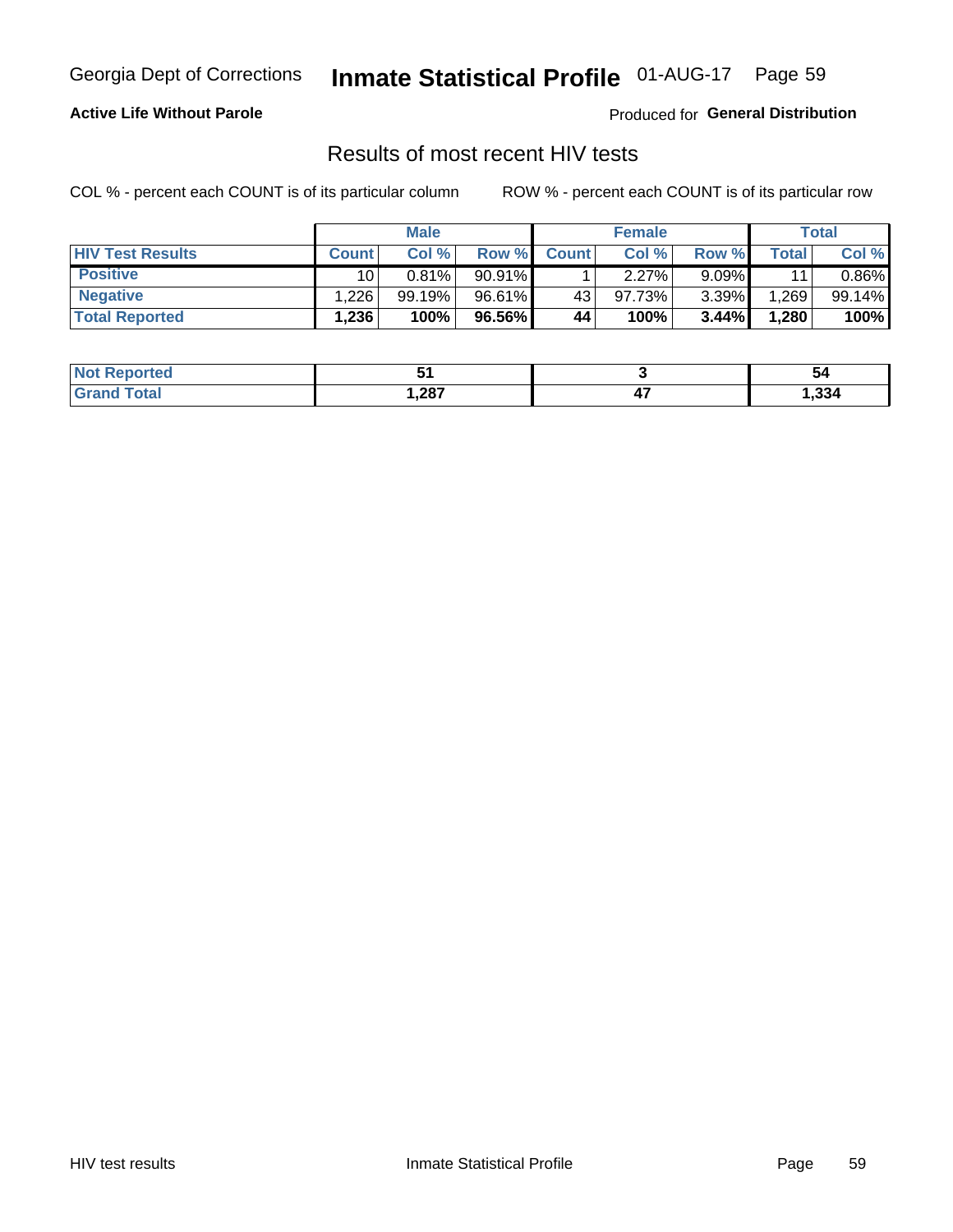### Georgia Dept of Corrections **Inmate Statistical Profile** 01-AUG-17 Page 60

#### **Active Life Without Parole**

Produced for **General Distribution**

### Results of most recent tuberculosis test

COL % - percent each COUNT is of its particular column ROW % - percent each COUNT is of its particular row

|                                  | <b>Male</b>  |        |        | <b>Female</b> |           |          | Total        |        |
|----------------------------------|--------------|--------|--------|---------------|-----------|----------|--------------|--------|
| <b>Tuberculosis Test Results</b> | <b>Count</b> | Col%   | Row %I | <b>Count</b>  | Col %     | Row %    | <b>Total</b> | Col %  |
| <b>Positive on current test</b>  | 267          | 21.06% | 98.89% |               | 6.82%     | $1.11\%$ | 270          | 20.58% |
| <b>Negative</b>                  | .001         | 78.94% | 96.07% | 41            | $93.18\%$ | 3.93%    | 1,042        | 79.42% |
| <b>Total Reported</b>            | .268         | 100%   | 96.65% | 44            | 100%      | 3.35%    | 1,312        | 100%   |

| <b>Not Reported</b> |      | n,<br>--- |
|---------------------|------|-----------|
| Total               | .287 | 334,ا     |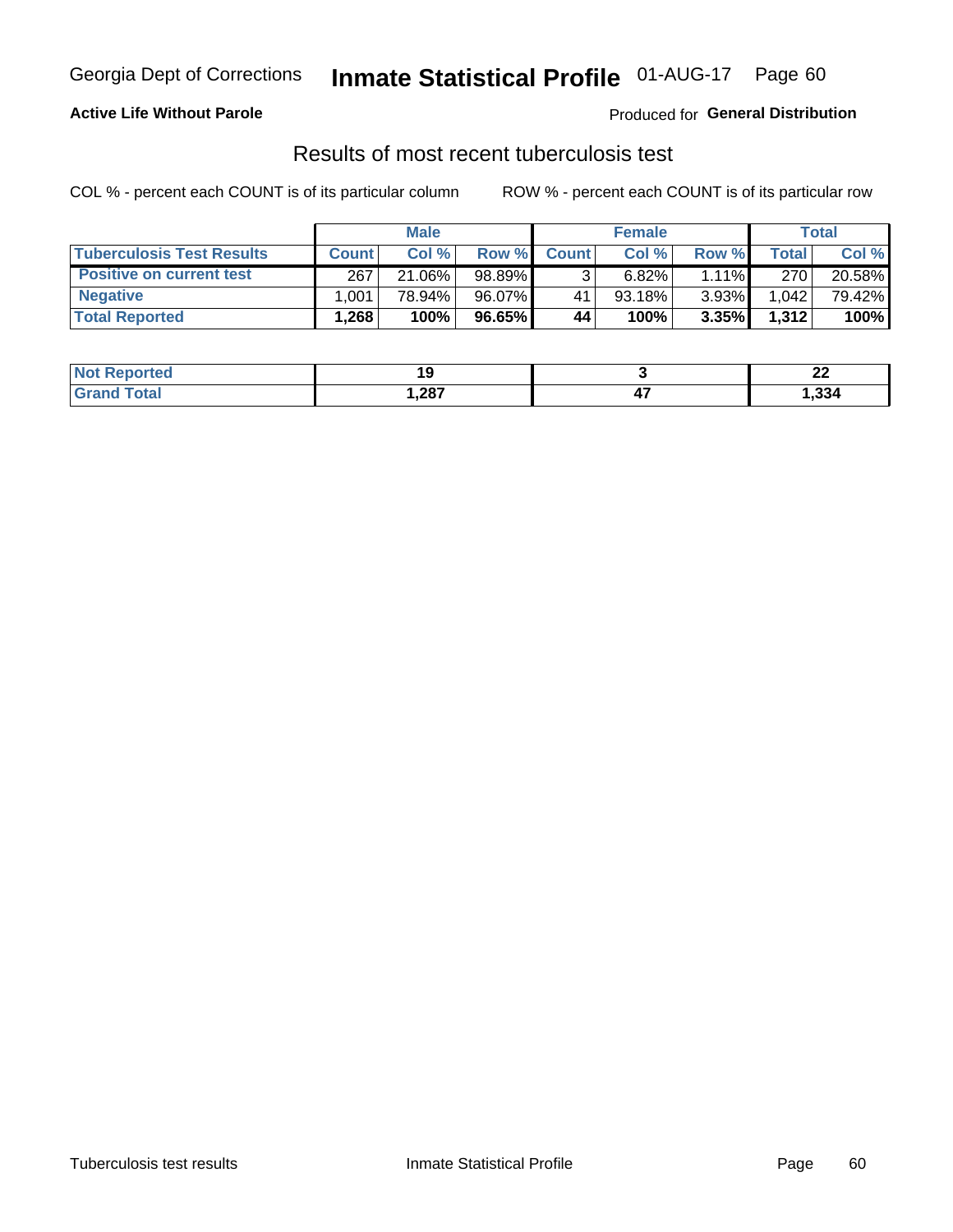### Georgia Dept of Corrections **Inmate Statistical Profile** 01-AUG-17 Page 61

#### **Active Life Without Parole**

Produced for **General Distribution**

#### Results of most recent syphilis test

COL % - percent each COUNT is of its particular column ROW % - percent each COUNT is of its particular row

|                                 | <b>Male</b>  |        |           | <b>Female</b>   |          |        | Total |        |
|---------------------------------|--------------|--------|-----------|-----------------|----------|--------|-------|--------|
| <b>Syphilis Test Results</b>    | <b>Count</b> | Col%   | Row %I    | <b>Count</b>    | Col%     | Row %  | Total | Col %  |
| <b>Positive on current test</b> |              | 2.79%  | $94.44\%$ |                 | $9.09\%$ | 5.56%  | 18    | 2.90%  |
| <b>Negative</b>                 | 593          | 97.21% | 98.34%    | 10 <sub>1</sub> | 90.91%   | 1.66%l | 603   | 97.10% |
| <b>Total Reported</b>           | 610          | 100%   | 98.23%    | 11              | $100\%$  | 1.77%  | 621   | 100%   |

| <b>Not Reported</b>              | $\sim$<br>07 I | 36  | 74.2<br>. |
|----------------------------------|----------------|-----|-----------|
| <b>Fotal</b><br>Gra <sup>r</sup> | 287, ا         | - 1 | 1,334     |